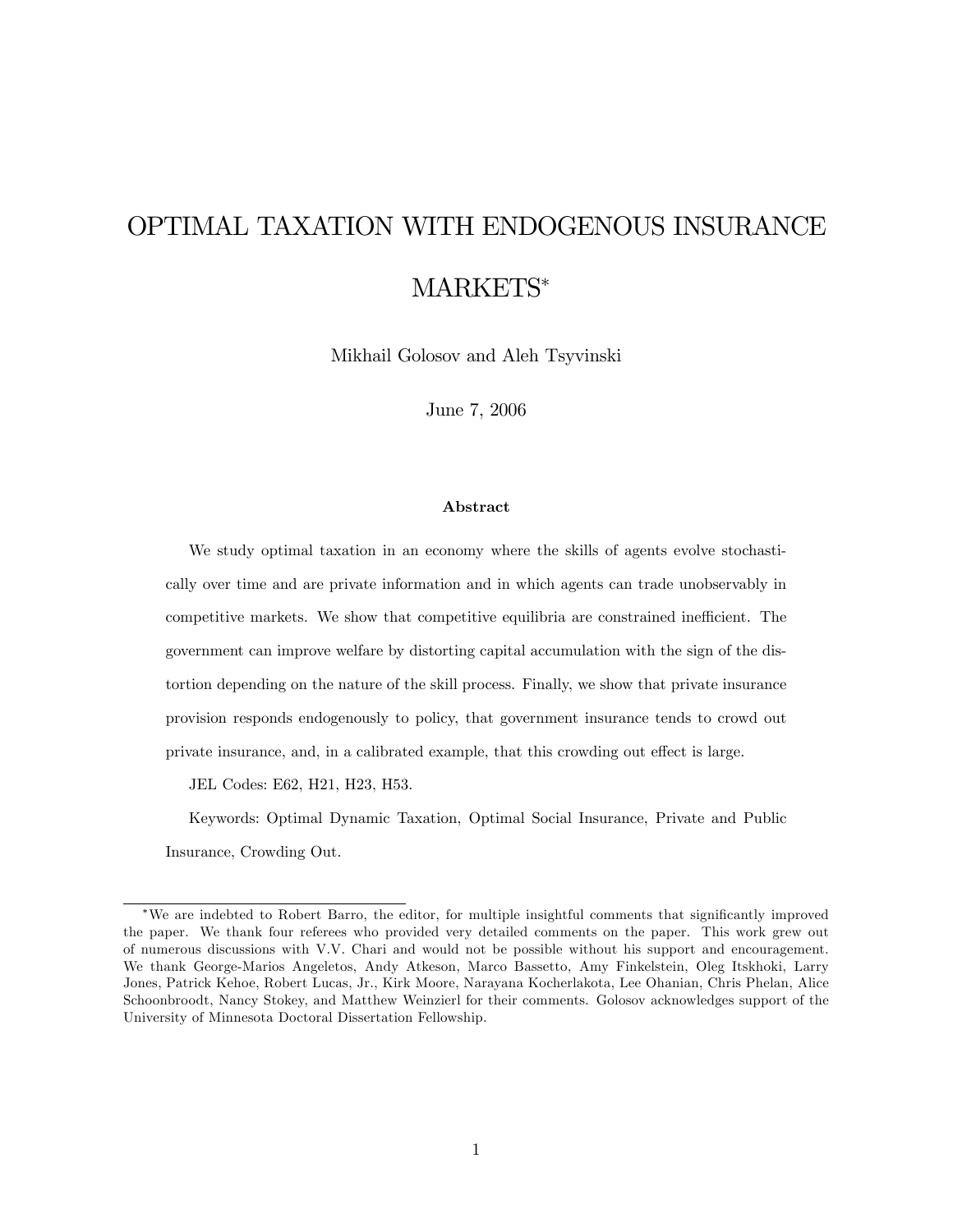## I. Introduction

The main question this paper addresses is whether there is a role for the government in designing social insurance programs. In dynamic optimal taxation environments with informational frictions it is often assumed that a government is the sole provider of insurance. However, in many circumstances, markets can provide insurance against shocks that agents experience. The presence of competitive insurance markets may significantly change optimal policy prescriptions regarding the desirability and extent of social insurance policies. In this paper we allow a rich set of competitive insurance markets, the structure of which is endogenously affected by informational constraints and by government policy. We show that while the markets can provide a significant amount of insurance, there is still a role for welfare improving distortionary taxes or subsidies imposed by the government. However, government interventions can be limited to correcting an externality that arises in dynamic provision of insurance rather than to the direct provision of public insurance.

We answer the question of optimal policy design in a dynamic economy in which workers receive unobservable skill shocks and can privately trade assets. In our benchmark case, as in the classical work of Mirrlees [1971], individual asset trades and, therefore, agents' consumption are publicly observable. In that environment, Prescott and Townsend [1984] and Atkeson and Lucas [1992] showed that allocations provided by competitive markets are constrained efficient. The only effect of government insurance provision is complete crowding out of private insurance leaving allocations and welfare unchanged. The case of observable consumption may have limited empirical relevance in modern economies. It is difficult to imagine that individual firms can preclude individual agents from engaging in credit market transactions or transactions with other firms. In a modern economy, it is very rare that a firm can condition its compensation on how much an agent saves in the bank, how much disability insurance it holds, etc.

Our main focus is on the environments in which asset trades are private information. In a competitive equilibrium, competition among different insurers implies that the interest rates at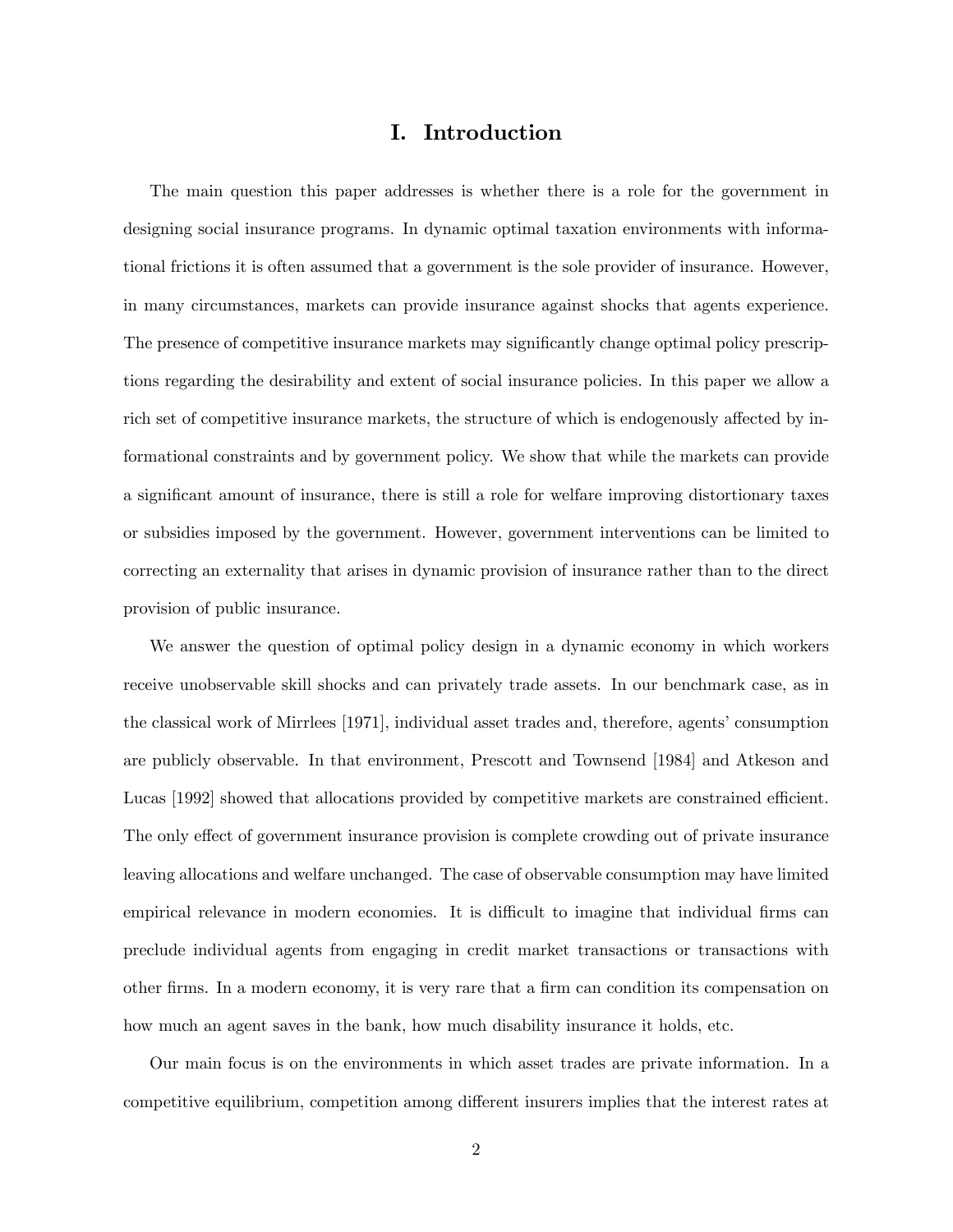which agents trade are equated to the marginal rate of transformation. We first consider two specific examples of skill processes  $\overline{\phantom{a}}$  independently and identically distributed shocks to skills and absorbing disability shocks. For these two processes, we show that constrained efficiency requires that the interest rate at which agents trade assets is lower than the marginal rate of transformation. The intuition for this result is that a deviating agent chooses a higher amount of savings than an agent truthfully revealing his skills. A low interest rate affects deviating agents to a larger extent than truth-telling agents, thus improving incentives. We identify a specific tax instrument, a linear savings tax, that improves upon a competitive market allocation.

We then construct an example of a skill process for which it may be optimal to subsidize capital. In that example, the forces that call for taxation of capital, present in the case of independently and identically distributed shocks and in the disability case, still exist. With a more general skill process, there may be an additional effect of deviation that has a flavor of adverse selection: when an agent misreports his current skill, he may have better information about the probability distribution of his skills in the future than the planner. We show that this effect may lead to subsidization of savings. We numerically explore the tradeoff between these two effects and determine a range of parameters for which it is optimal to subsidize capital.

Privately provided insurance is inefficient because a competitive firm does not internalize the effect of hidden trades on the incentives to supply labor by agents insured by other firms. Because of this externality, we show that competitive equilibrium allocations can be improved by a government using distortionary taxes or subsidies to introduce a wedge between the interest rate and the marginal rate of transformation, an avenue not available to private insurers.

We then study how competitive markets for insurance respond to public provision of insurance. Even in the environment with unobservable trades, government insurance crowds out private insurance by changing the nature of private insurance contracts. We show that numerical estimates of the size of welfare gains from changes in public policy that do not take into account private market responses can give very misleading results. In particular, welfare gains to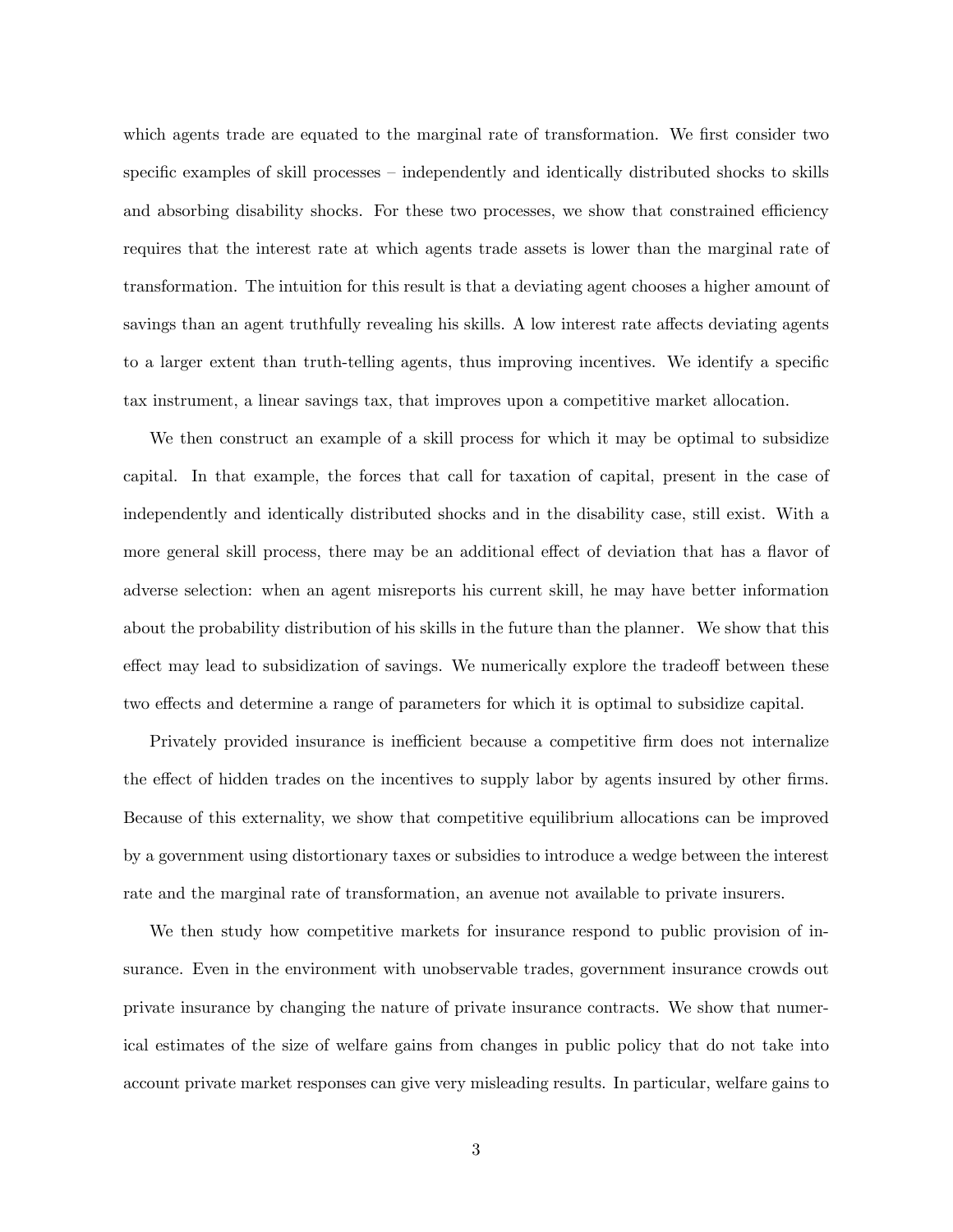government provision of insurance are smaller when private markets are endogenous. We apply our theory to a quantitative model of optimal disability insurance similar to that in Golosov and Tsyvinski [2006] to provide an illustration of the magnitude of the crowding out effect. Our benchmark is constrained efficient allocations with hidden trades. We consider the effects of complete elimination of optimally-provided public insurance in two environments. In the first environment, markets are exogenously restricted such that the only form of insurance available to agents is provided by trading risk-free bonds. In the second environment, we impose no restrictions on markets. We find that the welfare losses from elimination of public insurance are significantly smaller in the economy where private markets are endogenous. Private markets can provide most of the optimal level of insurance even in the absence of government interventions.

Our paper builds on the literature of government policy in private information economies stemming from the seminal paper of Mirrlees [1971]. Mirrlees showed that distorting taxes are optimal when the society wishes to redistribute income across agents with unobservable skills. More closely related to our work are papers by Green [1987], Atkeson and Lucas [1992], and Golosov, Kocherlakota, and Tsyvinski [2003] who studied efficient allocations in dynamic, private information economies.<sup>1</sup>

Hammond [1987] is one of the early contributors in the study of the economies with unobservable trades. Arnott and Stiglitz [1986, 1990] and Greenwald and Stiglitz [1986] argued that, in the presence of asymmetric information, competitive equilibria are generically constrained inefficient because of an externality similar to ours. Greenwald and Stiglitz [1986] also proposed linear taxation and uniform lump sum transfers as a Pareto-improving intervention. Guesnerie [1998] is an extensive study of models in which trades among agents are not observed. He investigates the structure of the tax equilibria and reforms in economies with a mix of a nonlinear income tax and a linear commodity tax. Several recent papers such as Geanakoplos and Polemarchakis [2004] and Bisin, et. al. [2001] argued in very general settings that economies with asymmetric information are inefficient and argued for Pareto-improving anonymous taxes. The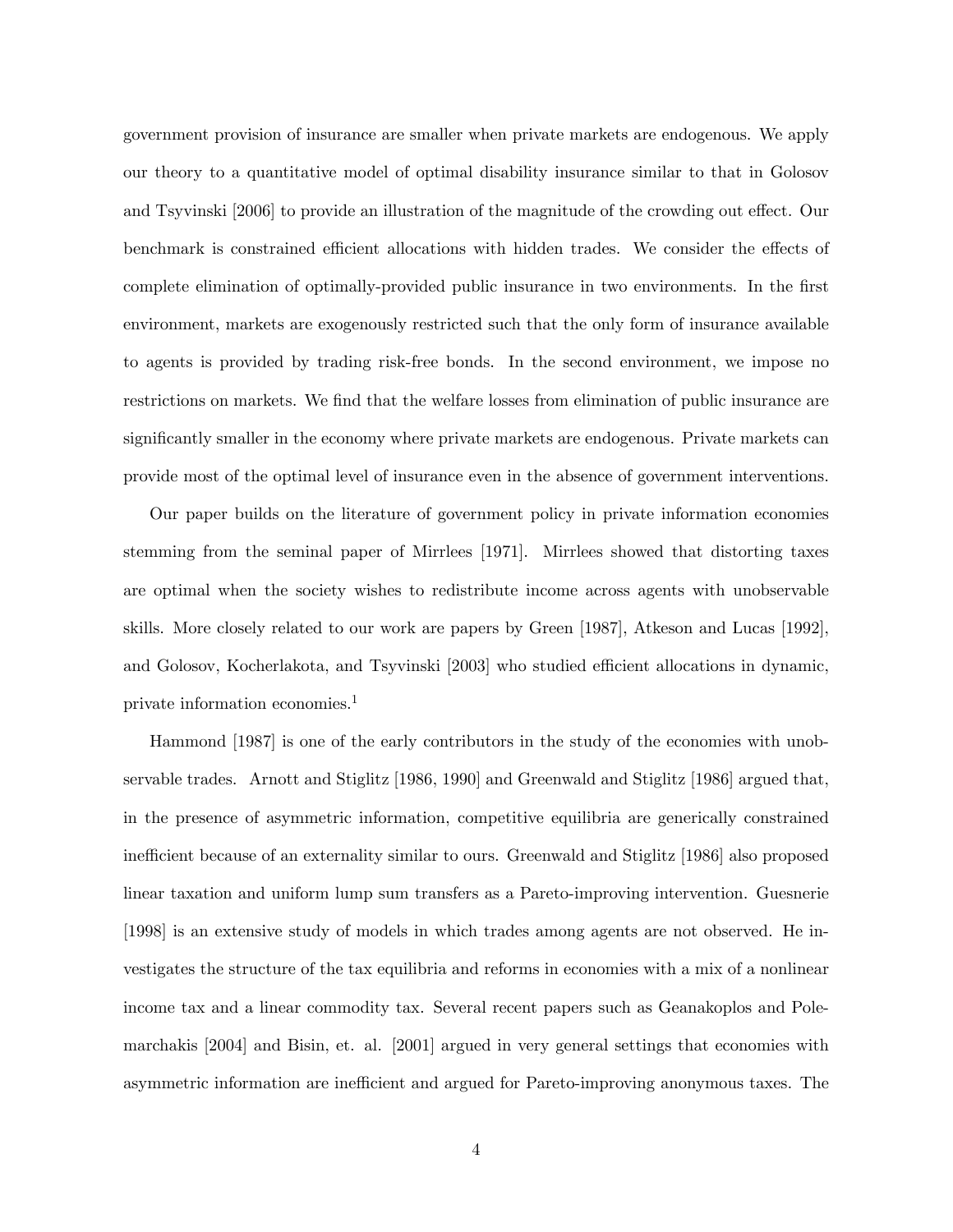results in all of the above papers are derived mainly in static settings. Our contribution is to concentrate on the effect of asset trading on dynamic incentives and derive a precise characterization of inefficiency.<sup>2</sup> Another paper related to our work is Albanesi [2006] who considers optimal taxation of entrepreneurial capital in the model of private information under various market structures.

Our paper is also related to the literature on mechanism design with unobservable savings. An important early paper by Chiappori, Macho, Rey, and Salanie [1994] studies effects of unobservable saving and borrowing and commitment in the models of moral hazard. That paper forcefully argued that unobservable access to credit markets is an important constraint on the provisions of incentives. Also related are papers by Diamond and Mirrlees [1995], Cole and Kocherlakota [2001], Werning [2002], Abraham and Pavoni [2002], and Kocherlakota [2003]. In these papers, the authors assume that private insurance markets do not exist and the rate of return on savings is given. We show that, if private markets are unrestricted, competitive equilibria are efficient in these environments with hidden savings. In contrast, we study an economy in which market interest rates are endogenously determined by trading in markets.

Our results are also related to analysis of bank deposits as means of risk sharing in Diamond and Dybvig [1983] and Jacklin [1987]. Jacklin pointed out that in his model risk sharing breaks down if agents are able to trade among themselves unobservably. Farhi, Golosov, and Tsyvinski [2006] study a theory of liquidity and Önancial intermediation in those environments.

The rest of the paper is organized as follows. Section II describes the environment. Section III considers a benchmark case of observable trades. Section IV analyzes the economy with unobservable trades. Section V presents numerical results. Section VI discusses extensions and generalizations of our results. We conclude in Section VII.

## II. Environment

We consider an economy that lasts  $T$   $(T \leq \infty)$  periods, denoted by  $t = 1, ..., T$ . In period 1, the economy is endowed with  $K_1$  units of capital. The economy has a continuum of agents with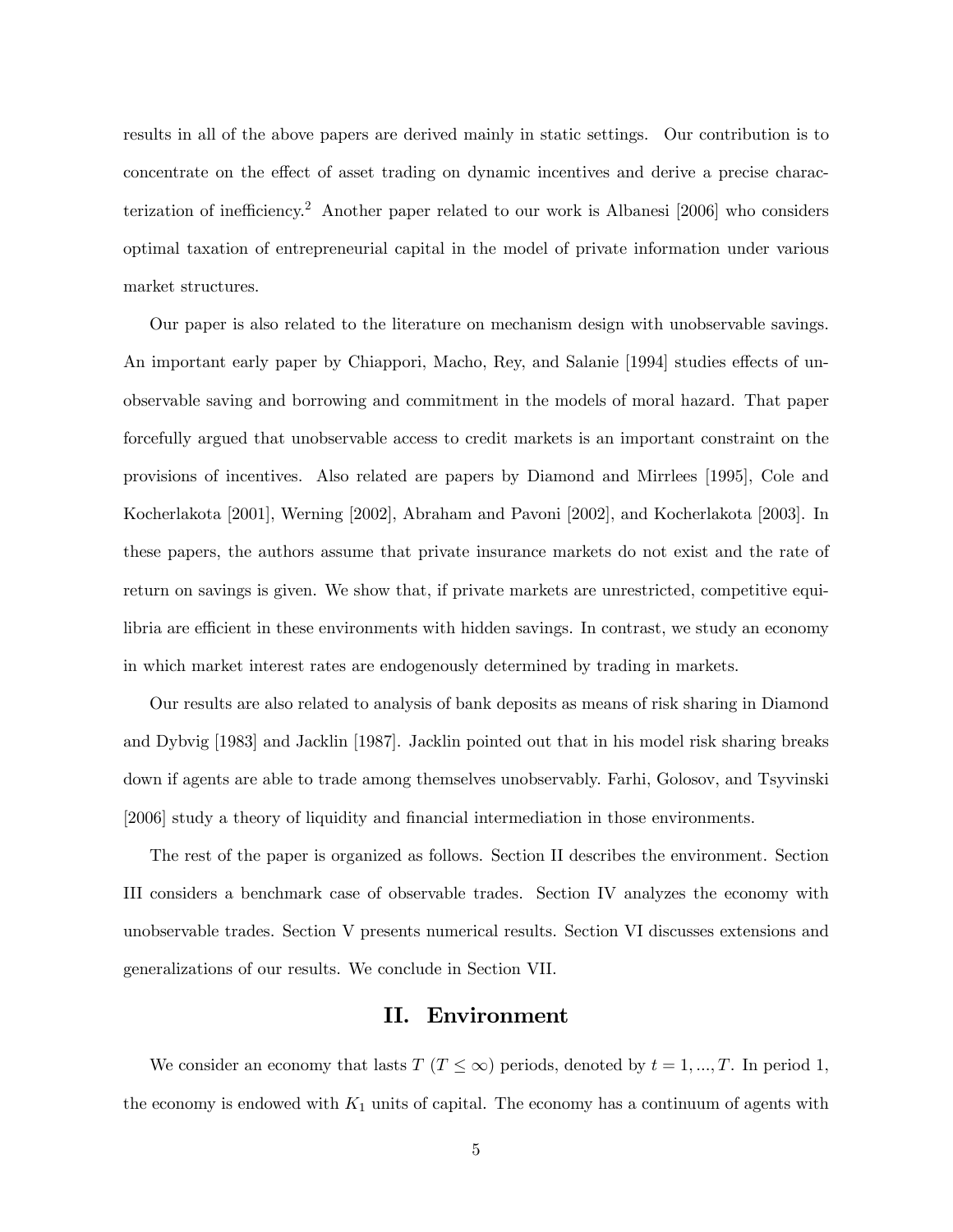a unit measure. Each agent's preferences are described by a time separable utility function over consumption of a private good  $c_t$  and labor  $l_t$ ,

$$
\sum_{t=1}^T \beta^t U(c_t, l_t).
$$

In the above specification,  $\beta$  is a discount factor, and  $\beta \in (0,1)$ . To simplify the analysis we assume that the utility function is separable between consumption and labor:  $U(c, l)$  $u(c) + v(l)$ . The utility of consumption, u, is continuously differentiable, strictly increasing, strictly concave,  $u_c(0) = \infty$ , and  $u(0) = -\infty$ . The utility of labor, v, is strictly decreasing.

Agents are heterogeneous, and in each period they have idiosyncratic skills  $\theta$  that belong to a finite distribution  $\Theta = \{\theta(1), ..., \theta(N)\}\$  where  $\theta(1) < \theta(2) < ... < \theta(N)$ . These skills evolve stochastically over time. Formally, in period 1 each agent gets an independently and identically distributed draw of a vector of skills for T periods from the distribution  $\Theta^T$  with a common probability  $\pi(\theta^T)$ . The  $t^{th}$  component of  $\theta^T$  is an agent's skill in period t. The probability  $\pi(\theta^T)$ is known but the specific realization of it is not. Each agent learns about his realization of  $\theta^T$ over time. In period t, he knows only his skill realization for the first t periods  $\theta^t = (\theta_1, ..., \theta_t)$ . Skills are private information. We assume that the law of large numbers holds, and in each period there are exactly  $\pi(\theta^t)$  agents with the history of shocks  $\theta^t$ . At this stage, we do not restrict the process for skill, i.e., it can include persistent shocks, fixed effects, or any other evolution of skills. Our structure implies that there is no aggregate uncertainty.

An agent who supplies l units of labor and has a skill level  $\theta$  produces  $y = \theta l$  units of effective labor. The supply of labor is not observable. In the paper we use a common interpretation that, although it is possible to observe how many hours an agent spends at his workplace, it is impossible to determine if he works or consumes leisure there. This interpretation implies that in checking incentive constraints we only need to consider the possibility that agents underreport their skill level.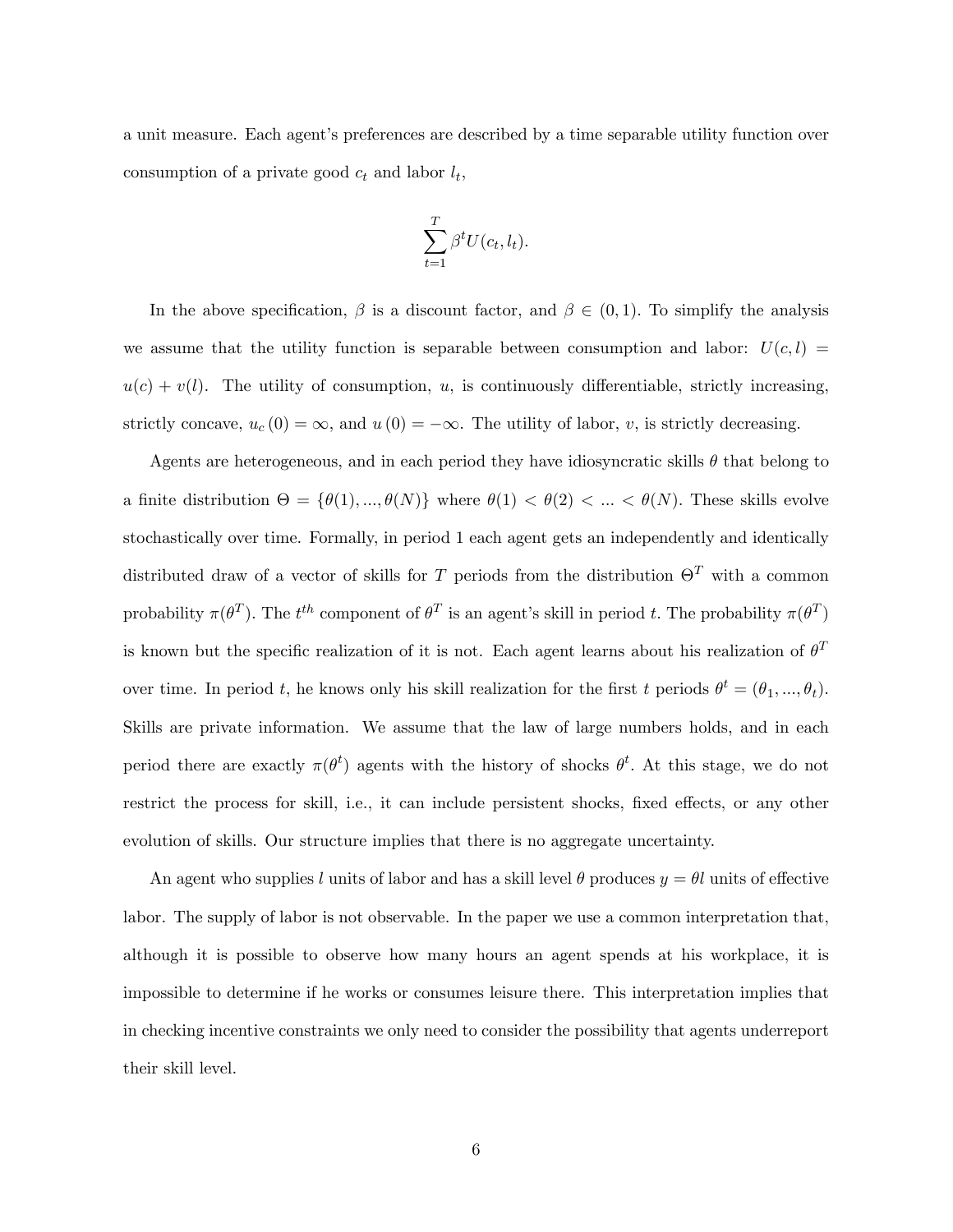Effective labor is observable and is a factor of production. Production in this economy is described by a function  $F(K, Y),$ <sup>3</sup> where K is the stock of capital, and Y is the aggregate level of effective labor  $Y = \sum_{\theta} \pi(\theta)y(\theta)$ . We assume that F is continuous, increasing in K and Y, and has constant returns to scale. The output can be divided into consumption and investment.

An allocation is a vector  $\{c_t, y_t, K_t\}_{t=1}^T$  where  $c_t : \Theta^t \to \mathbb{R}_+$  and  $y_t : \Theta^t \to \mathbb{R}_+$ . Here,  $c(\theta^t)$ is private consumption of an agent with history  $\theta^t$ ;  $y(\theta^t)$  is the amount of effective labor units that such a person supplies, and  $K_t$  is the level of capital in period t. An allocation is *feasible* if, in every period t:

(1) 
$$
\sum_{\theta^t} \pi(\theta^t) c(\theta^t) + K_{t+1} \leq F(K_t, \sum_{\theta^t} \pi(\theta^t) y(\theta^t)).
$$

We say that a history  $\theta^j$  contains  $\theta^i$  for  $j \geq i$  if the first i realizations of  $\theta^j$  are  $\theta^i$ , and we denote it  $\theta^i \in \theta^j$ . We also use notation  $c_t(\theta^T)$  which is equivalent to  $c(\theta^t)$  for  $\theta^t \in \theta^T$ . The probability of history  $\theta^{t+1}$  conditional of the realization of the history  $\theta^t$  is denoted by  $\pi(\theta^{t+1}|\theta^t)$ .

## III. A benchmark case: observable consumption

We first consider a benchmark model in which consumption of each agent is publicly observable. We define a constrained efficient allocation and a competitive equilibrium. We then prove that, as in Prescott and Townsend [1984] and Atkeson and Lucas [1992], the first welfare theorem holds, and competitive markets can provide optimal insurance.

#### III.A. Constrained efficient allocations

Consider a social planner who offers each agent a contract  $\{c(\theta^t), y(\theta^t)\}_{t=1}^T$ , where  $c(\theta^t)$  and  $y(\theta^t)$  are functions of the agent's reported type. Each agent chooses a reporting strategy  $\sigma$ , which is a mapping  $\sigma : \Theta^T \to \Theta^T$ . We denote the set of all such reporting strategies by  $\Sigma$ . An agent who chooses to report  $\sigma(\theta^t)$  after history  $\theta^t$  provides  $y(\sigma(\theta^t))$  units of effective labor and receives  $c(\sigma(\theta^t))$  units of consumption from the planner.<sup>4</sup>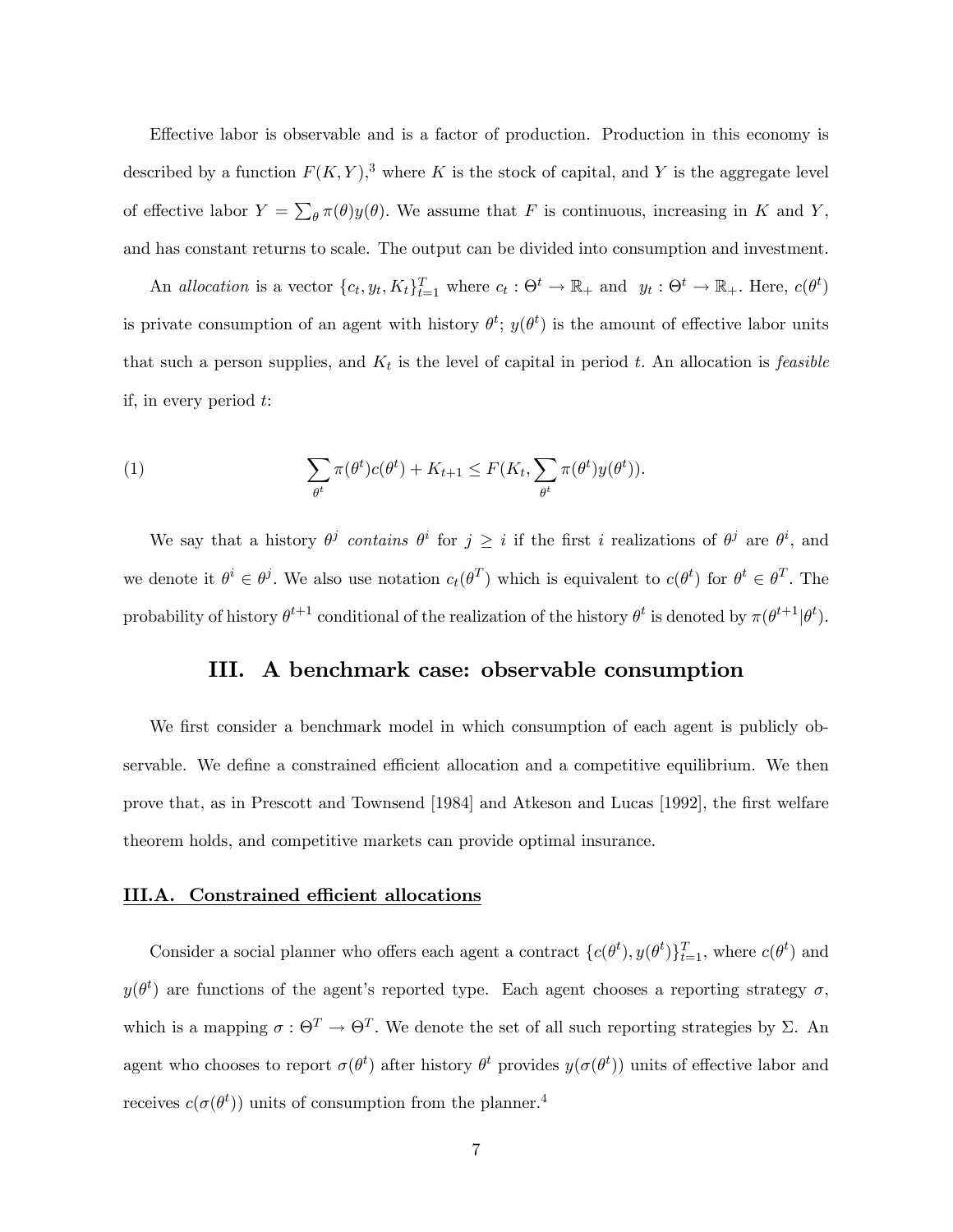The expected utility of an agent who is offered a contract  $\{c_t, y_t\}_{t=1}^T$  and chooses a strategy  $\sigma$  is denoted by  $W(c, y)(\sigma)$  and given by

$$
W(c, y)(\sigma) = \sum_{t=1}^{T} \beta^t \sum_{\theta^t} \pi(\theta^t) U(c_t(\sigma(\theta^t)), y_t(\sigma(\theta^t))/\theta_t).
$$

The strategy  $\sigma^*$  is *truth-telling* if an agent reveals his type truthfully after any history:  $\sigma^*(\theta^t) = \theta^t$  for all t. The allocation is *incentive compatible* if the truth telling strategy yields a higher utility than any other strategy

$$
W(c, y)(\sigma^*) \ge W(c, y)(\sigma)
$$
 for any  $\sigma \in \Sigma$ .

An allocation  $\{c_t, y_t, K_t\}_{t=1}^T$  is *constrained efficient*<sup>5</sup> if it solves the planner's problem that follows:

$$
\max_{c,y,K} \sum_{t=1}^{T} \sum_{\theta^t} \pi(\theta^t) \beta^t \{ U(c(\theta^t), y(\theta^t) / \theta_t) \}
$$

subject to

(2) 
$$
W(c, y)(\sigma^*) \ge W(c, y)(\sigma)
$$
 for any  $\sigma \in \Sigma$ ,

(3) 
$$
\sum_{\theta^t} \pi(\theta^t)c(\theta^t) + K_{t+1} \leq F(K_t, \sum_{\theta^t} \pi(\theta^t)y(\theta^t))
$$
 for all  $t$ .

The above program states that the planner maximizes the expected utility of an agent subject to the incentive compatibility constraint and to the feasibility constraint. We denote the solution to this social planner's problem as  $\{c_t^{sp}$  $_t^{sp}, y_t^{sp}$  $_{t}^{sp}, K_{t}^{sp} \}_{t=1}^{T}.$ 

## III.B. Competitive equilibrium

In this subsection, we define a competitive equilibrium for the economy with observable consumption described above. Consider an economy populated by ex-ante identical agents each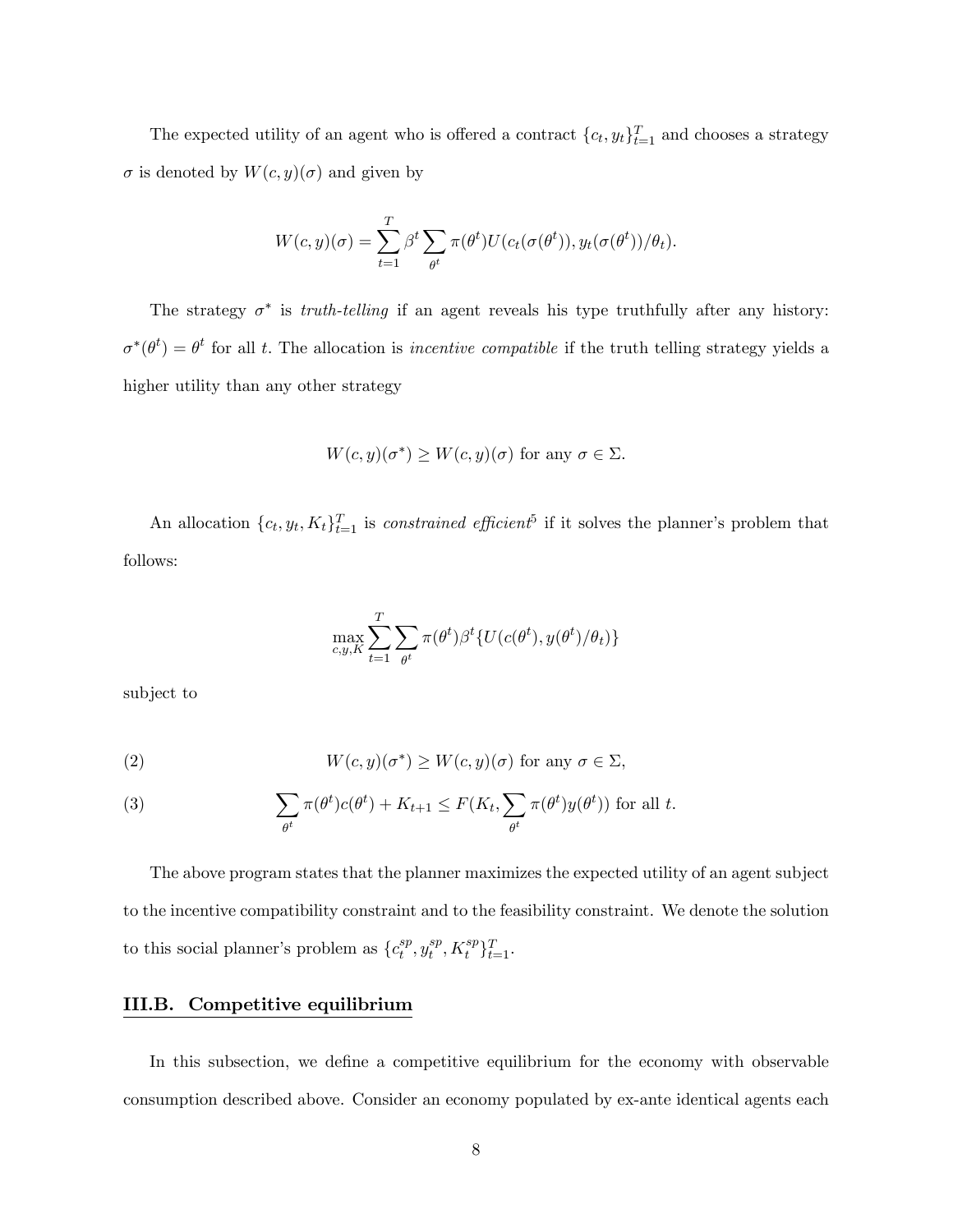of whom is endowed with the same initial capital  $k_1$ , so that the aggregate capital stock is  $K_1$ . There is a continuum of firms with the identical production technology  $F(K, Y)$ . We assume throughout the paper that all activities at the firm level are observable. All firms are owned equally by all agents. In the beginning of period 1; before any realization of uncertainty, each firm signs a contract  $\{c_t, y_t\}_{t=1}^T$  with a continuum of workers and purchases the initial capital stock  $k_1$  from them. We interpret  $c_t$  as the actual consumption of the agent. Such a contract is feasible since consumption and all transactions of agents are observable. The price paid for the initial capital is included in the contract.<sup>6</sup> The contracts are offered competitively, and workers sign a contract with the Örm that promises the highest ex-ante expected utility. We denote the equilibrium utility by U. After the contract is signed the worker chooses a reporting strategy  $\sigma$ , supplies  $y(\sigma(\theta^t))$  effective labor, and receives  $c(\sigma(\theta^t))$  units of consumption when his history is  $\theta^t$ . The agents do not participate in any markets.

Each firm accumulates capital  $k_t$  for  $t > 1$ , pays dividends  $d_t$  to its owners, and trades bonds with other firms. We denote by  $q_t$  the price of a bond  $b_t$  in period t that pays 1 unit of consumption good in period  $t + 1$ . All firms take these prices as given. We consider equilibria where all firms are identical, and we study a problem of a representative firm.

The maximization problem of the firm that faces intertemporal prices  $q_t$  and the reservation utility  $U$  for workers is

$$
\max_{c,y,d,k,b} d_1 + q_1 d_2 + \dots + \prod_{i=1}^{T-1} q_i d_T
$$

subject to

(4) 
$$
\sum_{\theta^t} \pi(\theta^t)c(\theta^t) + k_{t+1} + d_t + q_t b_{t+1} \leq F(k_t, \sum_{\theta^t} \pi(\theta^t)y(\theta^t)) + b_t,
$$

(5) 
$$
W(c, y)(\sigma^*) \ge W(c, y)(\sigma)
$$
 for any  $\sigma$ ,

(6) 
$$
W(c, y)(\sigma^*) \geq \underline{U}.
$$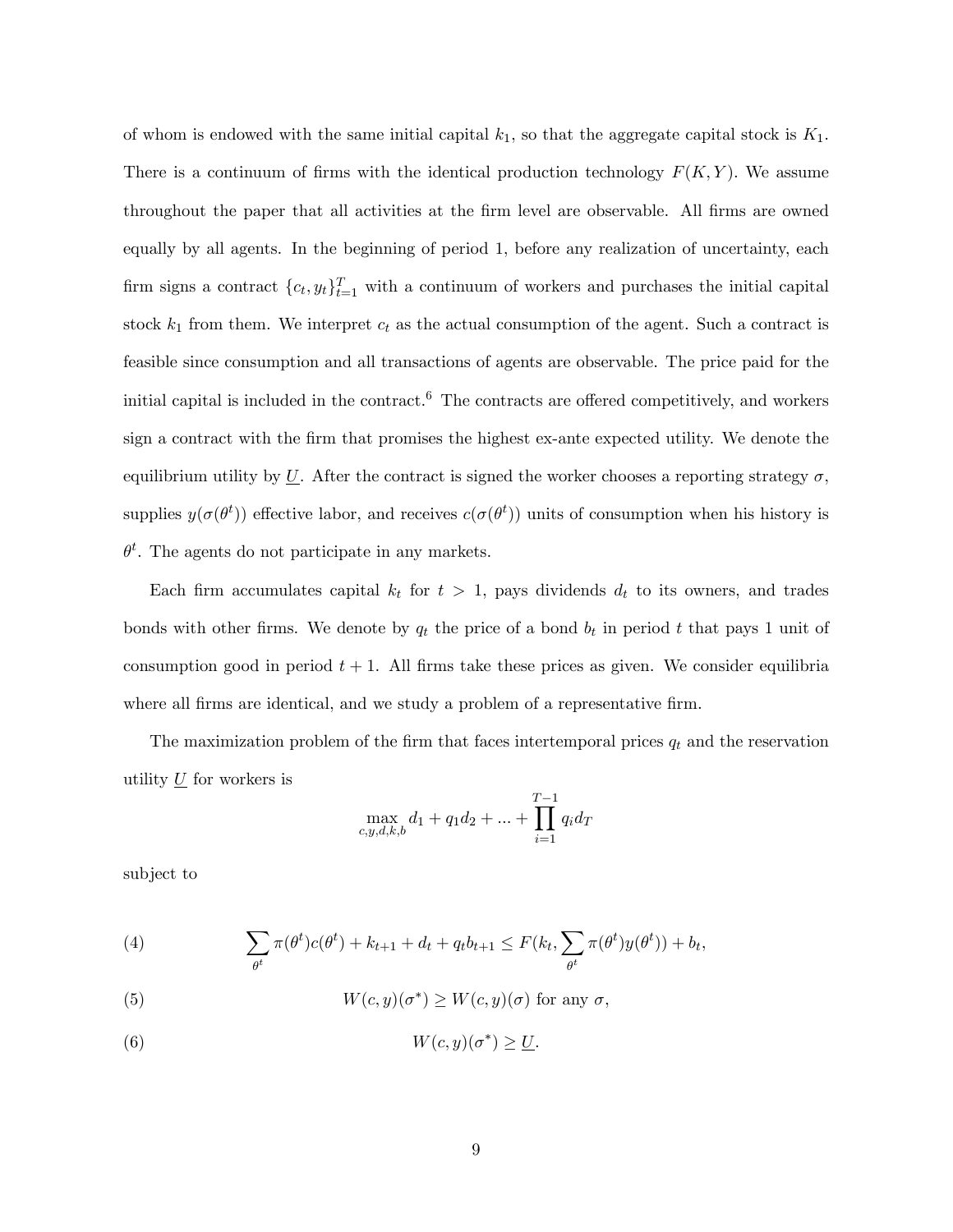In equilibrium, competition among firms forces them to have zero profits. We now define a competitive equilibrium.

**Definition 1** A competitive equilibrium is a set of allocations  $\{c_t, y_t, k_t\}$ , prices  $q_t$ , dividends  $d_t$ , bond trades  $b_t$  and utility <u>U</u> such that

- (i) Firms choose  $\{c_t, y_t, d_t, k_t, b_t\}_{t=1}^T$  to solve firm's problem taking  $\{q_t\}$  and  $\underline{U}$  as given;
- (ii) Consumers choose the contract that offers them the highest ex-ante utility;
- (iii) The aggregate feasibility constraint  $(1)$  holds.

It is easy to show in equilibrium the prices are  $1/q_t = F_k(k_{t+1}, Y_{t+1})$  and  $d_t = 0$  for all t.

We now show a version of the first welfare theorem. The result follows Prescott and Townsend [1984] and Atkeson and Lucas [1992] who show that, in environments with private information, competitive firms can provide the optimal allocation. The proof follows from an observation that the representative firm's problem is dual to the social planner's problem and, hence, gives the same allocations.

Theorem 1 (Equilibrium without retrading is efficient) In an economy with no trades among agents (observable consumption), the competitive equilibrium is efficient.

**Proof of Theorem 1.** Suppose the competitive equilibrium is not efficient. Consider an optimal allocation  $\{c_t^{sp}$  $_i^{sp}, y_t^{sp}$  $t^{\{sp\}}, K_t^{\{sp\}}_{t=1}^T$  with utility level  $U^*$ . Such an allocation is feasible for the firm, satisfies incentive compatibility and delivers workers a utility  $U^*$  which is strictly higher than the equilibrium utility  $U$ . This allocation also delivers zero profit for the firm, as in the candidate competitive equilibrium allocations. It is possible for the firm to offer another contract  $\tilde{U}, U^* > \tilde{U} > U$  with strictly less resources by reducing consumption of the agent with the lowest skill realization in the first period by  $\varepsilon$ . This deviation preserves the incentive compatibility, delivers the utility  $\tilde{U}$ , and firms have strictly positive profits  $\varepsilon$ . We arrive at a contradiction.

An immediate reinterpretation of the above result is that the only result of government provision of insurance is crowding out of private insurance. Suppose, for example, that the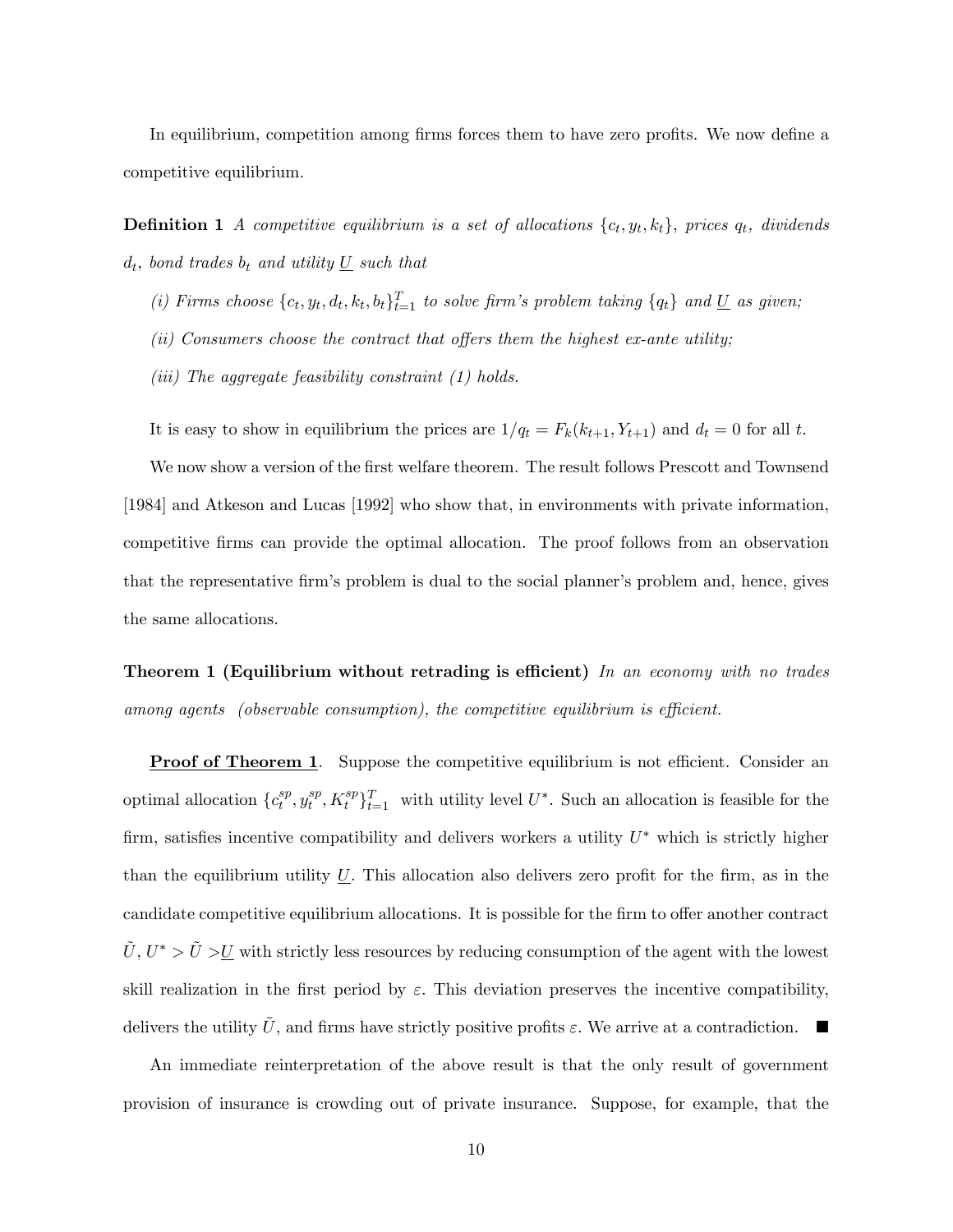government introduces a lump sum redistribution between agents  $T(\theta^t)$  where in each period  $\sum_{\theta^t} \pi(\theta^t) T(\theta^t) = 0$ . Such taxes leave the after tax allocations unchanged. Firms adjust their contracts optimally so that the new payments to the workers  $\{\hat{c}_t\}_{t=1}^T$  reflect the taxes:  $\hat{c}(\theta^t)$  =  $c(\theta^t) + T(\theta^t)$ . The higher level of insurance provided by the government is exactly offset by less insurance available through private markets.

Recent analyses by Golosov and Tsyvinski [2006], Albanesi and Sleet [2006], and Kocherlakota [2005] studied the implementation of dynamic Mirrlees problem via taxes. The assumption in these papers is that the government is the only provider of such insurance available to the agents. In our setup, in the absence of governmental policy, Örms and agents write contracts that provide agents with insurance. We conclude that, even in the presence of private information, markets can provide optimal insurance if consumption is observable.

This analysis suggests that optimal allocations can be achieved without distortionary government interventions. It abstracts from many possible sources of inefficiencies. For example, by allowing agents to sign insurance contracts before any realization of uncertainty, "behind the veil of ignorance," we abstract from issues arising because of adverse selection. We also assume that contracts are binding and neither the employer nor the agent can renege on them. The assumption of commitment may be important, especially in the context of the labor markets in which the law often requires that the employee can leave the contract at will.<sup>7</sup> Moreover, we assumed that government can commit to promises and is not time inconsistent. If a government or a planner cannot commit to the contracts then analysis becomes significantly more complicated as issues such as a ratchet effect [Freixas, Guesnerie, and Tirole 1985] have to be considered. Even though this analysis is outside of the scope of the paper, all of the above are important qualifications of results in this section and in the model with unobservable trades.

## IV. Unobservable trades

In this section, we relax the assumption of full observability of trades. We still maintain the assumption that an agent's effective labor  $y$  is publicly observable. The agent can, however, trade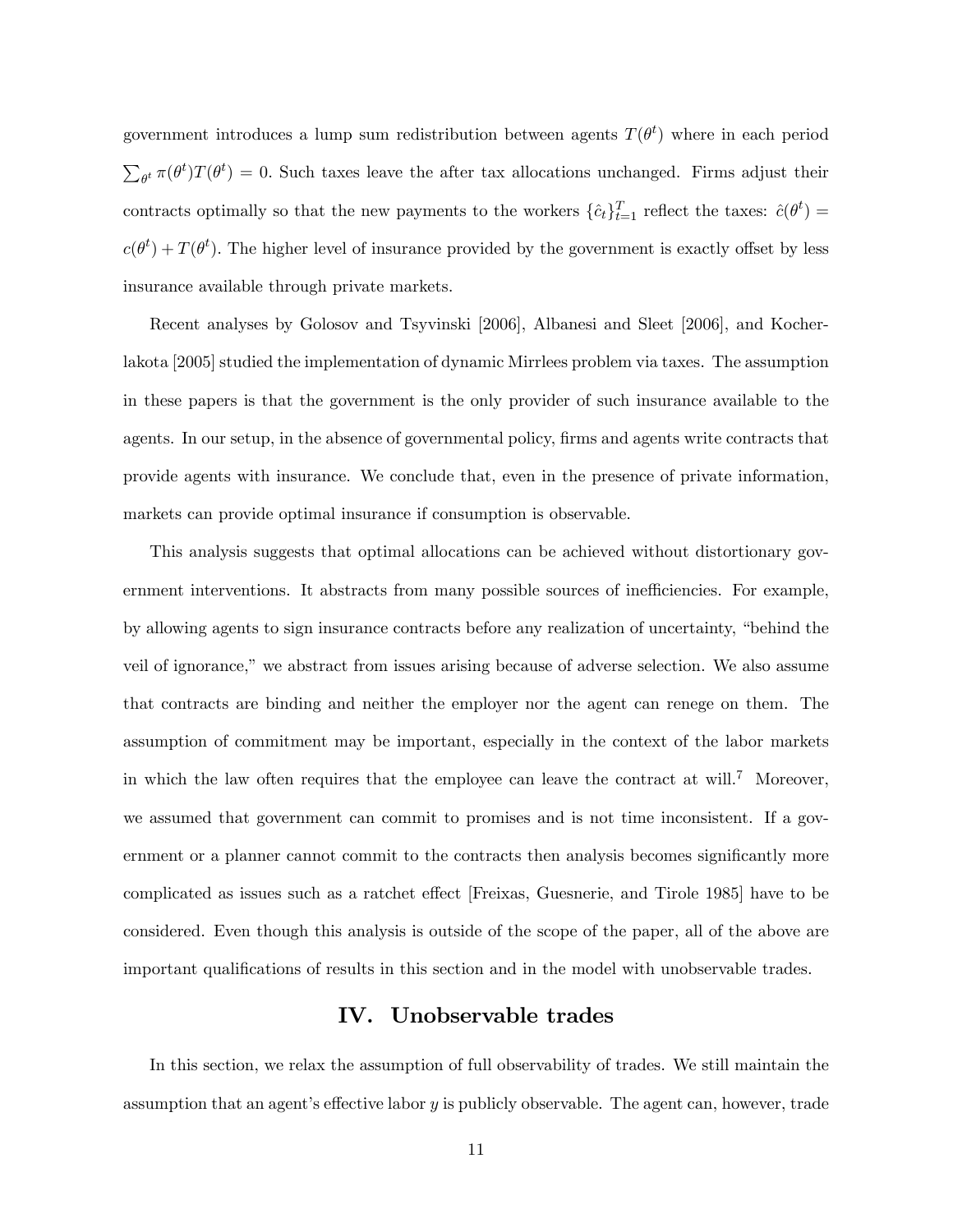assets and consume unobservably.<sup>8</sup> We show that the competitive equilibrium is not constrained efficient. Finally, we show how distortionary taxes or subsidies can improve on the competitive market allocation.

#### IV.A. Retrading market

Consider an environment in which all agents have access to a market in which they can trade assets unobservably. We call this market a *retrading market*. In this market agents trade risk-free bonds. A purchase of the bond entitles the holder to one unit of consumption in the period that follows. In the appendix, we show that risk-free bonds are the only security traded in equilibrium.

All trades at period t occur at prices  $Q_t$ . The prices are such that the market for bonds clears each period. We assume that all trades are enforceable so that agents cannot default on their liabilities. This assumption precludes agents from borrowing more than they can ever repay in the future.

A social planner offers a contract  $\{c(\theta^t), y(\theta^t)\}_{t=1}^T$  to all agents, where  $y_t$  is the amount of effective labor that an agent provides, and  $c_t$  is the endowment of consumption goods that agent receives. Unlike the environment described in the previous section, the amount of consumption goods allocated by the planner is not necessarily equal to the actual consumption of an agent, since the planner has no possibility to preclude an agent from borrowing and lending on the retrading market.

An agent takes the contract offered by the planner and the equilibrium prices  $\{Q_t\}_{t=1}^T$  as given and chooses his optimal reporting strategy  $\sigma$  together with holdings (possibly negative) of a risk-free security  $s_t: \Theta^t \to \mathbb{R}_+$ . Total resources available to the agent are the endowment of consumption good  $c(\sigma(\theta^t))$  he receives from the planner and his asset holding from the previous period. The actual consumption after retrading is  $x_t : \Theta^t \to \mathbb{R}_+$ .

#### Agent's Problem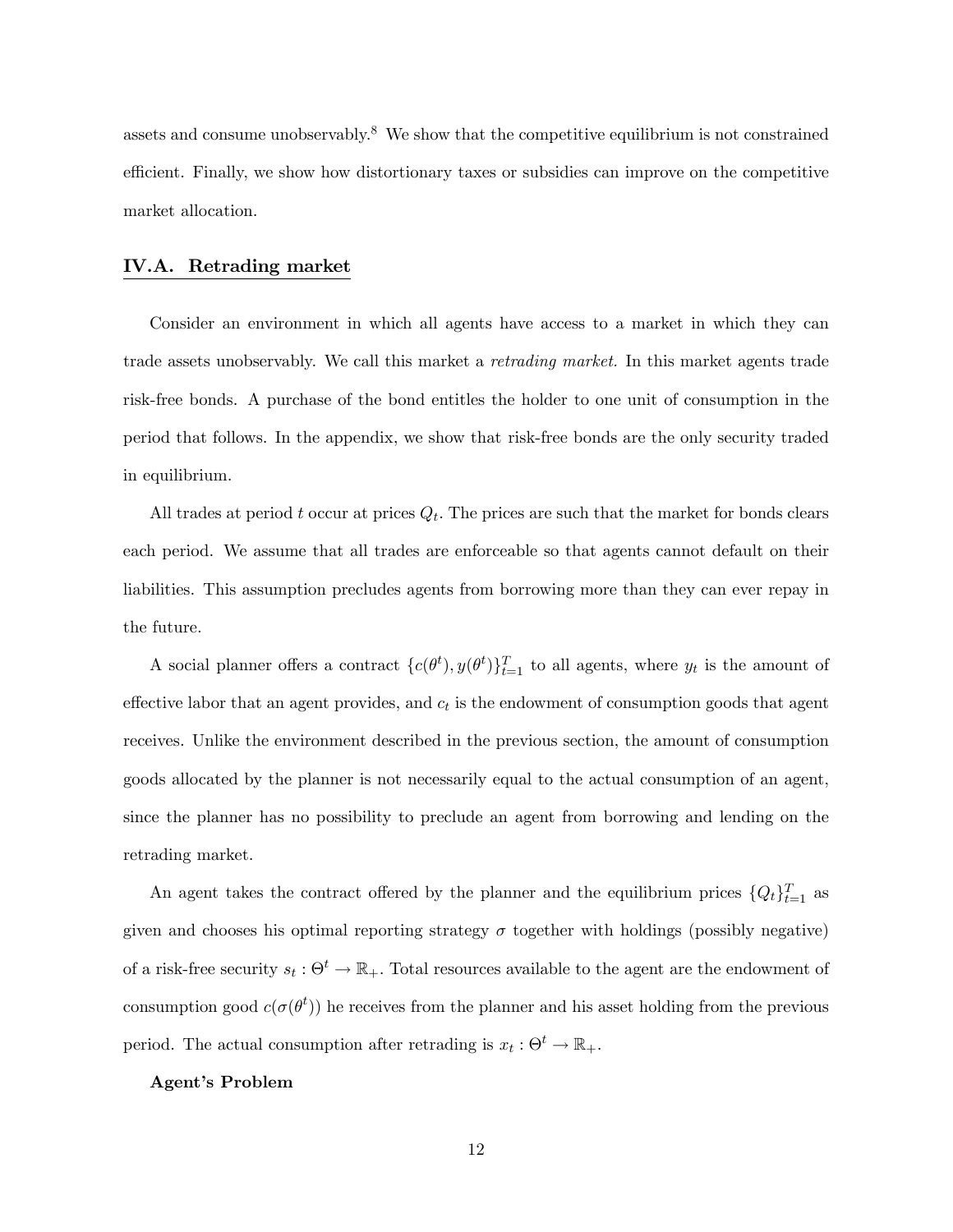The agent maximizes his ex-ante utility:

$$
\max_{\sigma, x, s} \sum_{t=1}^{T} \beta^t \sum_{\theta^t} \pi(\theta^t) U(x(\sigma(\theta^t)), y(\sigma(\theta^t)) / \theta_t)
$$

such that for all  $\theta^t, t$ 

$$
x(\sigma(\theta^t)) + Q_t s(\sigma(\theta^t)) = c(\sigma(\theta^t)) + s(\sigma(\theta^{t-1})),
$$
  

$$
s(\theta^0) = 0,
$$

where  $s(\theta^0)$  are the initial asset holdings of the agent before realizations of the shocks.

We denote the value of this problem at the optimum by  $V({c, y}, {Q})$ . Sometimes we need to compute a value for an arbitrary reporting strategy  $\sigma$ , and we denote ex-ante utility from following this strategy by  $V({c, y}, {Q})(\sigma)$ .

Equilibrium in the retrading market requires that in each period the total endowment of consumption goods should be equal to the total after trade consumption:

(7) 
$$
\sum_{\theta^t} \pi(\theta^t) x(\sigma(\theta^t)) = \sum_{\theta^t} \pi(\theta^t) c(\sigma(\theta^t)).
$$

We define equilibrium in the retrading market.

**Definition 2** An equilibrium in the retrading market given the contract

 $\{c(\theta^t), y(\theta^t)\}_{t=1}^T$  consists of prices  $Q_t$ , strategies  $\sigma$ , and allocations  $\{x(\theta^t), s(\theta^t)\}_{t=1}^T$  such that

- (i) Consumers solve the Agent's Problem taking  $\{c(\theta^t), y(\theta^t), Q_t\}_{t=1}^T$  as given;
- (ii) The feasibility constraint on the retrading market  $(7)$  is satisfied.

Although the equilibrium in hidden markets as defined above may not exist in pure strategies, it is straightforward to extend the model by allowing mixed strategies to prove existence. We use pure strategies to simplify the exposition. We assume that for any contract  $\{c_t, y_t\}_{t=1}^T$  offered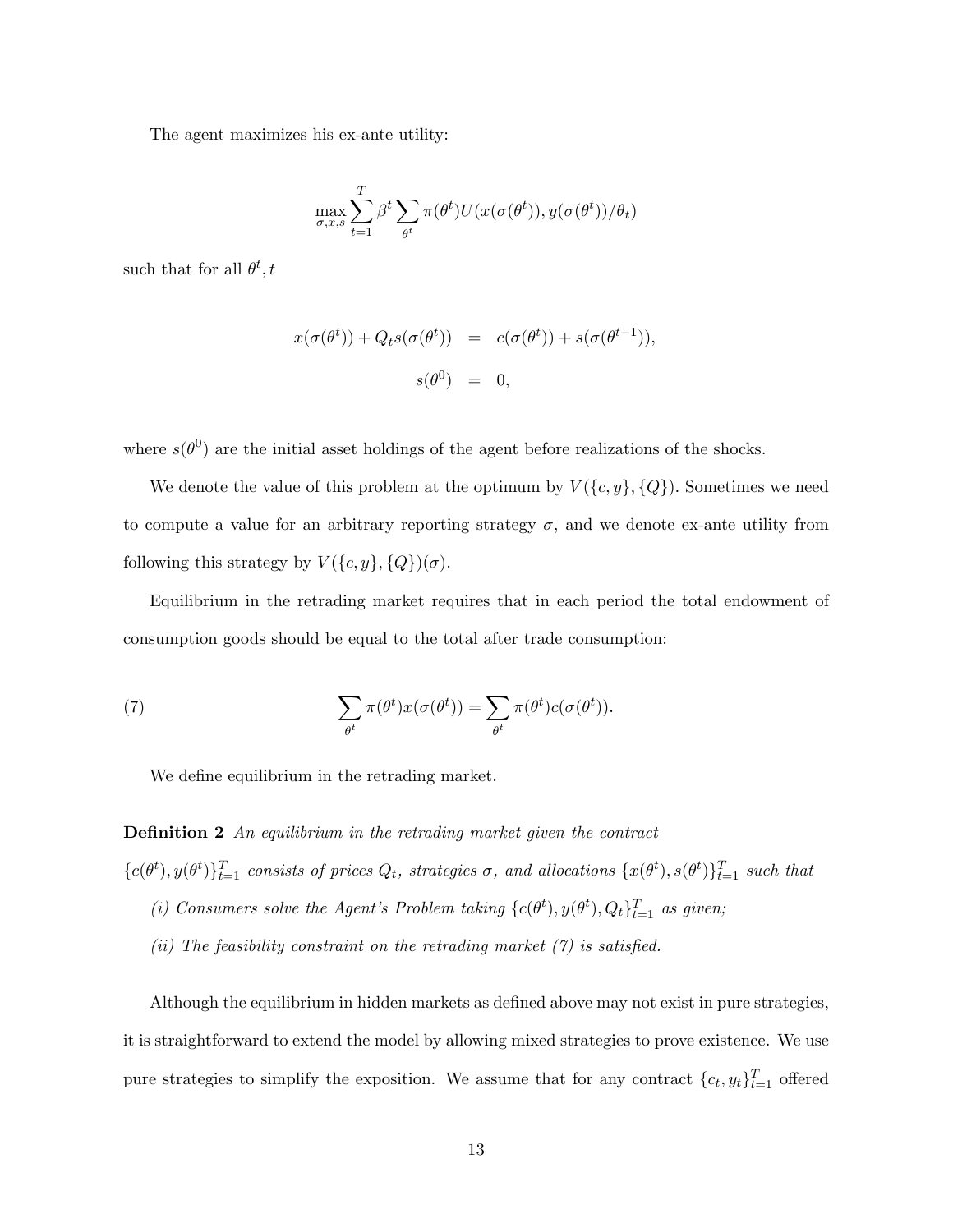by the social planner there exists a unique equilibrium in the retrading market. The ex-ante utility of an agent in the equilibrium is denoted  $\hat{V}(\lbrace c, y \rbrace)$ .

#### IV.B. Constrained efficiency with unobservable trades

The social planner chooses the allocations  $\{c_t, y_t, K_t\}_{t=1}^T$  that maximize the ex-ante utility of agents. Using the revelation principle it is easy to show that the social planner offers a contract  $\{c_t, y_t\}_{t=1}^T$  so that all agents choose to report their type truthfully to the planner and do not trade on the retrading market.<sup>9</sup>

**Definition 3** A constrained efficient allocation  $\{c_t^r, y_t^r, K_t^r\}_{t=1}^T$  is the solution to the social planner's problem: $^{10}$ 

$$
\max_{c,y,K} \sum_{t=1}^{T} \sum_{\theta^t} \pi(\theta^t) \beta^t \{ U(c(\theta^t), y(\theta^t) / \theta_t) \}
$$

such that for all  $\theta^t$ , t

(8) 
$$
\sum_{\theta^t} \pi(\theta^t)c(\theta^t) + K_{t+1} \leq F(K_t, \sum_{\theta^t} \pi(\theta^t)y(\theta^t)),
$$

(9) 
$$
\sum_{t=1}^{T} \sum_{\theta^t} \pi(\theta^t) \beta^t U(c(\theta^t), y(\theta^t) / \theta_t) \geq \hat{V}(\{c, y\}).
$$

The market for hidden trades imposes a weakly stricter constraint (9) than the incentive constraint with observable asset trades  $(2)$ . We show this by first showing that any allocation that satisfies (9) also satisfies (2). Consider an allocation  $\{c(\theta^t), y(\theta^t)\}_{t=1}^T$  that satisfies (9). Suppose there exists some reporting strategy  $\sigma$  for which the incentive constraint (2) is violated. Consider the same strategy  $\sigma$  on the market with hidden trades. The allocation  $\{c(\sigma(\theta^t)), y(\sigma(\theta^t))\}_{t=1}^T$ is feasible for the agent, and he can further improve upon it by trading bonds. Therefore, the strategy  $\sigma$  also violates the constraint imposed by the market for hidden trades (9).

The reverse relationship does not hold in general; it is typically not true that an allocation that satisfies  $(2)$  also satisfies  $(9)$ . When consumption is observable by the planner, agents<sup>†</sup>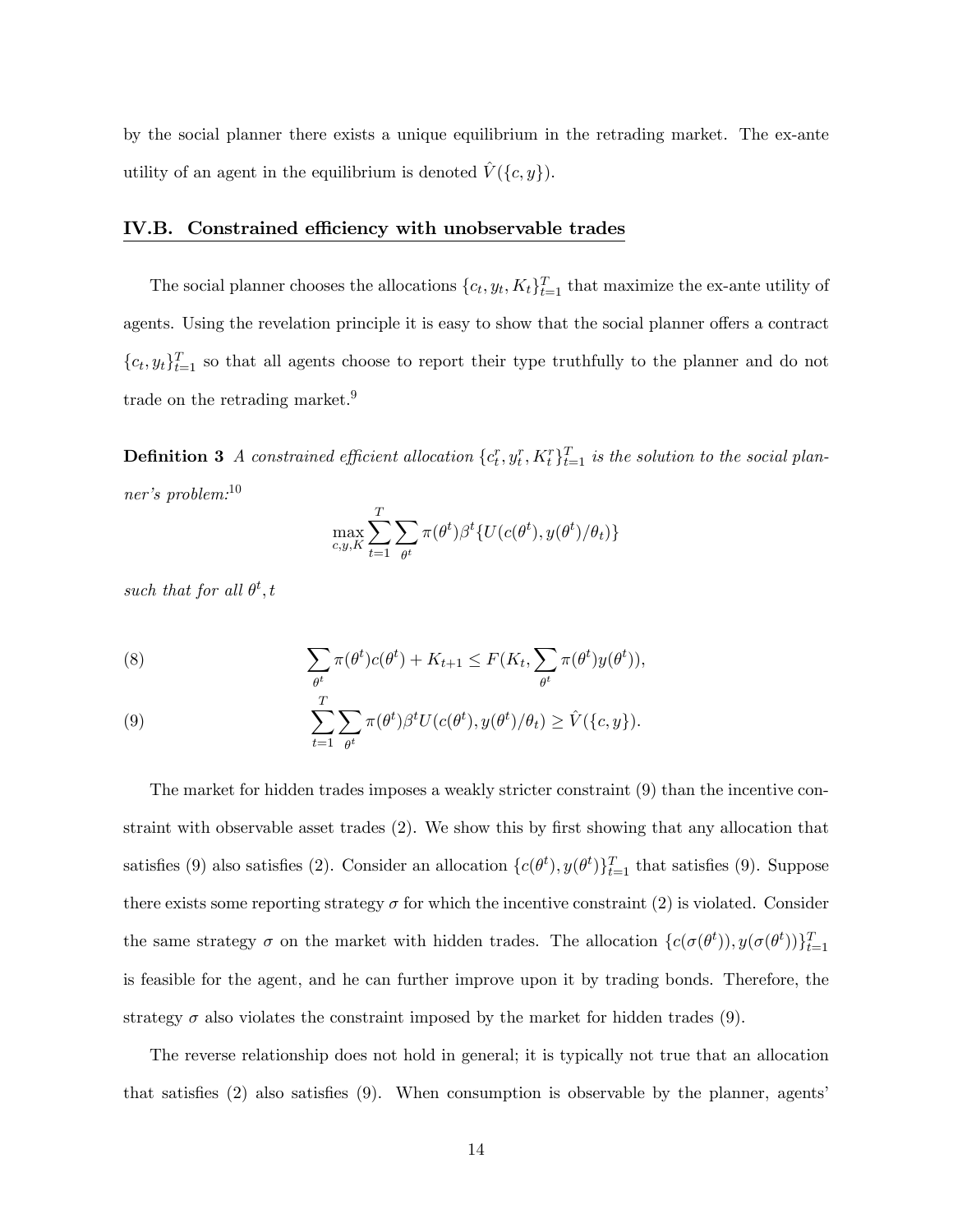marginal rates of substitution defined by

$$
\frac{u'(c(\theta^t))}{\beta \sum_{\theta^{t+1}} \pi(\theta^{t+1}|\theta^t) u'(c(\theta^{t+1}))}
$$

differ for different histories  $\theta^t$  under efficient allocations with observable trades and are smaller than the marginal rate of transformation. This wedge was first shown by Diamond and Mirrlees [1978] in the model with permanent disability shocks, by Rogerson [1985] in the context of a twoperiod model, and extended to a general skill process and optimal taxation setup by Golosov, Kocherlakota, and Tsyvinski [2003]. To the contrary, in the environment with hidden trades, agents' marginal rates of substitution are necessarily equated. For any reporting strategy  $\sigma$ , the allocations  $\{x(\sigma(\theta^t)), s(\sigma(\theta^t))\}_{t=1}^T$  that an agent chooses on the retrading market must satisfy the following conditions for all  $\theta^t$ :

(10) 
$$
x(\sigma(\theta^t)) + Q_t s(\sigma(\theta^t)) = c(\sigma(\theta^t)) + s(\sigma(\theta^{t-1})),
$$

(11) 
$$
Q_t u'(x(\sigma(\theta^t))) = \beta \sum_{\theta^{t+1}} \pi(\theta^{t+1}|\theta^t) u'(x(\sigma(\theta^{t+1}))),
$$

$$
(12) \t\t s(\theta^T) = 0.
$$

Condition (11) implies that agents equalize their marginal rates of substitution in each period for all histories  $\theta^t$ .

Another difference between the two environments is a possibility for agents to use a *double*  $deviation$  – agents choose not only a deviating reporting strategy but also hidden asset trades that maximize the utility of the deviation. The possibility of such deviations implies that even if agents' marginal rates of substitution were equalized for an allocation that satisfies  $(2)$ , such an allocation would not necessarily satisfy (9).

To illustrate this point we rewrite social planner's problem.

**Lemma 1** A constrained efficient allocation  $\{c_t^r, y_t^r, K_t^r\}_{t=1}^T$  together with the corresponding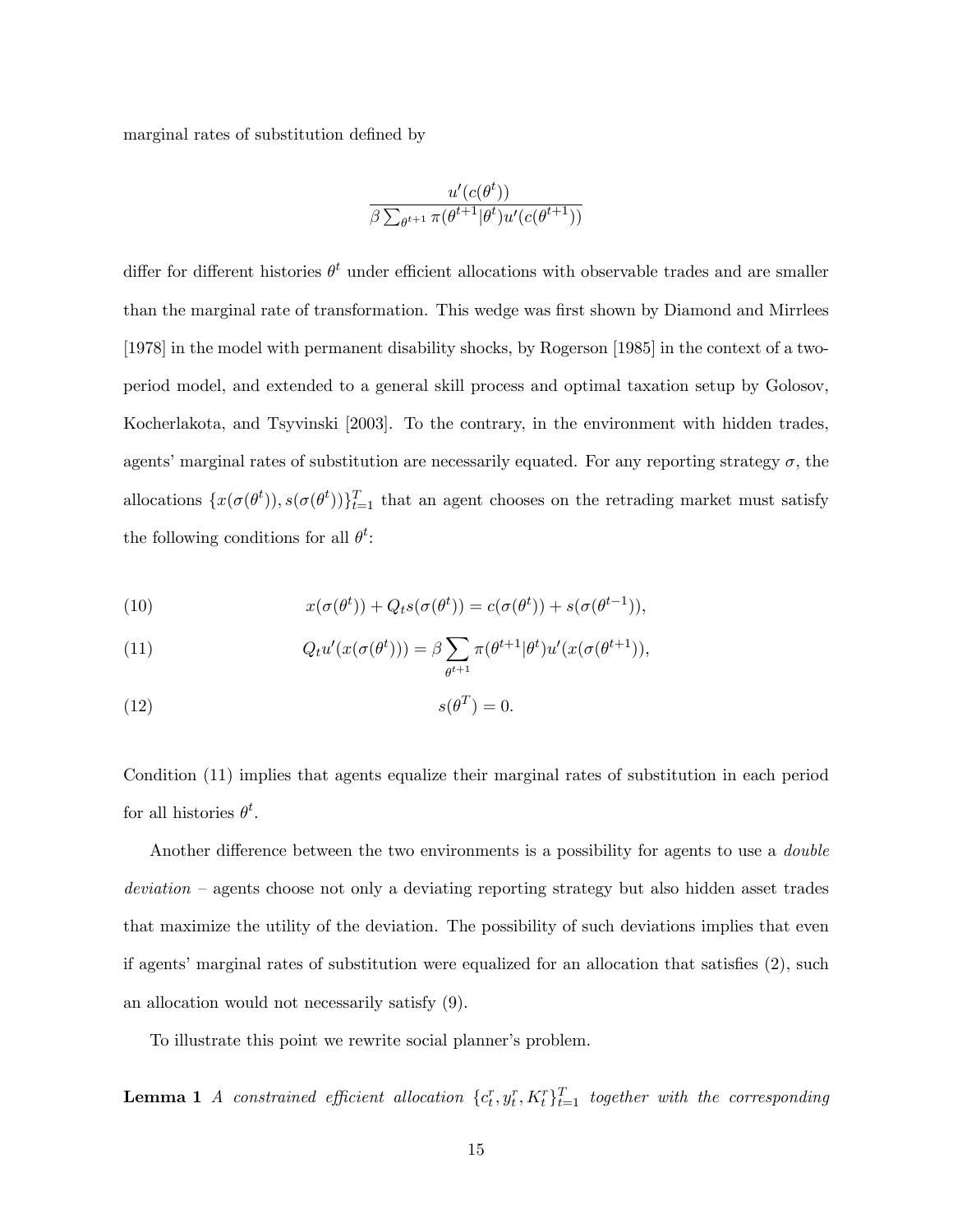equilibrium prices on the retrading market  ${Q_t}_{t=1}^T$  is a solution to the problem

$$
\max_{c,y,K,Q} \sum_{t=1}^{T} \sum_{\theta^t} \pi(\theta^t) \beta^t \{ U(c(\theta^t), y(\theta^t)/\theta_t) \}
$$

such that for all  $\theta^t$ , t

 $\tau$ 

(13) 
$$
\sum_{\theta^t} \pi(\theta^t)c(\theta^t) + K_{t+1} \leq F(K_t, \sum_{\theta^t} \pi(\theta^t)y(\theta^t)),
$$

(14) 
$$
\sum_{t=1}^{1} \sum_{\theta^t} \pi(\theta^t) \beta^t U(c(\theta^t), y(\theta^t)/\theta_t) \ge V(\lbrace c, y \rbrace, \lbrace Q \rbrace)(\sigma) \text{ for any } \sigma \neq \sigma^*,
$$

(15) 
$$
Q_t u'(c(\theta^t)) = \beta \sum_{\theta^{t+1}} \pi(\theta^{t+1}|\theta^t) u'(c(\theta^{t+1})).
$$

#### Proof of Lemma 1. In appendix.

In this problem the social planner chooses the prices  $Q$  on the retrading market directly. Although the planner does not control transactions on that market, he has power to determine these prices. By the revelation principle, a social planner chooses allocations such that each agent reveals his type truthfully and never retrades from the allocations he receives. The truth telling agent does not retrade if his marginal rate of substitution for consumption between periods t and  $t + 1$  is exactly equal to the interest rate. In other words, these intertemporal rates of substitution determine the prices of risk-free bonds. The incentive constraint should ensure that a deviating agent cannot achieve a higher utility by retrading at those prices.

The possibility of trading assets and using double deviations implies that constraint (14) is stricter than the incentive constraint (2). For any strategy  $\sigma$  the allocation  $\{c(\sigma(\theta^t)), y(\sigma(\theta^t))\}_{t=1}^T$ is feasible, but the agent can further improve upon it using hidden trades.

Although the economy with unobservable retrading typically has lower welfare than the economy with observable trades, we can identify one situation in which the allocations and welfare in both economies are the same. It is the economy analyzed extensively in Werning [2001] where all the uncertainty about skill shocks is realized after the Örst period. When all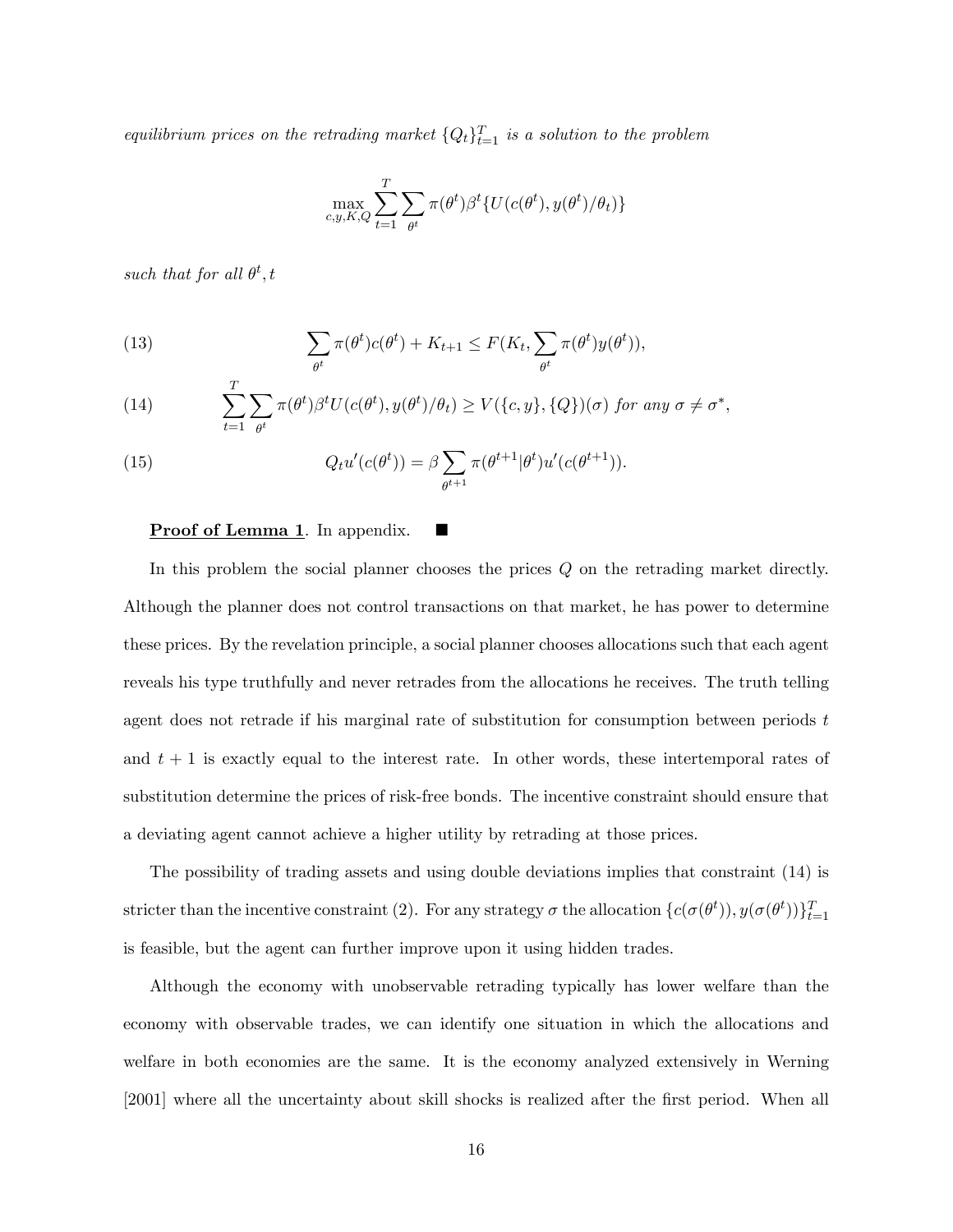uncertainty is realized in the first period, there is no longer any gain from hidden trades. Any asset trading occurs after agents have revealed their type to the planner. The possibility of hidden trade does not improve the value of any deviation, and the incentive constraints in the two economies become identical. In the rest of the paper we assume that there is need to provide incentives in each period, so that hidden trades play a non-trivial role. We summarize this intuition in the proposition below.

**Proposition 1** Suppose that all uncertainty is realized after the first period, so that in each period t for each history  $\theta^t$  there exists some history  $\theta^{t+1}$  such that  $\pi(\theta^{t+1}|\theta^t) = 1$ . Then the efficient allocations in the economy with and without observable trades are the same.

#### Proof of Proposition 1. In appendix.

Our economy differs from standard problems with unobservable savings such as Diamond and Mirrlees [1995], Werning [2002], Doepke and Townsend [2006], and Abraham and Pavoni [2003] where the rate of return on hidden trades is assumed to be exogenous. Moreover, there are no private markets in these papers, and the interest rate is fixed. In our environment, the social planner can choose the rate of return on private hidden trade markets by choosing allocations  $\{c_t, y_t\}_{t=1}^T$ . This additional instrument is important for the planner because it allows the planner to affect the return from deviations. We show below that since competitive environments typically lack this instrument, competitive equilibria are not efficient. This result is different from the environments with an exogenous rate of return in which competitive equilibria are efficient.

#### IV.C. Competitive equilibrium

In this subsection, we consider a decentralized version of this private information economy with unobservable trades. As in the section on the economy with observable trades, we assume that, before any uncertainty is realized, an agent signs a long-term contract with a firm which is binding for both parties. The environment is identical to the one described in Section III,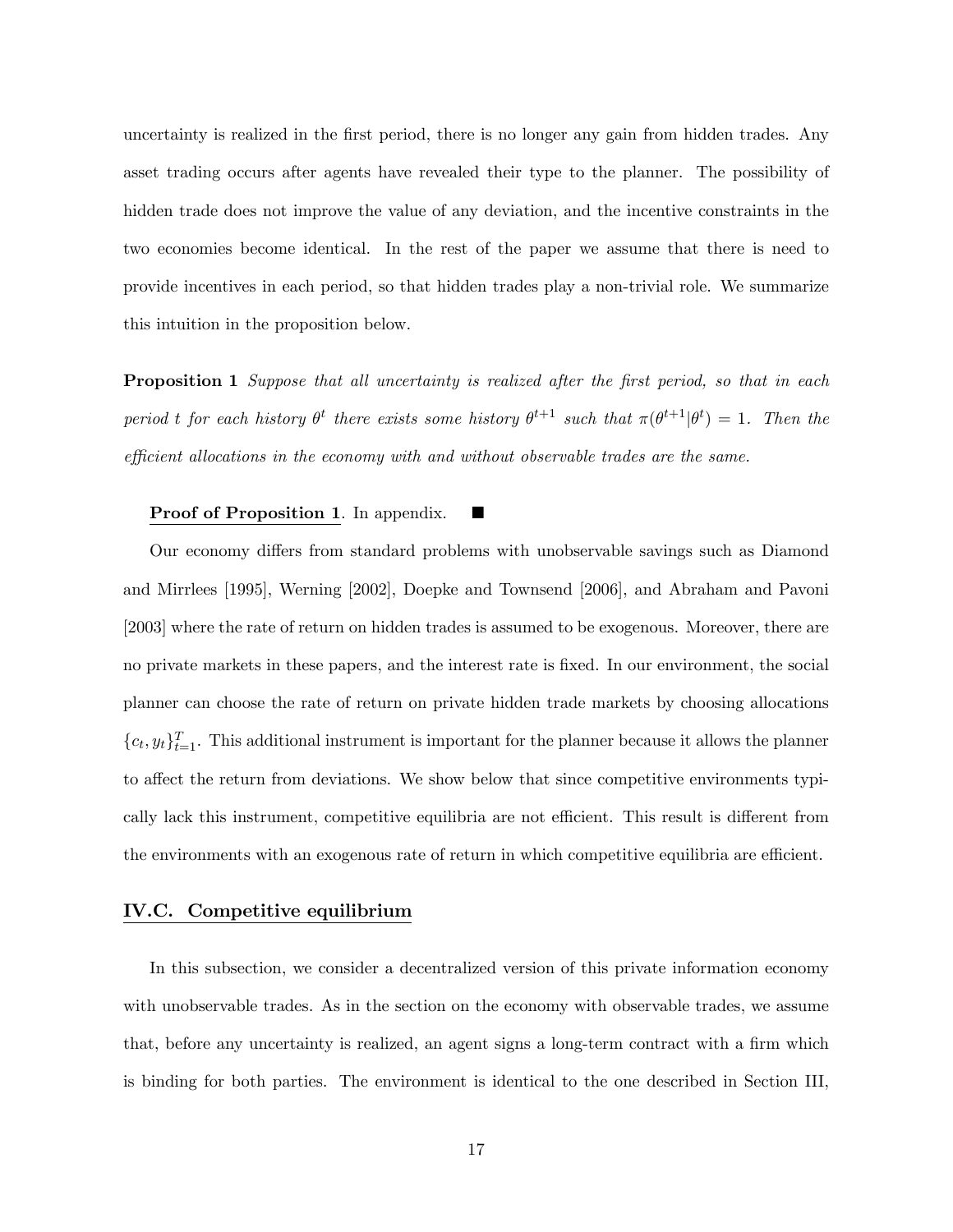but now firms need to take into account that agents are able to retrade their allocations on the hidden trades market.

The retrading market is identical to the one in the social planner's problem. Every agent who has a contract  $\{c_t, y_t\}_{t=1}^T$  with a firm chooses his reporting strategy and asset trades optimally, taking prices  $Q_t$  for the risk-free bond on the retrading market as given.<sup>11</sup>

The contracts offered by firms take into account the possibility that agents may retrade. Firms may choose to provide such allocations that agents retrade from them along the truthtelling path. The incentive constraint for the firm has the form

$$
V(\{c, y\}, \{Q\})(\sigma^*) \ge V(\{c, y\}, \{Q\})(\sigma)
$$

for any  $\sigma \in \Sigma$ .

The problem of the representative firm is similar to the problem described in Section III.A. Each firm is a price taker, it chooses a contract offered to workers  $\{c_t, y_t\}_{t=1}^T$ , investments  $k_t$ , dividends  $d_t$ , and bond trades  $b_t$  to maximize profits.

Firmís Problem 1

$$
\max_{c,y,d,k,b} d_1 + q_1 d_2 + \dots + \prod_{i=1}^{T-1} q_i d_T
$$

such that for all  $t$ 

(16) 
$$
\sum_{\theta^t} \pi(\theta^t)c(\theta^t) + k_{t+1} + d_t + q_t b_{t+1} \leq F(k_t, \sum_{\theta^t} \pi(\theta^t)y(\theta^t)) + b_t,
$$

(17) 
$$
V({c, y}, {Q})(\sigma^*) \ge V({c, y}, {Q})(\sigma) \text{ for any } \sigma,
$$

(18) 
$$
V(\lbrace c, y \rbrace, \lbrace Q \rbrace)(\sigma^*) \geq \underline{U}.
$$

The first constraint in the firm's problem is feasibility. The second is the incentive compatibility. The last constraint states that the firm cannot offer a contract which delivers a lower expected utility than the equilibrium utility  $U$  from contracts offered by other firms. In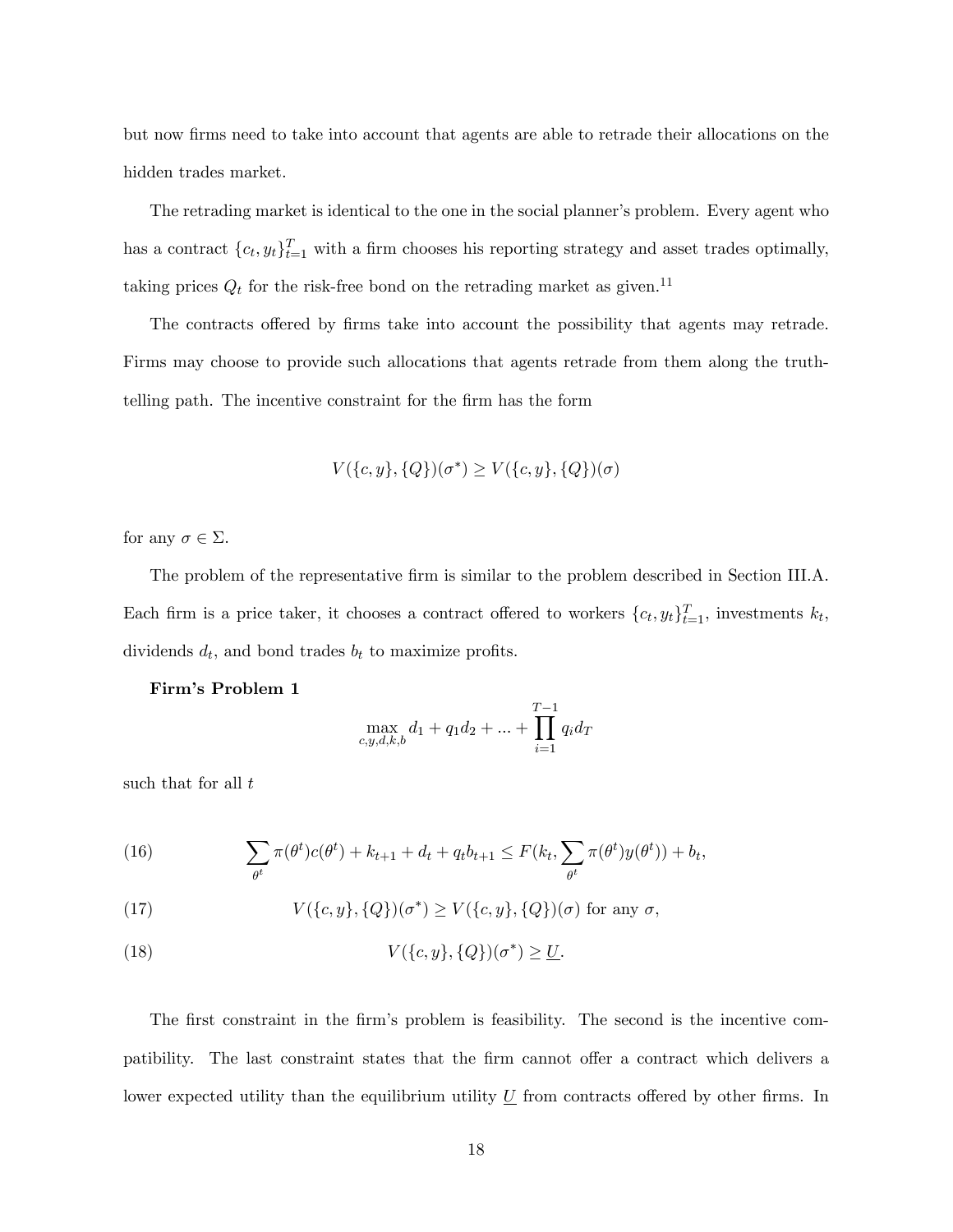equilibrium, all firms act identically and make zero profits.

The firm's problem in this economy is very similar to the firm's problem in the economy with observable trades. The only difference comes from the fact that the incentive constraint  $(17)$  now has to take into account side trades that are not observable. The definition of the competitive equilibrium is parallel to that in the economy with observable trades.

**Definition 4** A competitive equilibrium is a set of allocations  $\{c_t, y_t, k_t\}$ , prices  $q_t$ , dividends  $d_t$ , bond trades  $b_t$ , utility <u>U</u> and prices  $Q_t$  such that

- (i) Firms choose  $\{c_t, y_t, d_t, k_t, b_t\}_{t=1}^T$  to solve the Firm's Problem 1 taking  $q_t, \underline{U}$  as given;
- (ii) Consumers choose the contract that offers them the highest ex-ante utility;
- (iii) For any  $\{c_t, y_t, Q_t\}_{t=1}^T$  agents choose their reporting strategy and asset trades optimally as described in the Agent's Problem;

(iv) The aggregate feasibility constraint  $(1)$  holds;

(v) The retrading market for the contract  $\{c_t, y_t\}_{t=1}^T$  is in equilibrium, and  $Q_t$  are the equilibrium prices.

It is easy to see that the interest rates in the economy must be equal to the marginal product of capital, so that  $1/q_{t-1} = F_k(K_t, Y_t)$  for all t. The prices that firms and agents face are also equalized,  $q_t = Q_t$  for all t. Suppose it were not true, so that for example  $1/Q_1 < F_k(K_2, Y_2)$ . It is optimal for all firms to postpone any payments of the first period wages until the second period. Workers are able to borrow at the interest rates  $Q_1$  and repay from the wages they make in the second period. But since all the firms are identical, they all choose to pay no wages in the first period, and then  $Q_1$  cannot be the equilibrium interest rate. In other words, if  $q_t \neq Q_t$ firms can use agent's ability to borrow and lend at rate  $Q_t$  to create arbitrage opportunities. We summarize this result in the following proposition.

**Proposition 2** In the competitive equilibrium  $1/Q_t = F_k(K_{t+1}, Y_{t+1})$  for all t.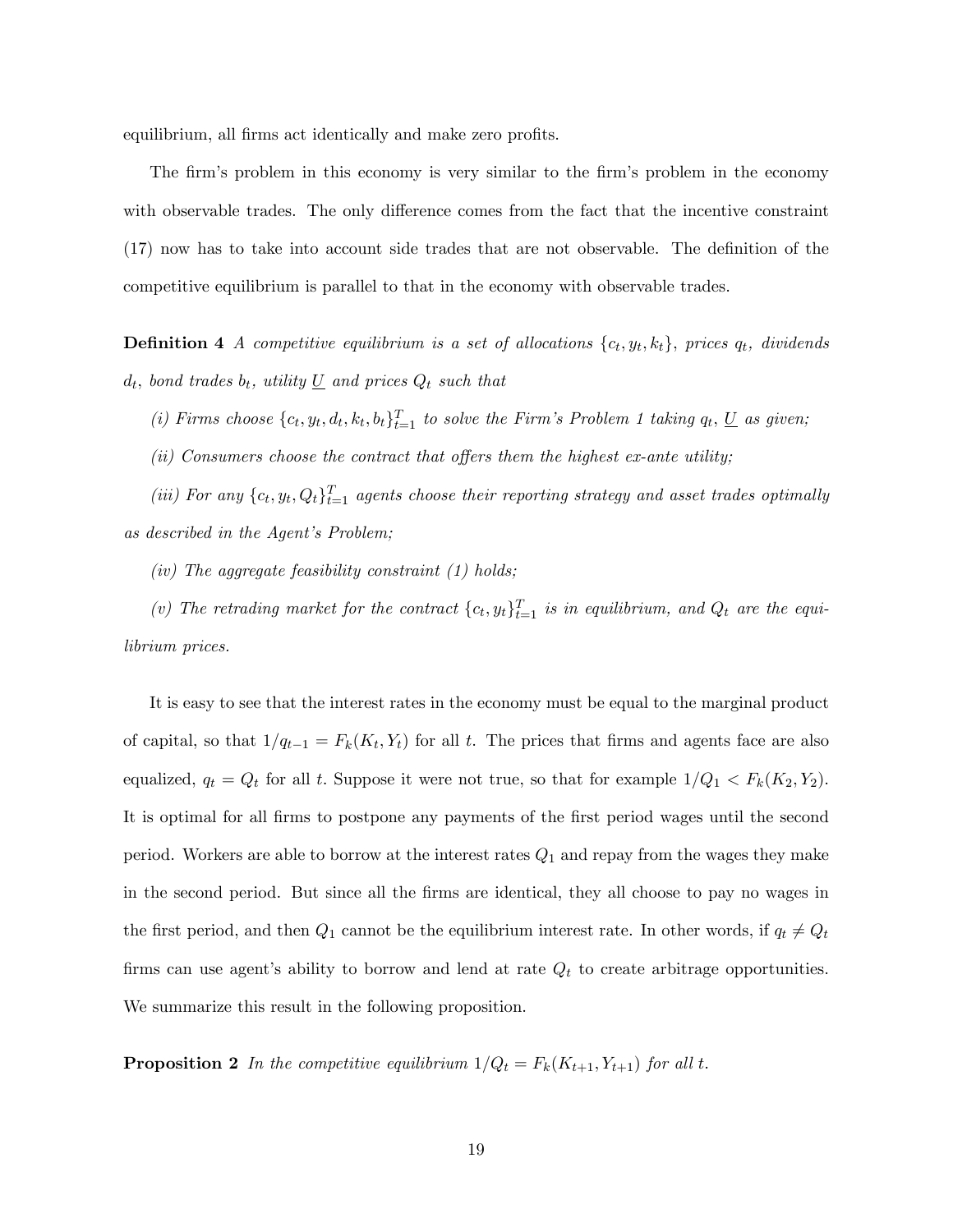This result suggests that competitive equilibria typically are not efficient when asset trades are unobservable. From the maximization problem described in Lemma 1, the social planner has the power to choose the interest rates on the retrading market  $1/Q$  and usually these interest rates are different from  $F_k(K, Y)$ .

Although the competitive equilibrium may not be efficient it is generally not true that no insurance is provided by firms. In the numerical section that follows, we show that this privately provided insurance can be very significant. This finding stands in contrast with the environments where the agent's endowment is not observable, such as environments studied in Allen [1985]. There, no insurance is possible when agents can borrow and lend at the rate equal to  $F_k$ . The difference between our model and that of Allen is the structure of private information. In our model, the amount of resources is endogenously determined in each period by effective labor provided by agents. Firms in competitive equilibrium have to provide incentives for agents to work and, therefore, provide some insurance.

#### IV.D. Constrained efficient allocations and tax policy with iid shocks

In this section, we assume that the skill shocks follow an independently and identically distributed process:  $\pi(\theta^t) = \pi(\theta_t) = \pi(\theta)$  for  $\theta = \theta_t$  for all  $\theta^t$ . We consider only pure strategies and assume that  $T$  is finite.

We showed that any equilibrium allocation in the retrading market satisfies conditions  $(10)$ , (11) and (12). When  $\theta$  is independently and identically distributed, the Euler equation (15) becomes

(19) 
$$
Q_t u'(c(\sigma(\theta^t))) = \beta \sum_{\theta} \pi(\theta) u'(c(\sigma(\theta^t), \theta)),
$$

where  $c(\sigma(\theta^t), \theta)$  denotes the allocation to the agent who sent report  $\sigma(\theta^t)$  in period t and revealed his realization of the shock in period  $t + 1$  truthfully.

We also assume that consumption allocations are monotonic so that agents who report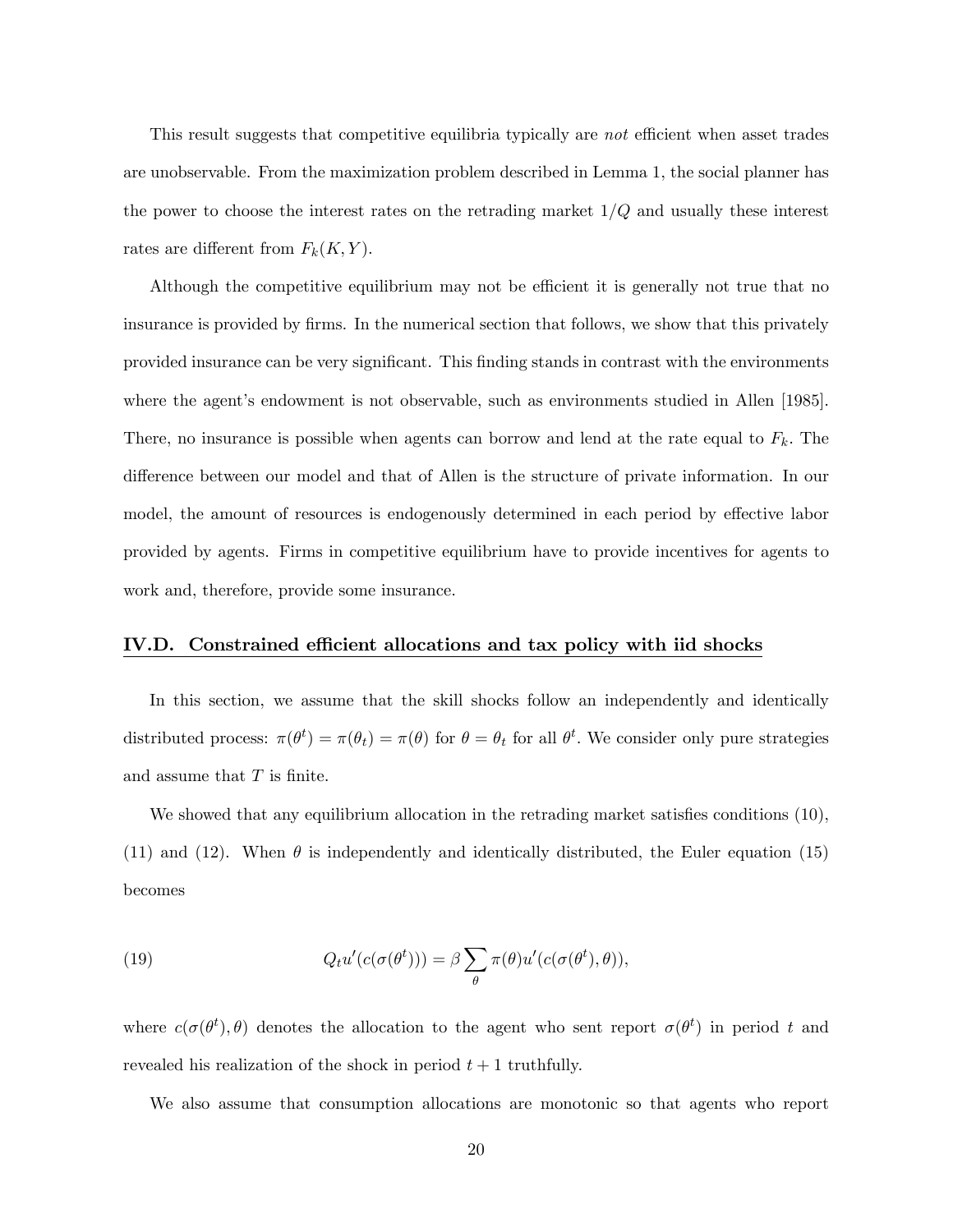higher types receive weakly higher consumption. This assumption holds in all the numerical experiments we conducted.

Assumption (monotonicity). For any  $\theta^t$ , and any  $\theta', \theta''$  such that  $\theta'' > \theta'$  it is optimal for the planner to choose consumption allocations such that  $c(\theta^t, \theta'') \geq c(\theta^t, \theta')$ .

We first show that an agent who deviates from the allocation prescribed by the planner chooses positive savings.

**Proposition 3** The only binding incentive constraints in the social planner's problem are those where  $s(\sigma(\theta^t)) \geq 0$  for some  $\theta^t$ . Moreover, there are some  $\theta^t$  in every t for which this inequality is strict.

#### Proof of Proposition 3. In appendix.

The intuition for this result is simple. The marginal rate of substitution of a truth telling agent is equal to the price of a risk-free bond. When an agent reports a lower type, he gets lower consumption allocations. When shocks are independently and identically distributed that implies that consuming these allocations without any additional asset trading increases agentís marginal rate of substitution above the bond price  $Q$ , since fewer resources are available in the next period. However, it is optimal for the agent to retrade his consumption allocations to equalize his marginal rate of substitution with bond prices. Since future deviations imply fewer resources, it is optimal for the agent to save in the anticipation of those deviations, and borrowing is always suboptimal.

We now can prove that in the efficient allocations the interest rates on the retrading market are lower than  $F_k$ , which is formally stated in the following proposition.

**Proposition 4** Suppose that skill shocks are independently and identically distributed. In the constrained efficient allocations,  $F_k(K_t, Y_t) > 1/Q_{t-1}$  for at least one t.

Proof of Proposition 4. In appendix.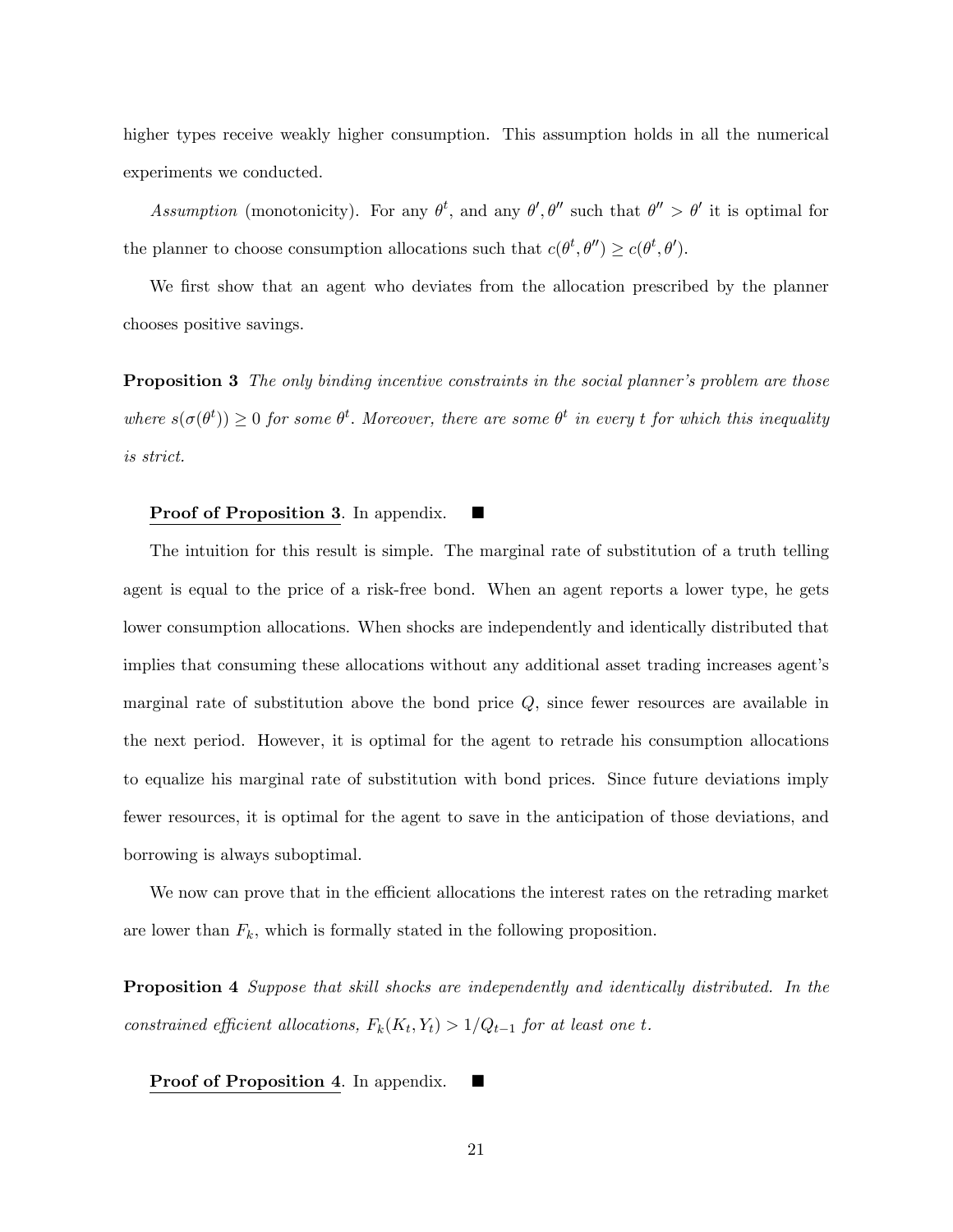Although the proof is lengthy, its intuition is quite straightforward. We show that a deviating agent chooses positive savings. Then we show that changing the interest rate on the retrading market negatively affects the return to deviations by a larger amount than the truth-telling agents are affected. This leads to a higher amount of insurance being provided.

**Theorem 2** If trades (consumption) are not observable, the competitive equilibrium is not efficient.

#### **Proof of Theorem 2.** Follows from Propositions 2 and 4.

Intuitively, the competitive equilibrium is not efficient because a contract offered by one firm to its workers affects the return on trades and thus incentives to reveal information truthfully for agents insured by other firms. Individual firms can not internalize this effect. Competition between different insurers implies that interest rates at which agents trade are equated with the marginal rates of transformation. The planner, however, is able to choose the interest rates optimally. Thus, privately provided insurance does not lead to efficient allocations in this setting. The technical reason for the failure of the first welfare theorem is that prices enter the production set of the firms as can be seen in the Firm's Problem 1. Here, an externality has real effects because of the asymmetric information.<sup>12</sup> In the next section, we explore how distortionary taxes can introduce the wedge between the equilibrium interest rates on the retrading market and the marginal product of capital.

We can also easily show that in the environments with hidden savings such as Werning [2001] and Abraham and Pavoni [2003] the competitive equilibrium is efficient. There, the planner does not have the ability to affect the rate of return on hidden technology as agents do not interact via markets but unobservably save using a backyard technology.

#### IV.D.i. Tax policy with iid shocks

We showed in the previous section that efficiency requires that the interest rates on the retrading market are lower than the marginal product of capital. In the competitive equilibrium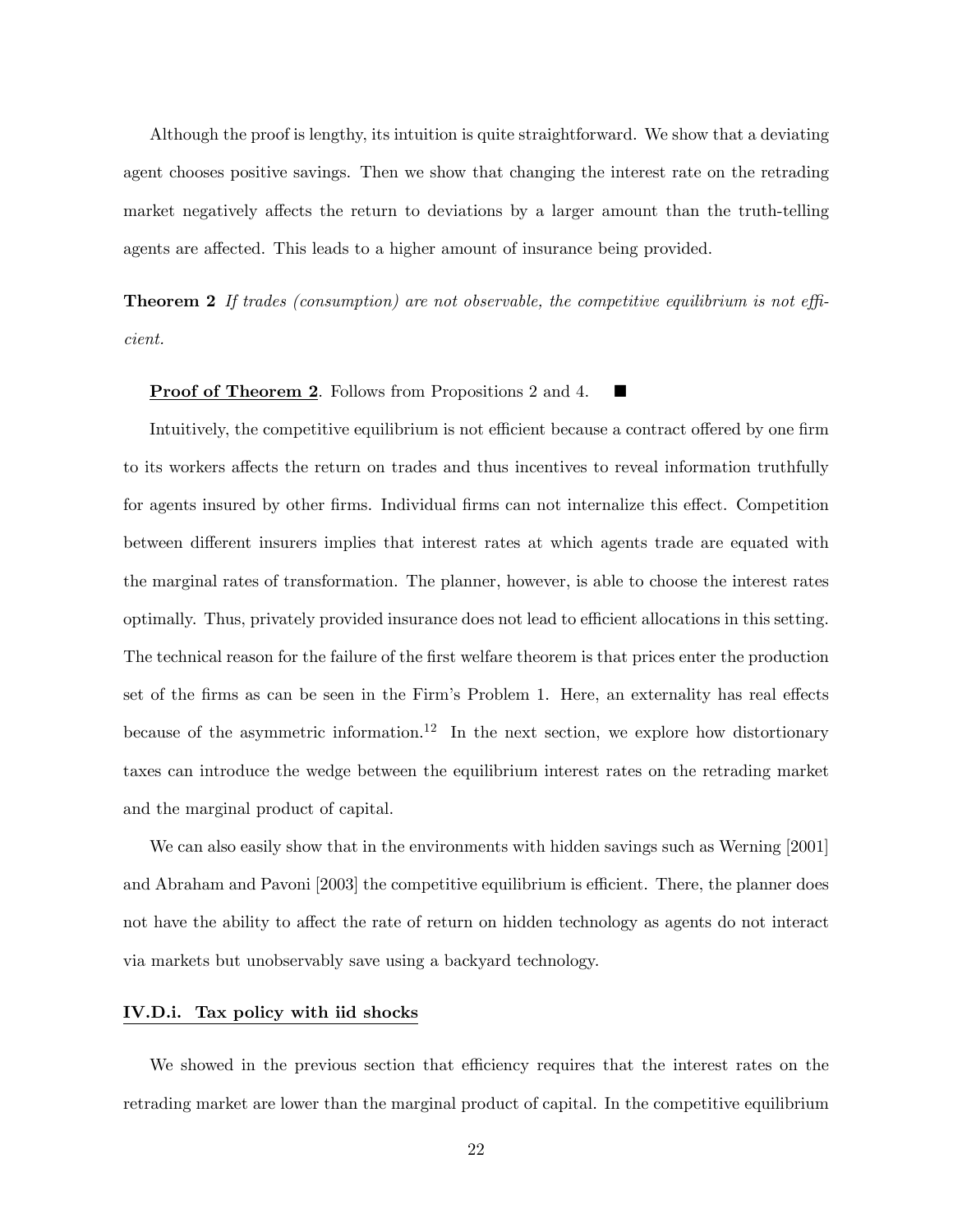without government interventions, interest rates are equated to the marginal product of capital, and the equilibrium allocations are not efficient. We now identify what government interventions in a form of distortionary taxes on capital can reintroduce this wedge in competitive equilibrium. In this section we show that such policy improves welfare.

We proceed as follows. First, we rewrite the firm's problem in its dual form. The dual form is convenient to use since it maximizes total utility of agents similar to the social planner's problem. Second, we show that positive linear taxes on capital income improve welfare when agent's optimal deviations involve oversaving.

Consider a dual version of the firm's problem. Since all the firms are making zero profit in equilibrium, their problem can be rewritten in the following form.

#### Firmís Problem 2

$$
\max_{c,y,k}\sum_{t=1}^T \sum_{\theta^t} \pi(\theta^t) \beta^t U(c(\theta^t),y(\theta^t)/\theta_t)
$$

such that for all  $t$ 

$$
\sum_{t=1}^{T} \sum_{\theta^t} \pi(\theta^t) \beta^t u(c(\theta^t), y(\theta^t) / \theta_t) \ge V(\{c, y\}, \{Q\})(\sigma) \text{ for any } \sigma,
$$

$$
\sum_{\theta^t} \pi(\theta^t) c(\theta^t) + k_{t+1} \le F(k_t, \sum_{\theta^t} \pi(\theta^t) y(\theta^t)).
$$

**Claim 1** In a competitive equilibrium, the solution to Firm's Problem 1 coincides with the solution to Firm's Problem 2.

#### **Proof of Claim 1.** In appendix.  $\blacksquare$

This result allows us to directly compare the firm's problem and the social planner's problem. These two problems are very similar. The planner, however, has an additional choice variable  $\overline{\phantom{a}}$  prices on the retrading market Q. The social planner choosing efficient allocations takes into account how these allocations affect the interest rates in the economy. The competition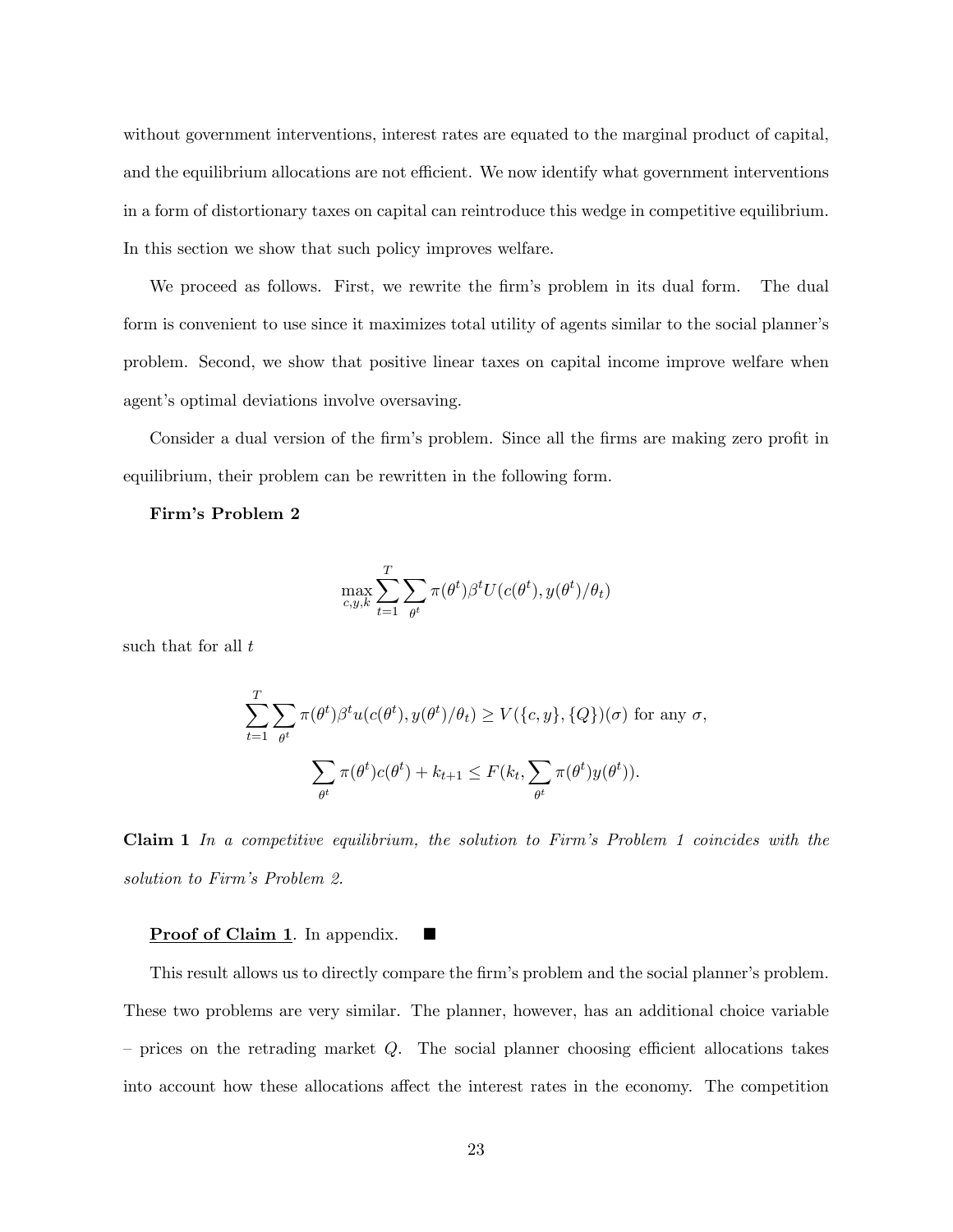among firms makes the interest rates on the retrading market equal to the marginal rate of transformation.

Unlike the economy with observable asset trades, distorting taxes are welfare improving in this environment. Consider a simple linear tax  $\tau$  imposed on capital income Rk, where  $R \equiv F_k(K, Y)$ . The revenues from this tax are distributed equally among all agents. As argued in Proposition 1, such a lump sum distribution has the same effect as returning lump sum rebates directly to firms. In the following proposition we show that such a tax system is welfare improving.<sup>13</sup>

**Proposition 5** Suppose that skill shocks are independently and identically distributed. There exists a positive tax  $\tau$  on capital income and a lump sum rebate T that improves the welfare in the competitive equilibrium.

Proof of Proposition 5. From Proposition 3, the only binding incentive constraints in the firm's problem must be those constraints that involve only savings. Let  $t$  be a time period for which there exists a binding strategy  $\sigma$  and a history  $\theta^t$  such that  $s(\sigma(\theta^t)) > 0$ . We know that for all other  $\hat{\sigma}$ ,  $\hat{\theta}^t$  savings are non-negative:  $s(\hat{\sigma}(\hat{\theta}^t)) \geq 0$ .

Consider a linear tax  $\tau$  on the return on capital Rk in period  $t + 1$ . The tax revenues are rebated in the lump sum amount T to the firms. Let  $k(\tau, T)$  denote the firm's investment in period t as a function of  $(\tau, T)$ . The feasibility constraint for the government is  $\tau Rk(\tau, T) = T$ . Using the implicit function theorem we obtain

$$
T'(\tau) = \frac{Rk(\tau,T) + \tau Rk_{\tau}(\tau,T)}{1 - \tau Rk_T(\tau,T)}.
$$

Let  $W(\tau, T)$  be the value of the objective function in the Firm's Problem 2 when the firm faces taxes T and  $\tau$ . It coincides with the ex-ante utility of agents and represents welfare in the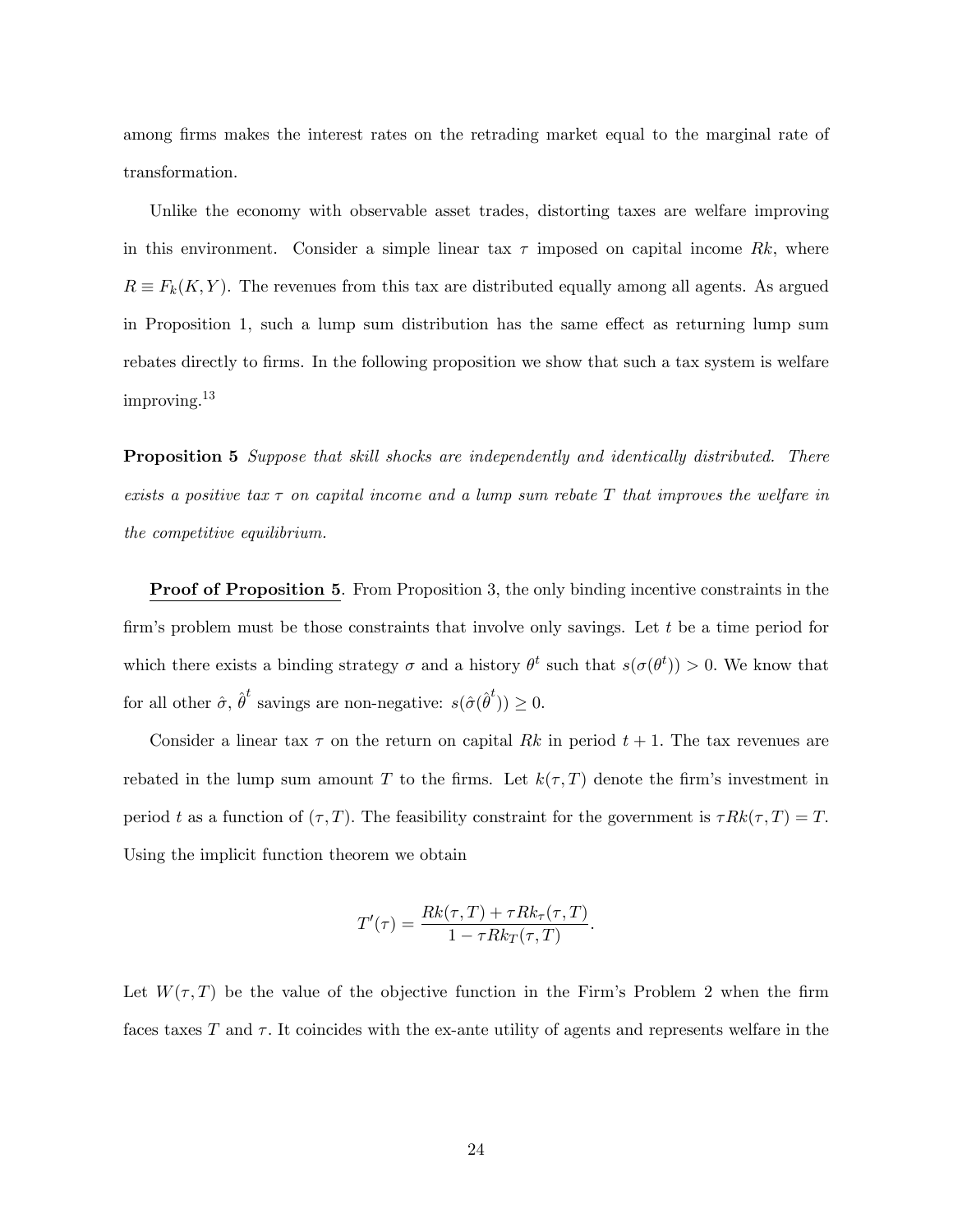economy. Consider the derivative  $dW$  of this function at zero capital taxes

$$
\frac{dW(\tau, T(\tau))}{d\tau}|_0 = W_\tau(0,0) + W_T(0,0)T'(0) = W_\tau + W_T Rk.
$$

All the variables on the right hand side are evaluated at zero taxes.

Let  $\gamma_{ic}(\sigma)$  be the Lagrange multiplier on the incentive constraint for a strategy  $\sigma$ , and  $\gamma_t$  be the multiplier on the feasibility constraint in period  $t$  in Firm's Problem 2. From the envelope theorem

$$
W_T = \gamma_{t+1},
$$
  

$$
W_{\tau} = -\gamma_{t+1} Rk - \sum_{\sigma} \gamma_{ic}(\sigma) V_Q(\sigma) \frac{\partial Q_t}{\partial \tau}.
$$

In equilibrium,  $1/Q_t = (1 - \tau) R_{t+1}$ , therefore,  $\partial Q_t / \partial \tau = 1/\left(R_{t+1} (1 - \tau)^2\right) > 0$ . By Proposition 3, any deviation involves savings. Therefore, higher interest rates increase the return on savings, and  $V_Q(\sigma) \leq 0$  with at least one  $\sigma$  for which this inequality is strict. Combining these effects we see that capital taxes are welfare improving:

$$
\frac{dW(\tau, T(\tau))}{d\tau}|_0 = -\sum_{\sigma} \gamma_{ic}(\sigma) V_Q(\sigma) \frac{\partial Q_t}{\partial \tau} > 0. \quad \blacksquare
$$

As in the economy with observable trades, lump sum taxes have no effect on the insurance that agents receive. Taxes on capital income have two effects. On one hand, they distort investment decisions of firms and create a deadweight loss. Note that a high tax would decrease the amount of savings accumulated by firms. On the other hand, a tax also lowers the return on savings in the retrading market. This improves the incentives of agents to reveal their private information truthfully, and firms are able to provide better insurance  $-\frac{1}{2}$  private markets change endogenously in response to government policy. At least for small capital taxes the second effect dominates the first one, and improves welfare. The losses from distorting taxes are second-order while improvement in the insurance via worsening deviations is first-order.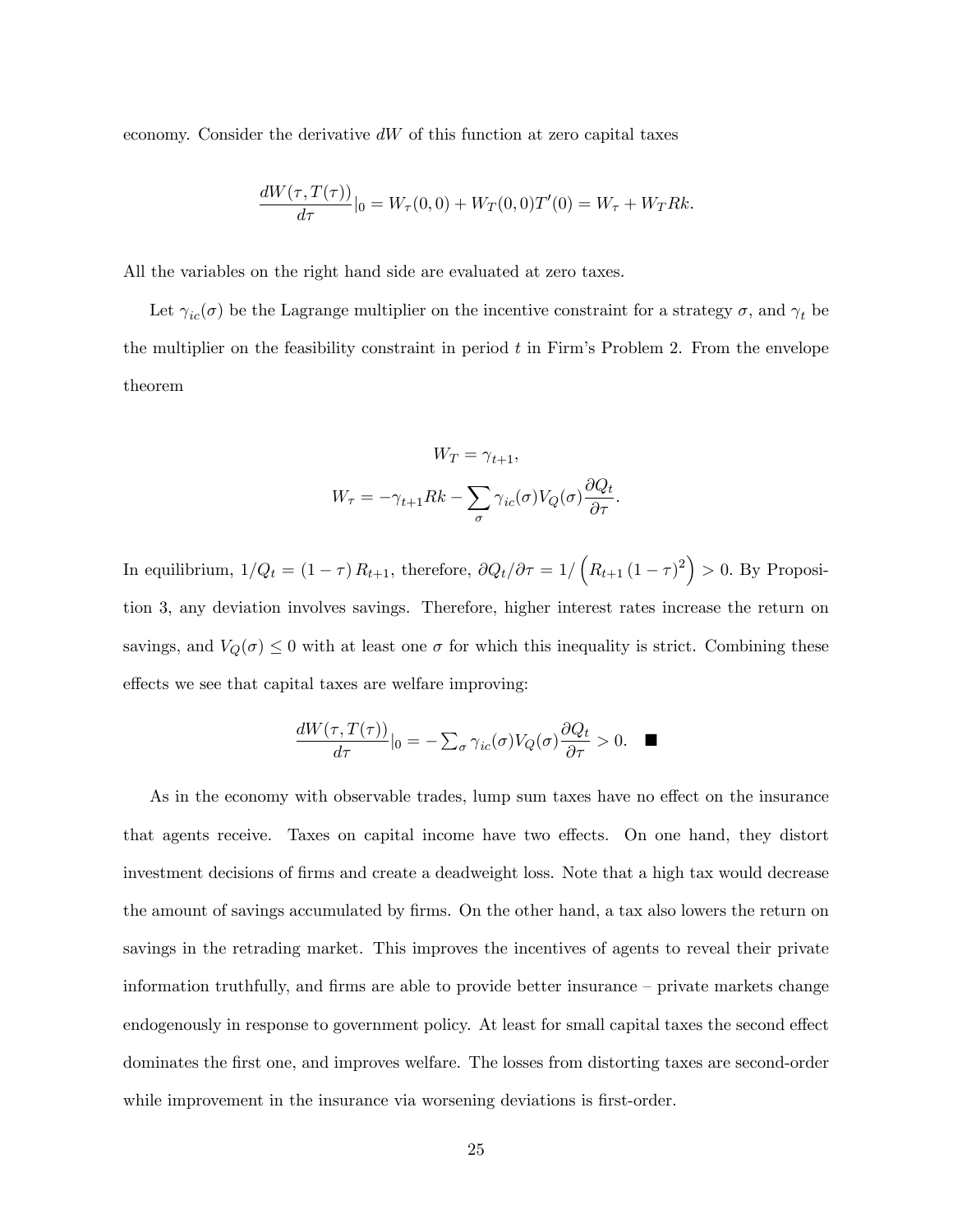The capital taxes alone are not sufficient to achieve the efficient outcome in the competitive settings. To see this, suppose taxes were set in such a way that the after-tax return on capital were equal to the interest rates on the retrading market under the efficient allocations,  $1/Q^{sp}$ . Then the firm would have the same incentive constraint (17) as the social planner. The feasibility constraint would be different, however. While the planner's decisions are undistorted, firms' savings are affected by distorting taxes. In general the government has to impose additional non-linear taxes on labor income to achieve efficient allocations.

#### IV.E. Constrained efficient allocations with other shock processes

In the previous section, we showed that when skill shocks follow an independently and identically distributed process, the optimal interest rate on the retrading market must be lower than the return on capital. The intuition for that result is that an agent who anticipates misrepresenting his type in the next period oversaves to smooth his consumption, and lower interest rates reduce the return to such deviations. In this section, we show that a deviating strategy of oversaving in anticipation of lying is present with other types of shocks that are not independently and identically distributed. We argue that, typically, incentive constraints can be relaxed by a lower interest rate, an effect that we highlighted with independently and identically distributed shocks. At the same time, when the skill shocks are not independently and identically distributed, there might exist other binding incentive constraints that involve borrowing, and lower interest rates would tighten such constraints. We identify one cause of such effects  $-$  a deviating agent may have information about the probability of the evolution of skills that the planner does not have. This adds an additional effect similar to adverse selection. In this section we present two examples of stochastic processes. In the first example, we extend our results from the independently and identically distributed case to the setup with absorbing disability shocks. Then we construct an example and identify a range of parameters in which the optimal interest rate is higher than the return on capital, implying that subsidization of savings improves upon the competitive equilibrium.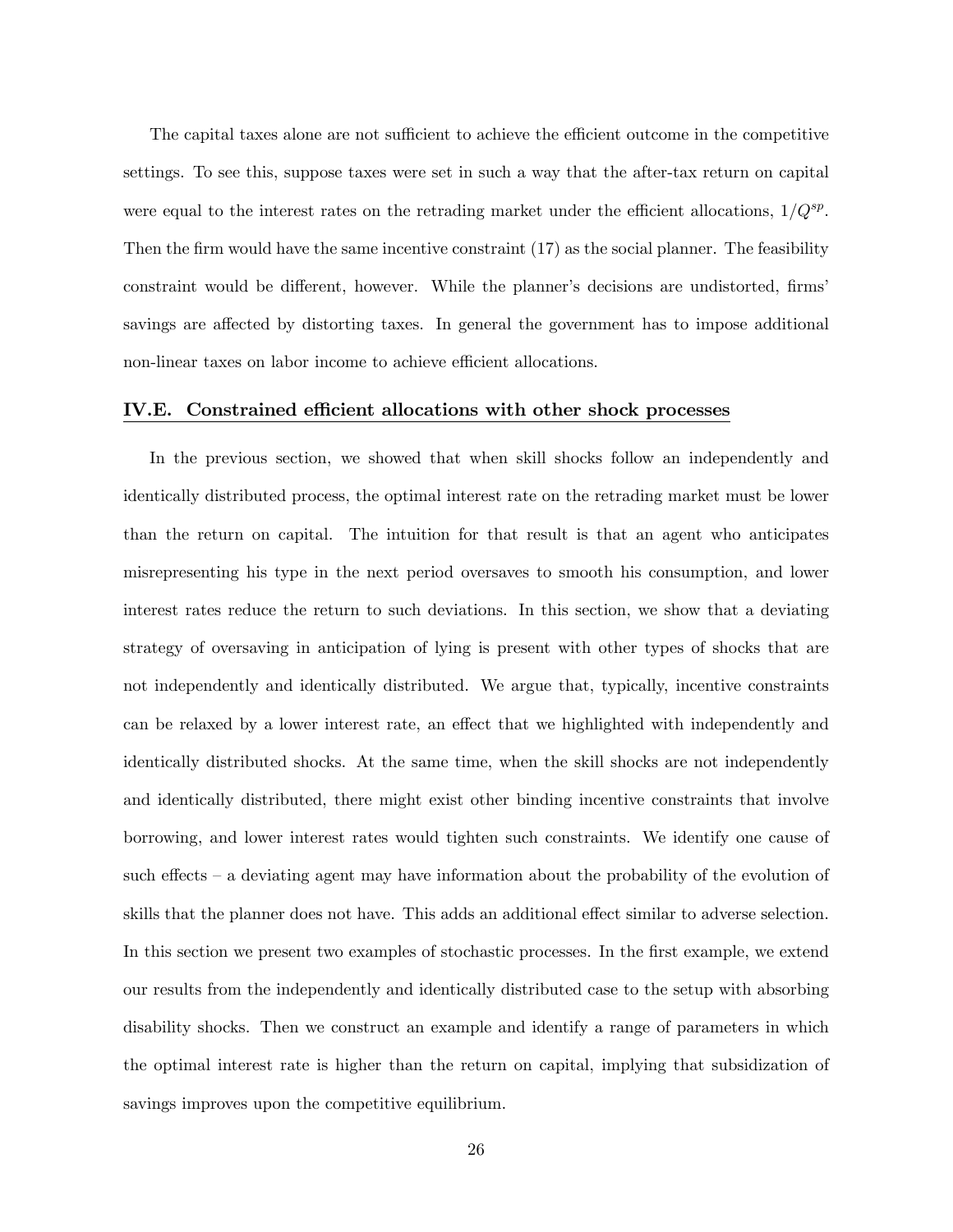#### IV.E.i. Permanent disability shocks

Consider a stylized model of disability insurance. We assume that agent's skills can be one of only two types, productive or unproductive, with  $\theta(1) = 0$ . Assume that being unproductive is an absorbing state, so that if in period t any agent receives shock  $\theta(1)$ , he receives shock  $\theta(1)$  in all the subsequent periods. The assumption of absorbing shocks implies that there are only  $T$  possible incentive constraints, one for each period. In each period  $t$  an able agent with skill  $\theta(2)$  decides whether to reveal it truthfully or claim to be disabled. We can now generalize Propositions 4 and 5 to the case of absorbing disability shocks.

**Proposition 6** Suppose that skill shocks are absorbing disability shocks. In the constrained efficient allocations,  $F_k(K_t,Y_t) > 1/Q_{t-1}$  for at least one t. A positive tax on capital income with a lump sum rebate improves welfare.

The proof of this proposition closely follows proofs of Propositions 4 and 5 is provided in the appendix. The intuition is very similar to the case of independently and identically distributed shocks and relies on the necessity to deter deviations of joint lying and oversaving. In order to provide incentives for the able agent to work, the present value of consumption for the truthtelling agent should be higher than the present value of consumption for the agent who becomes disabled in period  $t$ . Therefore, an agent who deviates in period  $t$  chooses to save a positive amount in the previous periods to smooth his consumption. We can then see that lowering the interest rate relaxes the incentive constraint and improves upon the competitive market allocation.

#### IV.E.ii. Other shocks and a case for capital subsidies

In the previous examples of independently and identically distributed shocks and disability shocks all binding incentive constraints involved oversaving by agents. Before misreporting his type an agent oversaves in order to smooth his consumption. With a more general skill process,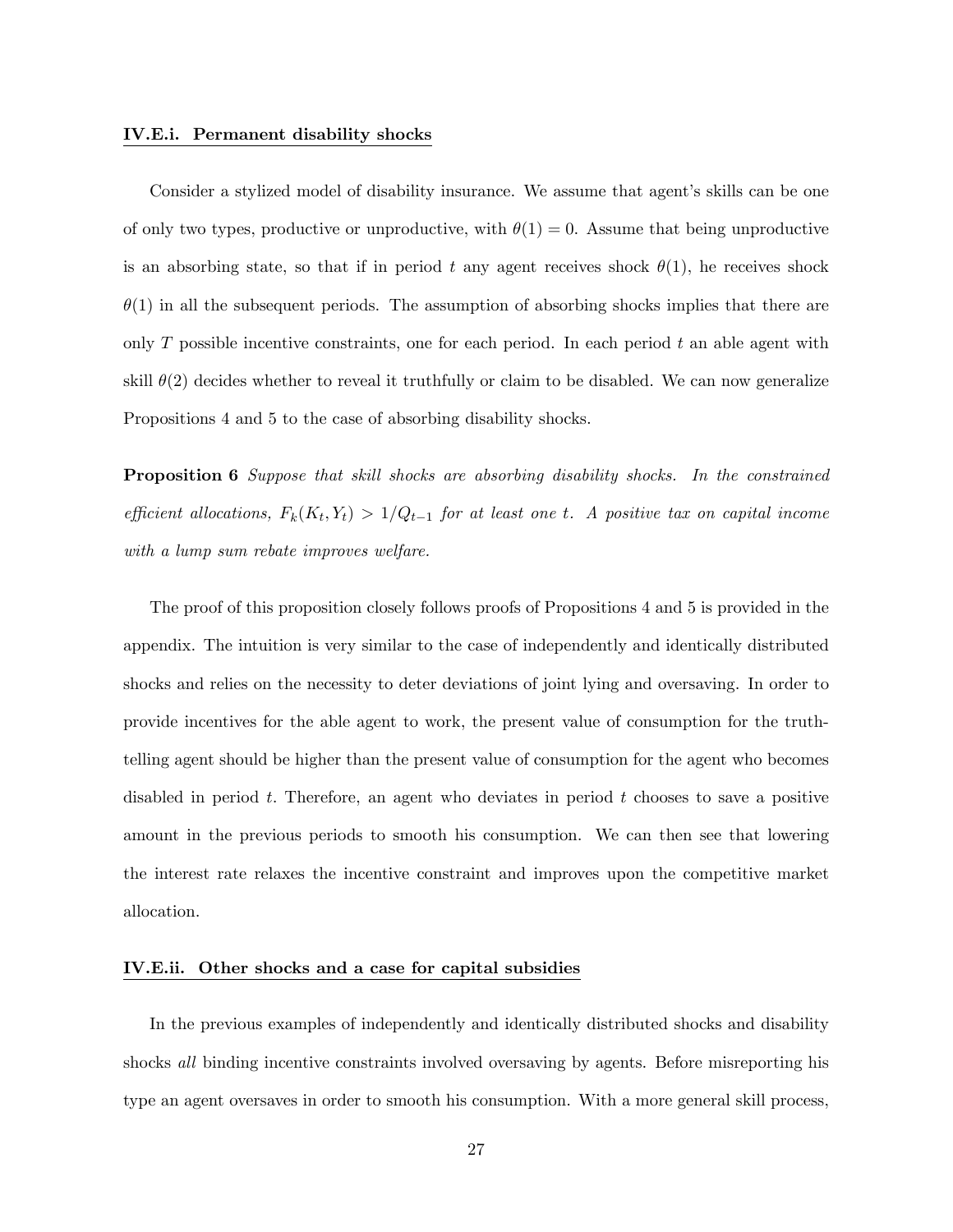there may be an additional effect of deviation that has a flavor of adverse selection: when an agent misreports his current skill, he may have better information about the probability distribution of his skills in the future than the planner. We show that this effect may lead to subsidization of savings.

In what follows, we construct an example that illustrates how with more general shock processes, the effect of asymmetric information may lead to an optimal interest rate above the marginal rate of transformation leading to subsidization of savings. We show that the effect calling for taxation of capital to deter deviating and oversaving is still present even in this example. We then show how the tradeoff between the two effects depends on the parameters of the model and explore conditions under which capital may be optimally subsidized.

Consider a two period economy, where types are drawn from a two point distribution  $\Theta =$  $\{0,1\}$ . In the first period, all agents face equal probability of becoming either of these types. If an agent is productive (has skill  $\theta = 1$ ) in the first period, he stays productive in the second period with probability one, i.e., being productive is an absorbing state. An agent who has a skill  $\theta = 0$  in the first period remains unproductive in the second period with probability  $\rho$ , and becomes productive with probability  $1 - \rho$ .

The planner maximizes the objective function:

(20) 
$$
\frac{1}{2} \left\{ u(c_0) + (1 - \rho) \left[ u(c_{01}) + v(y_{01}) \right] + \rho u(c_{00}) \right\} + \frac{1}{2} \left\{ u(c_1) + u(c_{11}) + v(y_{11}) \right\}.
$$

In this example, there are two binding incentive constraints: (1) the type with the history of shocks (0; 01) should not have an incentive to claim to be unproductive in both periods:

(21) 
$$
u(c_0) + (1 - \rho) [u(c_{01}) + v(y_{01})] + \rho u(c_{00}) \ge u(c_0) + u(c_{00});
$$

and (2) the productive type in the first period should not have an incentive to claim to be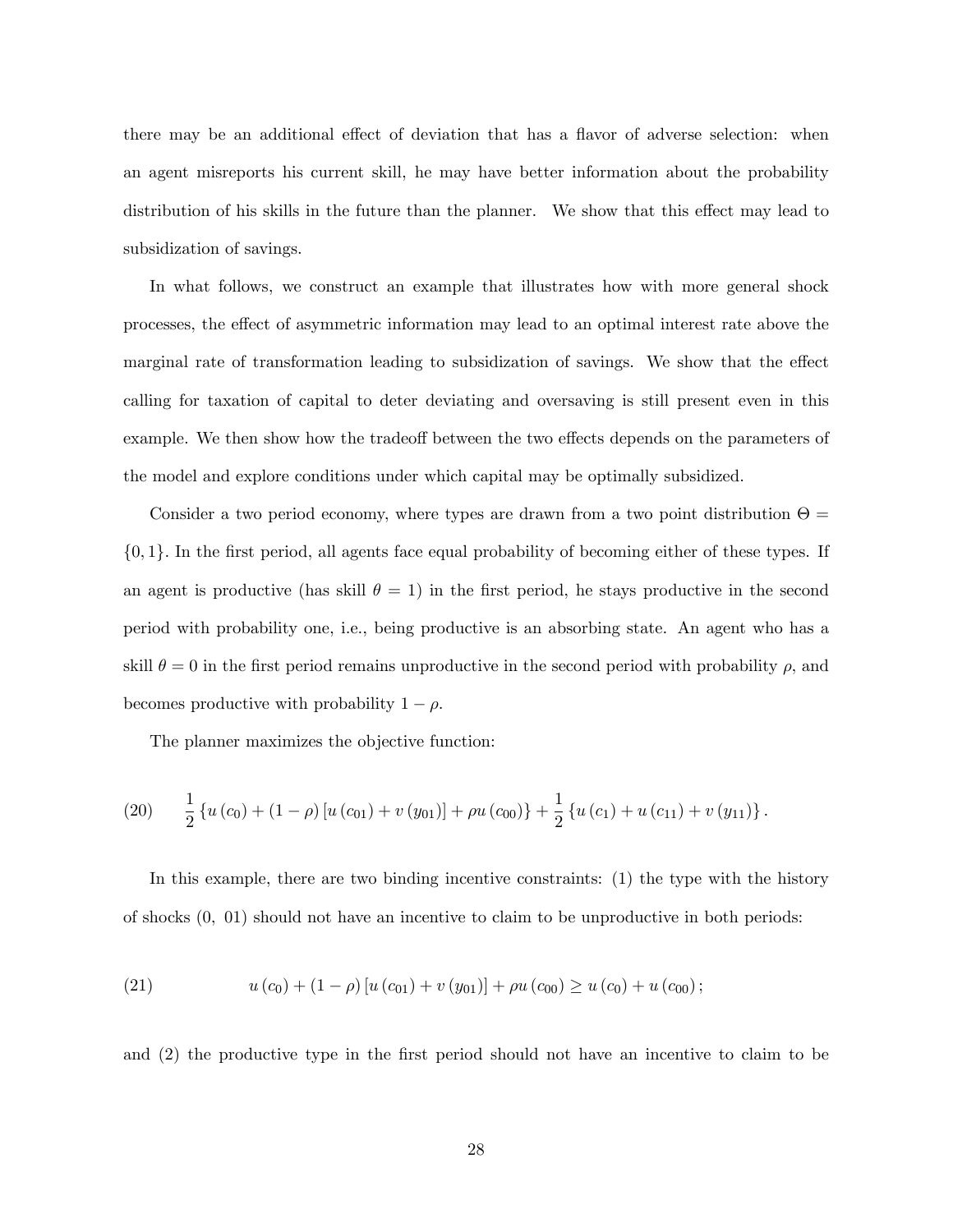unproductive in the first period:

(22) 
$$
u(c_1) + u(c_{11}) + v(y_{11}) \ge u(c_0) + u(c_{01}) + v(y_{01}).^{14}
$$

The agents face the bond prices on the retrading market that are given by:

$$
Q = \beta \frac{(1 - \rho)u'(c_{01}) + \rho u'(c_{00})}{u'(c_0)}.
$$

In Figure I we provide results of a numerical computation in which we characterize the optimal price on the retrading market as we vary  $\rho$ . We assume the utility function is  $u(c, l)$  $c^{1-\sigma}/(1-\sigma) - \theta y^{\gamma}/\gamma$  and that there is no discounting. Let the production function be  $F(K, Y) =$  $K + Y$ , and assume that agents have no initial endowment of capital. We plot the optimal price Q as a function of  $\rho$  when  $\sigma = 0.3$  and  $\gamma = 2$ . Note in the figure we observe for  $\rho \in (0, 0.8)$ , the interest rate  $1/Q < 1$ , implying implicit taxation of savings; for  $\rho \in (0.8, 1)$ , the interest rate  $1/Q > 1$ , implying an implicit subsidy to savings. We present the intuition for this result below.

As in the case of the independently and identically distributed shocks, an agent who follows the deviating strategy represented by the right hand side of the incentive compatibility constraint (21) saves a positive amount under such interest rates. The reason for that is he receives consumption  $c_{00}$  with probability one, which is less than  $c_{01}$  that he would receive with probability  $(1 - \rho)$  if he told the truth. On the other hand, the agent who follows the second strategy represented by the right hand side of the incentive compatibility constraint (22) knows with probability one that he is productive in the next period and receives consumption  $c_{01}$ . However, the planner assumes that an agent who was unproductive in the first period would be productive with probability  $(1 - \rho)$ . This is the effect of the asymmetry of information in which a deviator can exploit the informational advantage over the planner. The greater  $\rho$  is, the stronger incentives such a deviator has to borrow to smooth his consumption. Therefore, a lower interest rate relaxes the first incentive constraint (21) but tightens the second one (22).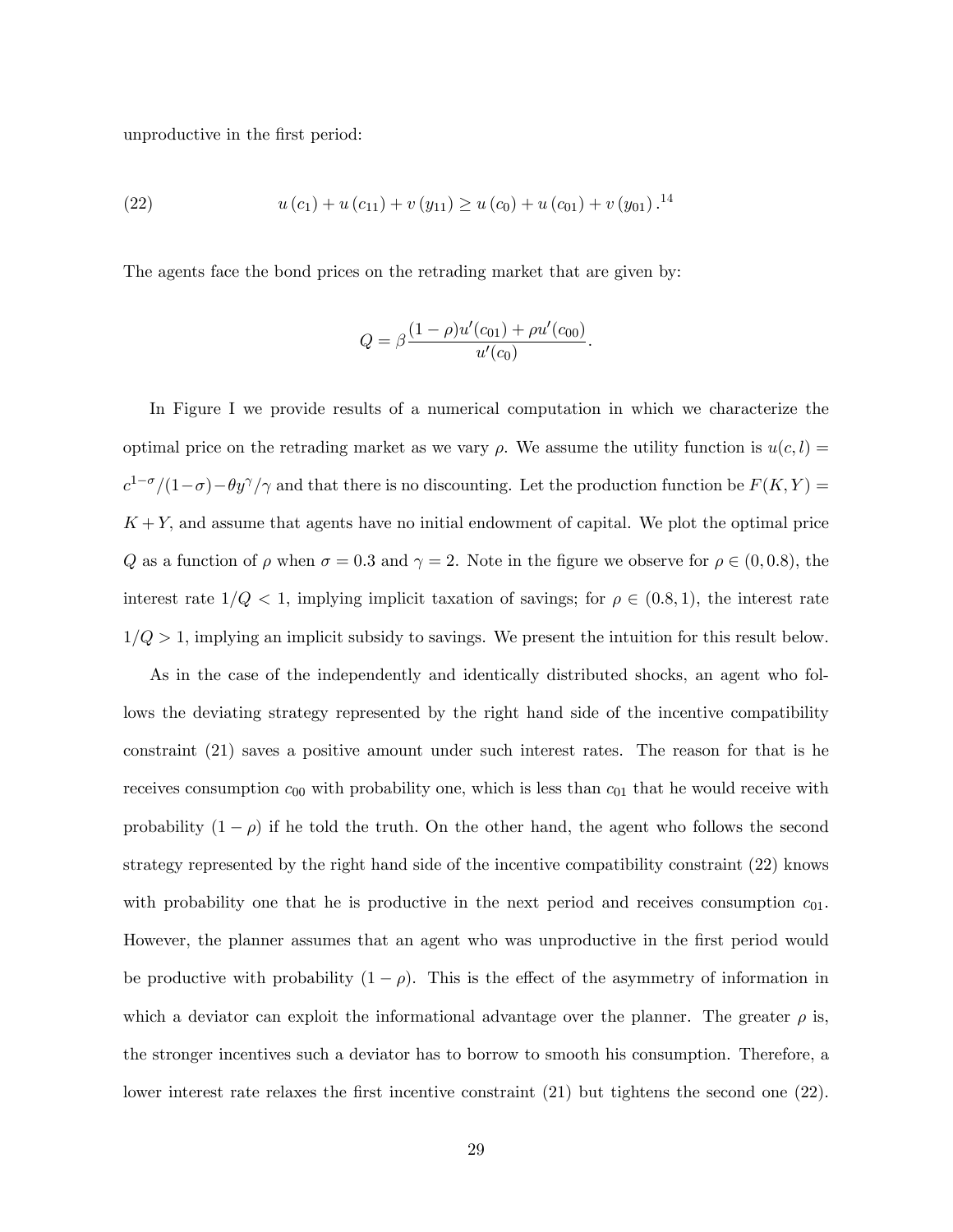Whether taxes or subsidies are optimal in equilibrium depends on the relative importance of the two incentive constraints.

Clearly, when  $\rho = 0$ , all the relevant information is revealed in the first period, and there is no need to distort intertemporal allocations. Therefore,  $Q = 1$ ; the interest rate on the retrading market is undistorted from the marginal rate of transformation. For small positive  $\rho$ , the high type in the first period has a relatively small informational advantage over the social planner, and lower Q tightens the incentive constraint (22) only by a small amount. At the same time, a lower value of  $Q$  significantly relaxes the incentive constraint  $(21)$ . The optimal interest rates are below the technological rate of return which is equal to one. As  $\rho$  becomes larger, the relative importance of Q in the two incentive constraints changes. First, there are fewer agents who follow the first strategy, and the need to provide incentives for them diminishes. At the same time the agents who follow the second strategy gain more by borrowing. For  $\rho$  sufficiently far from zero these two effects imply that the optimal  $Q$  becomes eventually greater than one. In a decentralized economy that implies the optimal taxes on capital should be negative, i.e. capital should be subsidized. Finally, as  $\rho$  approaches 1, the need to provide incentives for the high types in the second period disappears, and the problem becomes again equivalent to a static problem with all information being revealed in the first period.

This effect of asymmetric information does not exist in the independently and identically distributed case as an agent who misreports does not have any additional information compared to the planner about the future skill. In the case of disability shocks, an agent who claims disability has better information than the planner  $-$  a deviator knows that he is going to be able with some probability in the future while the planner thinks that the deviator can only be disabled. However, the deviator cannot take advantage of the extra information. A planner would instantaneously know that an agent who previously claimed disability but now claims that he is able was a deviator, and the planner would punish such reports. Therefore, the second effect in the case of disability shocks does not influence the results that capital should be taxed.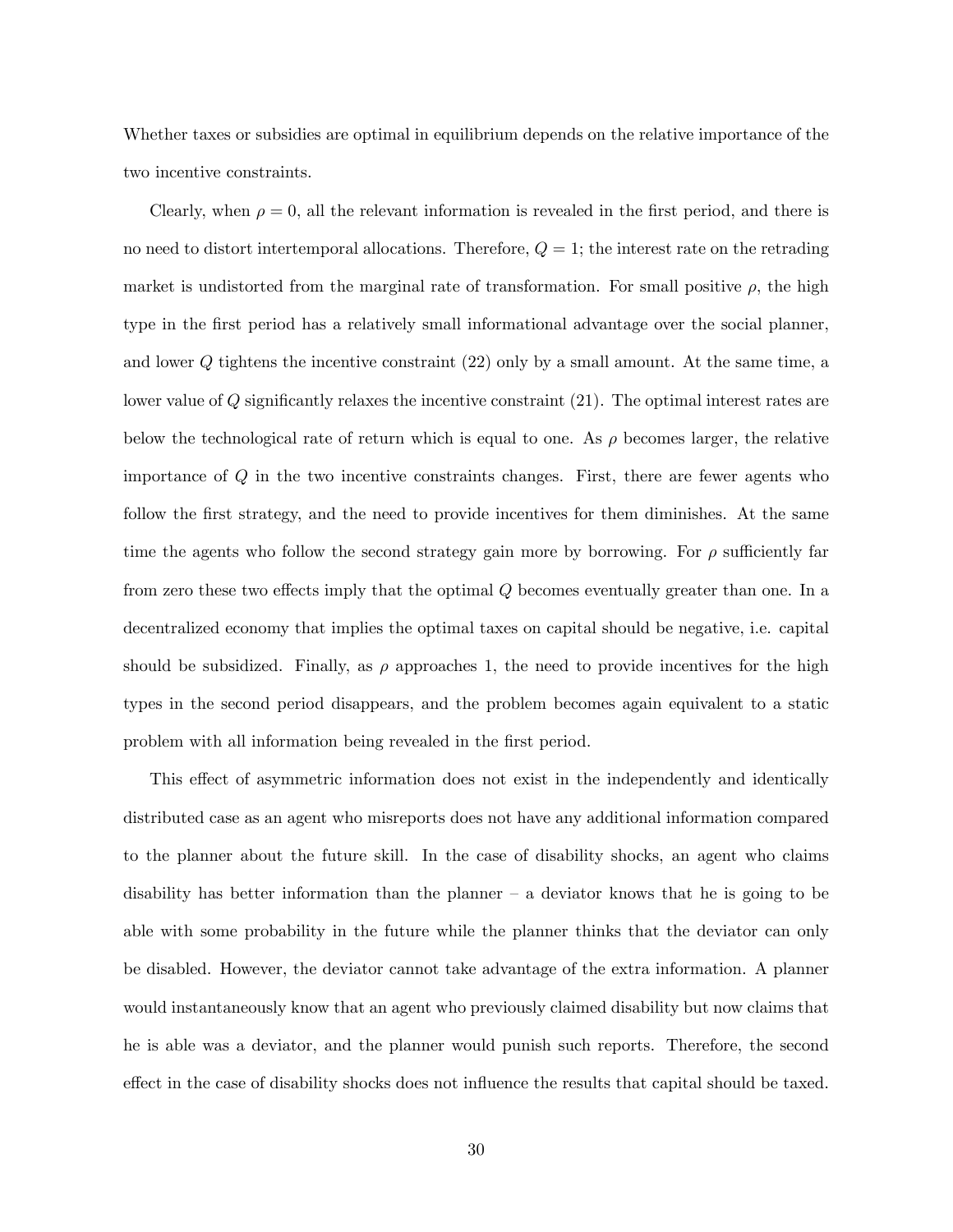This example illustrates several general points. First, there are typically incentive constraints that imply that agents choose to save when deviating, and lower Q relaxes these incentive constraints. At the same time, such Q might tighten the incentive constraints if the deviating agent has a sufficiently large informational advantage over the social planner. We conclude that the tradeoff of these two effects determines the exact prescription of the model, whether the capital should be taxed or subsidized. Theoretically, we showed two cases (independently and identically distributed shocks and absorbing disability shocks) in which the first effect dominates and capital should be implicitly taxed. This example presents an outline for the economic reasoning of under which conditions the informational advantage effect may dominate and call for implicit subsidies to capital.

## V. Numerical example

In this section, we compute optimal allocations and tax policy in economies with observable and unobservable asset trades. As a benchmark, we use a disability insurance environment analyzed in Golosov and Tsyvinski [2006]. We consider three types of experiments. First, we compute the efficient allocations in an economy where private trades are observable. In particular, we study the pattern and the size of intertemporal wedges. Second, we compute the optimal allocations for the economy in which agents are allowed to trade unobservably. We find that the intertemporal wedge in this economy is smaller than in the economy with observable trades. We then compare the welfare losses from the unobservability of trades. Third, we compute the competitive equilibrium in the economy with unobservable trades. We compare welfare in the competitive equilibrium to welfare of the optimal allocation with unobservable trades and with a version of Bewleyís economy where the only form of insurance available to agents is trading of a risk-free bond. We find that, even in the environment with unobservable trades, private markets can achieve allocations that are nearly optimal. This result indicates that the large welfare gains from introducing government insurance found in the literature on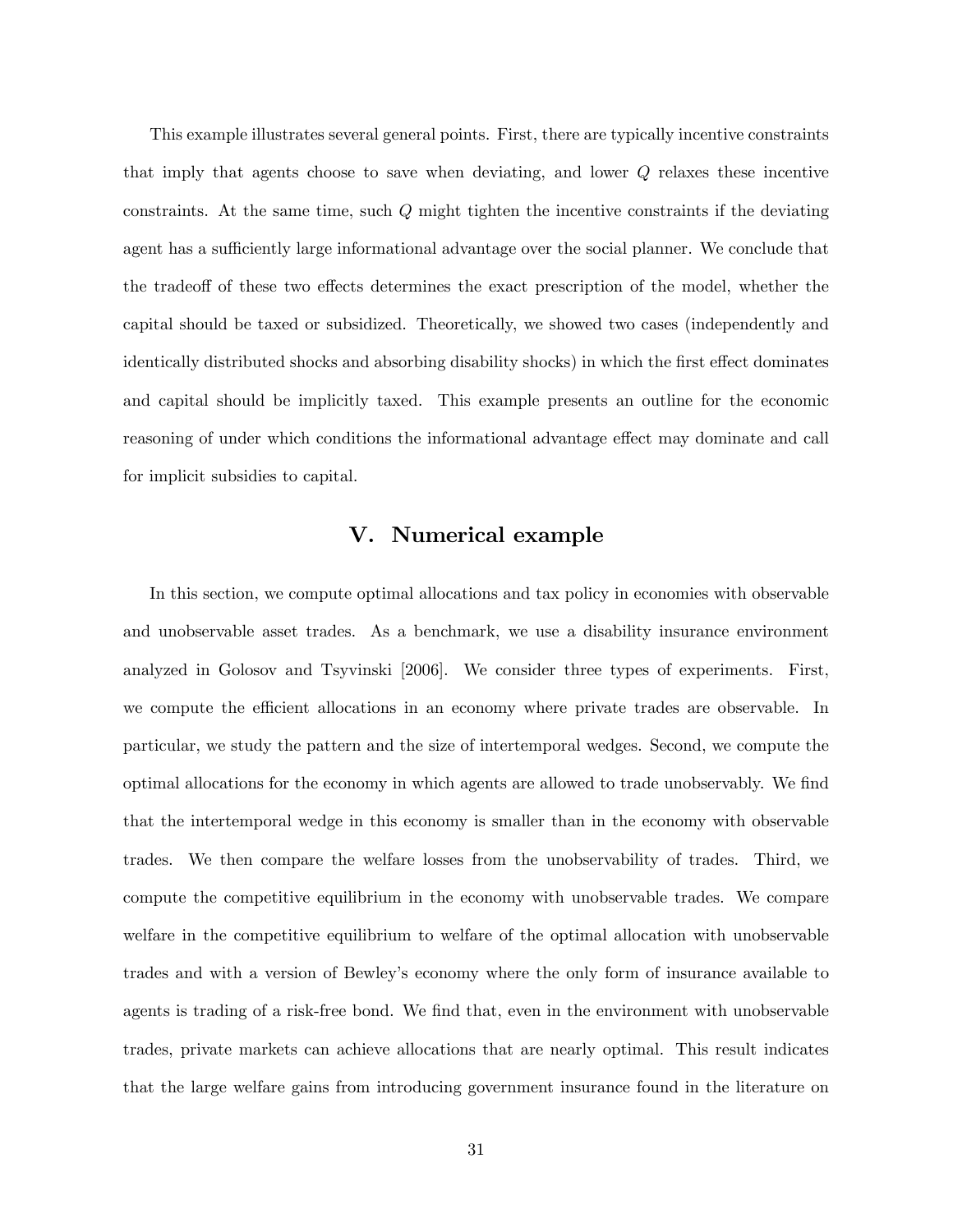optimal dynamic contracting may be misleading as they treat private markets exogenously. To a large extent, public provision of insurance crowds out private insurance.<sup>15</sup>

We consider an economy with absorbing disability shocks that last ten periods. In the numerical exercises described below each period is assumed to be Öve years. The production function is  $F(K,Y) = rK + wY$ . We choose the following parameter values:  $\beta = 0.8, r = \beta^{-1}, w = 1.21$ . Each agent is endowed with  $k_1 = 0.69$  units of initial capital. The parameterization is described in Golosov and Tsyvinski [2003]. We adjust those parameters to represent a five year time period. The stochastic process for skills that we use matches disability shocks among the U.S. population for ages 20-65 years old. The utility function is  $u(c, l) = \ln(c) + 1.5 \ln(1 - l)$ .

#### V.A. Observable trades

In this subsection, we compute optimal allocations and intertemporal wedges for an economy where trades are observable.

It is well known that in the economy with private information without hidden retrading, savings decisions of each agent are distorted. In particular, optimal allocations satisfy the following inequality for all  $\theta^t$ :

$$
u'(c(\theta^t)) \leq \beta r \sum_{\theta^{t+1}} \pi(\theta^{t+1}|\theta^t) u'(c(\theta^{t+1})).
$$

This inequality is strict if  $var(c(\theta^{t+1})) > 0$ . We define the wedge  $\tau(\theta^t)$  that each agent faces as

(23) 
$$
\tau(\theta^t) = 1 - \frac{1}{r-1} \left[ \frac{u'(c(\theta^t))}{\beta \sum_{\theta^{t+1}} \pi(\theta^{t+1}|\theta^t) u'(c(\theta^{t+1}))} - 1 \right].
$$

The wedge is defined to be consistent with a wedge from a linear tax imposed on the net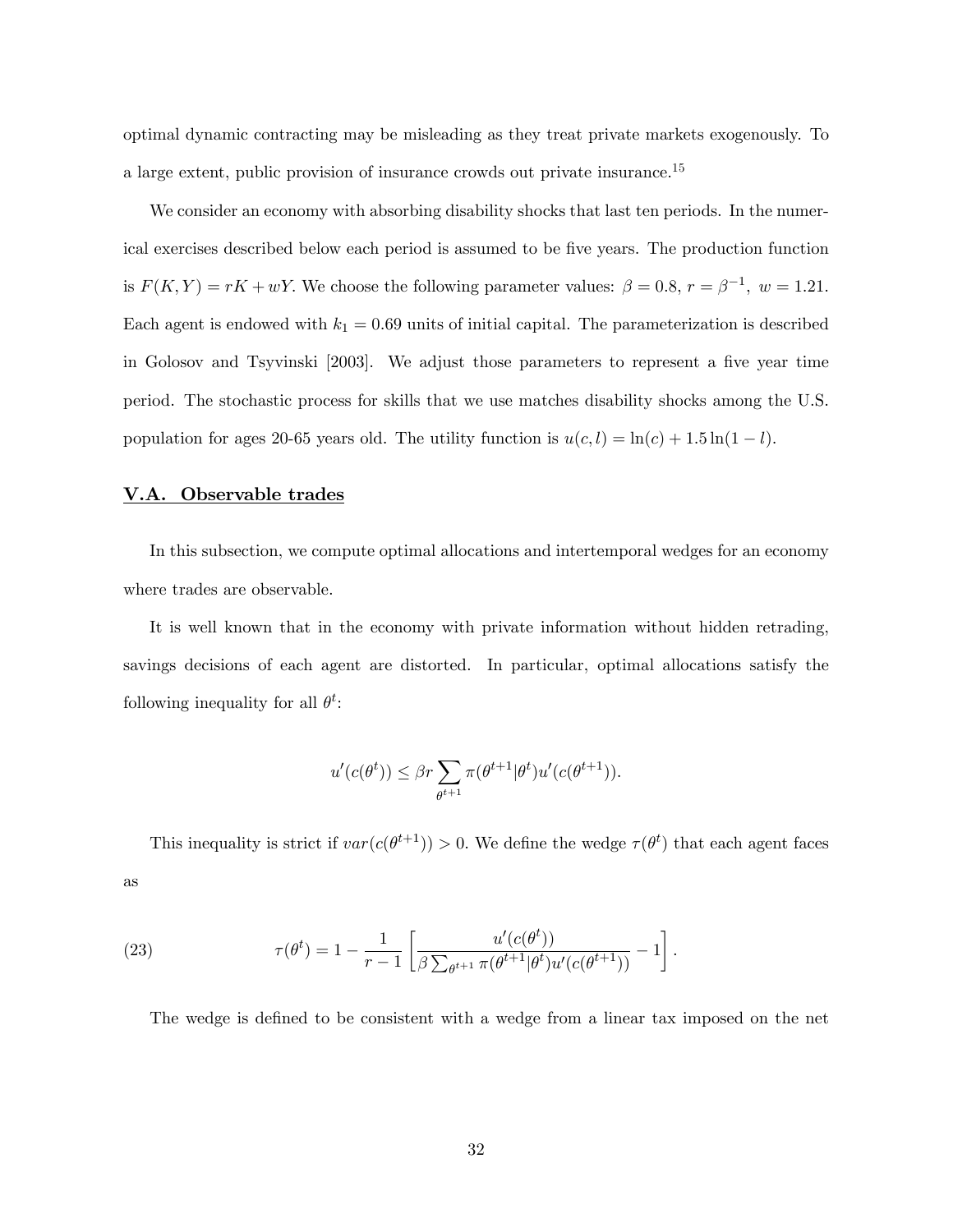capital income  $(r-1)k$ . The standard Euler equation with linear taxes on capital income is

$$
u'(c_t) = \beta [(1 - \tau)(r - 1) + 1] E_t u'(c_{t+1}),
$$

and we use this expression to define the savings wedge  $\tau$ .

This wedge is history specific: agents who had a different history of shocks  $\theta^t$  face different wedges. The wedge is equal to zero for the agent whose current skill is zero (since it is an absorbing state) and is strictly positive for the other agents. In the computed example the wedge of the agent who has positive productivity increases over the lifetime and reaches eight percent (see Figure II).

#### V.B. Unobservable trades

In this subsection, we compute the optimal allocation for the economy where trades are unobservable. We compare the welfare for this economy to that of the economy without private information and to the economy with private information but observable trades. When agents can trade assets unobservably, efficiency requires that equilibrium interest rates on the retrading markets are lower than r. Although the stochastic process for skills is not independently and identically distributed, it is straightforward to modify the proof of Proposition 3 to show that for any binding deviating strategy  $\sigma$ , savings are always non-negative,  $s(\sigma(\theta^t)) \geq 0$  with a strict inequality for some  $\theta^t$ . It implies that Proposition 4 holds in this economy.

We define the wedge in the same way as we defined it in  $(23)$  for the economy with observable trades. Figure III shows the computed wedge in this example. Note that it is strictly positive in each period but smaller than the wedge in the economy with observable trades. It never exceeds two percent.

The ex-ante utility of agents is lower in the economy with unobservable trades than in the economy with observable trades. When trades are not observable the set of incentive compatible allocations is smaller, and the provision of insurance to agents is more difficult.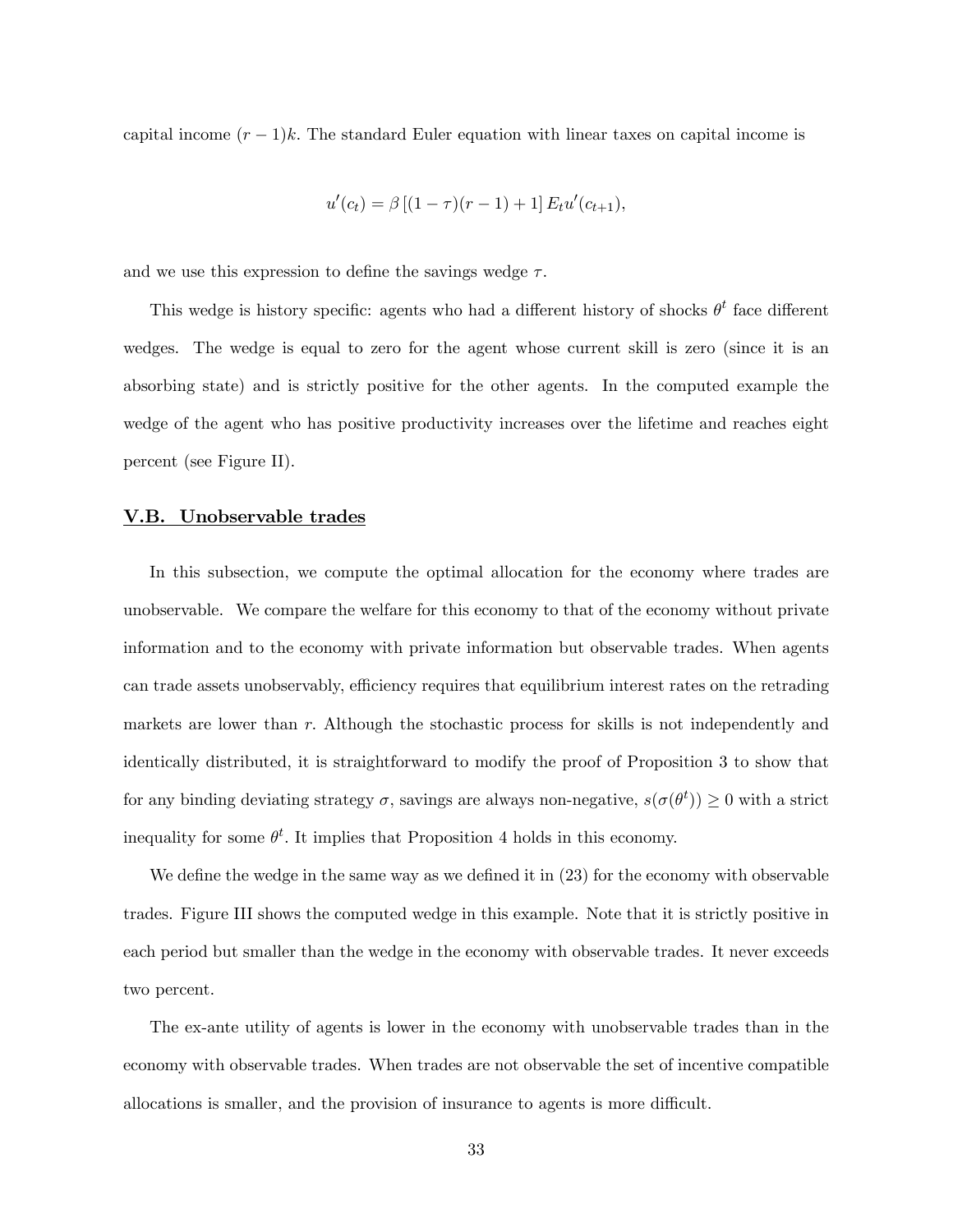We use the following measure to compare welfare in the two economies. Let  $\{c_t^{no}, y_t^{no}\}_{t=1}^T$  be the allocations that solve the social planner's problem with non-observable consumption. The ex-ante utility of such allocations is  $\sum_{t=1}^T \beta^t \sum_{\theta^t} \pi(\theta^t) u(c^{no}(\theta^t), y^{no}(\theta^t)/\theta)$ . If ex-ante utility in the economy with observable trades is  $U^o$ , we find such a number  $\kappa$ , that increasing consumption of each agent by  $\kappa$  percent would make the ex-ante utility of the agent equal to  $U^o$ , i.e.

$$
\sum_{t=1}^{T} \beta^t \sum_{\theta^t} \pi(\theta^t) U((1+\kappa)c^{n\sigma}(\theta^t), y^{n\sigma}(\theta^t)/\theta) = U^o.
$$

We find the welfare losses from unobservable retrading, i.e., the difference between the utility of optimal allocations in which trades are observable and the utility of optimal allocation in which trades are not observable to be 0.2 percent. The welfare loss of the optimal allocation in which trades are unobservable compared to the first best outcomes - the economy with no private information - is 1.1 percent.

#### V.C. Crowding out

In this subsection, we address the question as to what extent private markets are able to provide insurance in such an environment. We Önd that most optimal provision can be done privately with very small gains from public interventions. This contrasts with a large body of literature that studies social insurance when private markets are absent or exogenously restricted. For example, Hansen and Imrohoroglu [1992], Wang and Williamson [1996], Hopenhayn and Nicolini [1997], Alvarez and Veraciero [1998], and many others found large welfare effects of public policy when markets are exogenously incomplete. In this section, we show that this private provision of insurance, though not efficient, is a significant improvement over the autarkic allocations with self-insurance.

Consider an economy where there is no private provision of insurance. In the absence of taxes each agent is able to borrow and lend at the interest rate  $r$ , and, if he has a positive productivity, supplies labor at the wage rate w: This setup is equivalent to that in Aiyagari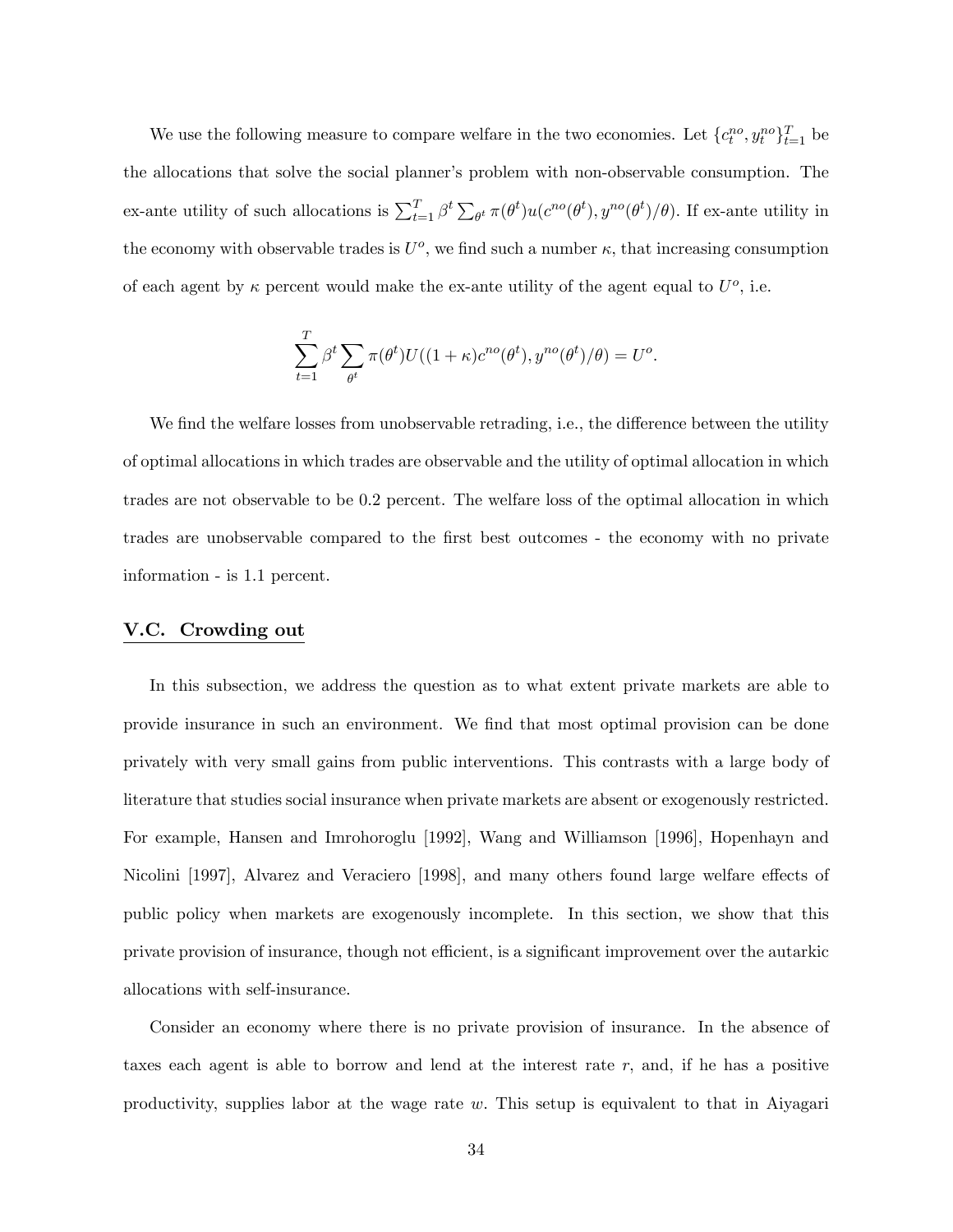[1994]. The agent's problem is

$$
\max_{c,y,k}\sum_{t=1}^T \sum_{\theta^t} \pi(\theta^t) \beta^t \{ u(c(\theta^t)) + v(y(\theta^t)/\theta_t) \}
$$

such that for all  $\theta^t$ 

$$
c(\theta^t) + s(\theta^t) = wy(\theta^t) + rs(\theta^{t-1}),
$$
  

$$
s(\theta^0) = k_1.
$$

where we use a convention that if  $\theta = 0$  then  $v(y(\theta^t)/\theta_t) = v(0)$ .

Thus, similarly to Bewley [1986], Huggett [1993], and Aiyagari [1994], the only insurance available is self-insurance with a risk-free bond.

We find that competitive equilibrium allocations provide welfare which is 1.08 percent higher than welfare in the economy where a risk-free bond is the only form of insurance available to agents. Welfare under efficient allocations is 1.11 percent higher than in the economy with only risk-free bonds. These findings show that competitive equilibrium without government interventions provides about 97 percent of the optimal insurance in our numerical example.

This example suggests that it is important to consider responses of private markets to changes in the government policy. Consider the environment we described where the optimal insurance is provided by the government. Since there are no gains from additional insurance, all private insurance markets are absent. To an outside observer such an economy appears to be identical to Aiyagariís economy where the only private asset available is a risk-free bond. Taking exogenous such a structure of private markets would suggest that the removal of public insurance decreases welfare by 1.11 percent. This argument, however, does not take into account that private markets may emerge, and the actual welfare losses would be much smaller.

The analysis above assumes that private markets function perfectly. In such circumstances most of the optimal insurance can be provided with no government interventions. One may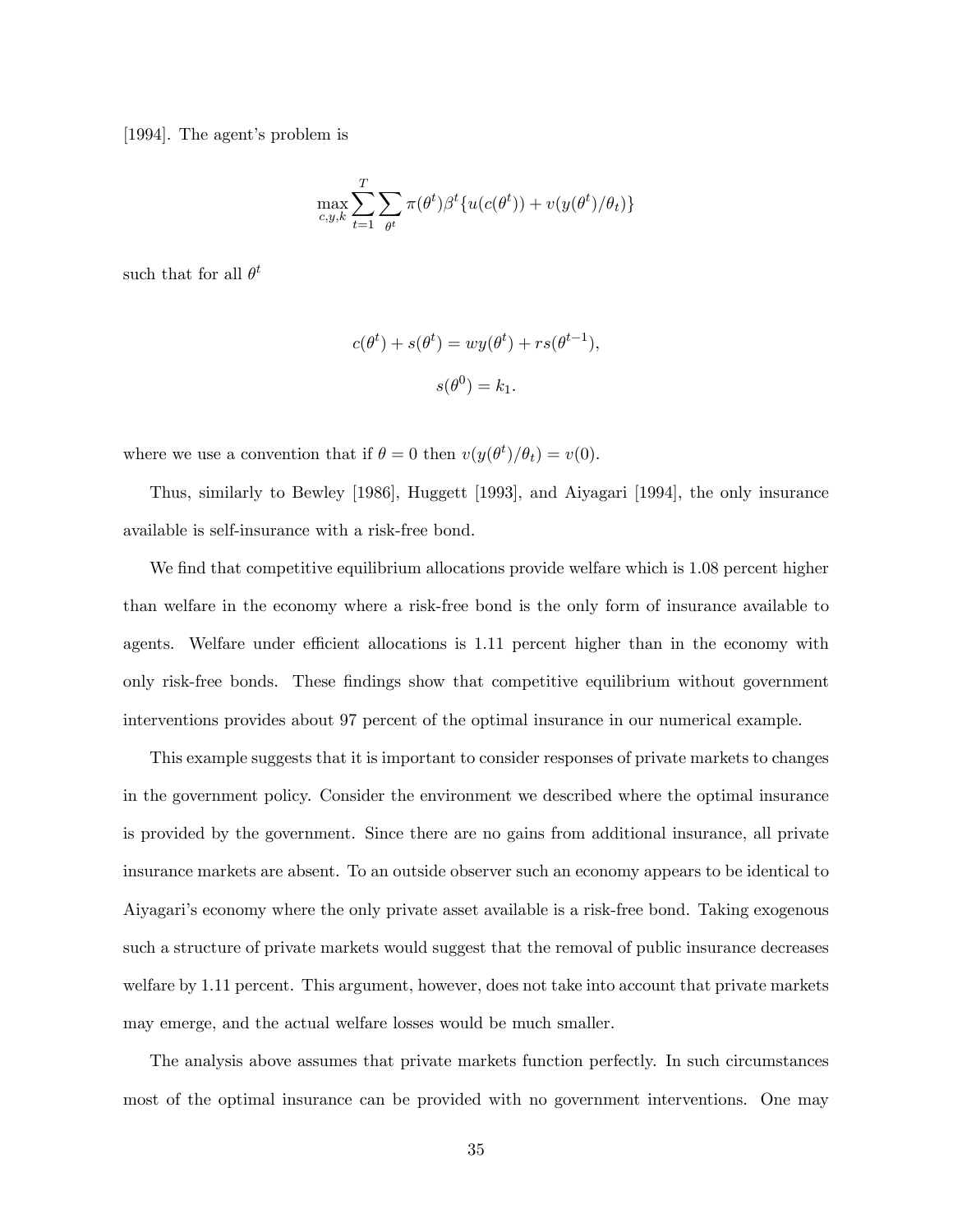argue that legal restrictions or market imperfections decrease the amount of insurance available privately, and public insurance is needed in such circumstances. The size of crowding out depends on the particular form of the assumed imperfections, and additional work would be needed to compute it. In general, unless such imperfections are assumed to be very severe, the welfare effects of the optimal public policy may be small.

## VI. Discussion and generalizations

One of the broad issues that this paper touches on is modeling the benefits of the markets in the models of optimal taxation. It can be argued that outcomes would be better if a) markets for trades among agents would be eliminated, or b) consumption was observable. We showed that the environment with observable consumption has higher welfare than the environment with private markets  $-$  an improvement can be achieved if markets for hidden trades are shut down. However, markets have multiple benefits including privacy or benefits from producing and disseminating information.

Our model can be generalized to the case where markets have benefits. An easy interpretation that would deliver the optimum in which the planner would choose not to shut down the markets is as follows. Suppose we do not model these benefits but assume they are large enough that the planner would choose not to shut down the markets. Alternatively, assume that monitoring transactions on markets is costly. In our paper, this reasoning manifests itself in assuming that it is infeasible to shut down markets, implicitly presuming that shutting down the markets would bring large negative welfare consequences.

The key difficulty in modeling the benefits of markets and showing that shutting markets down is suboptimal is that in *any model with a benevolent planner who can commit*, the centralized planner can always do at least as well as markets (or any other mechanism for that matter). The best we can hope for in that situation is for competitive markets to do just as well as the planner, but not better, as the planner can always replicate the market allocation. This is true in any standard mechanism design model or any optimal taxation model.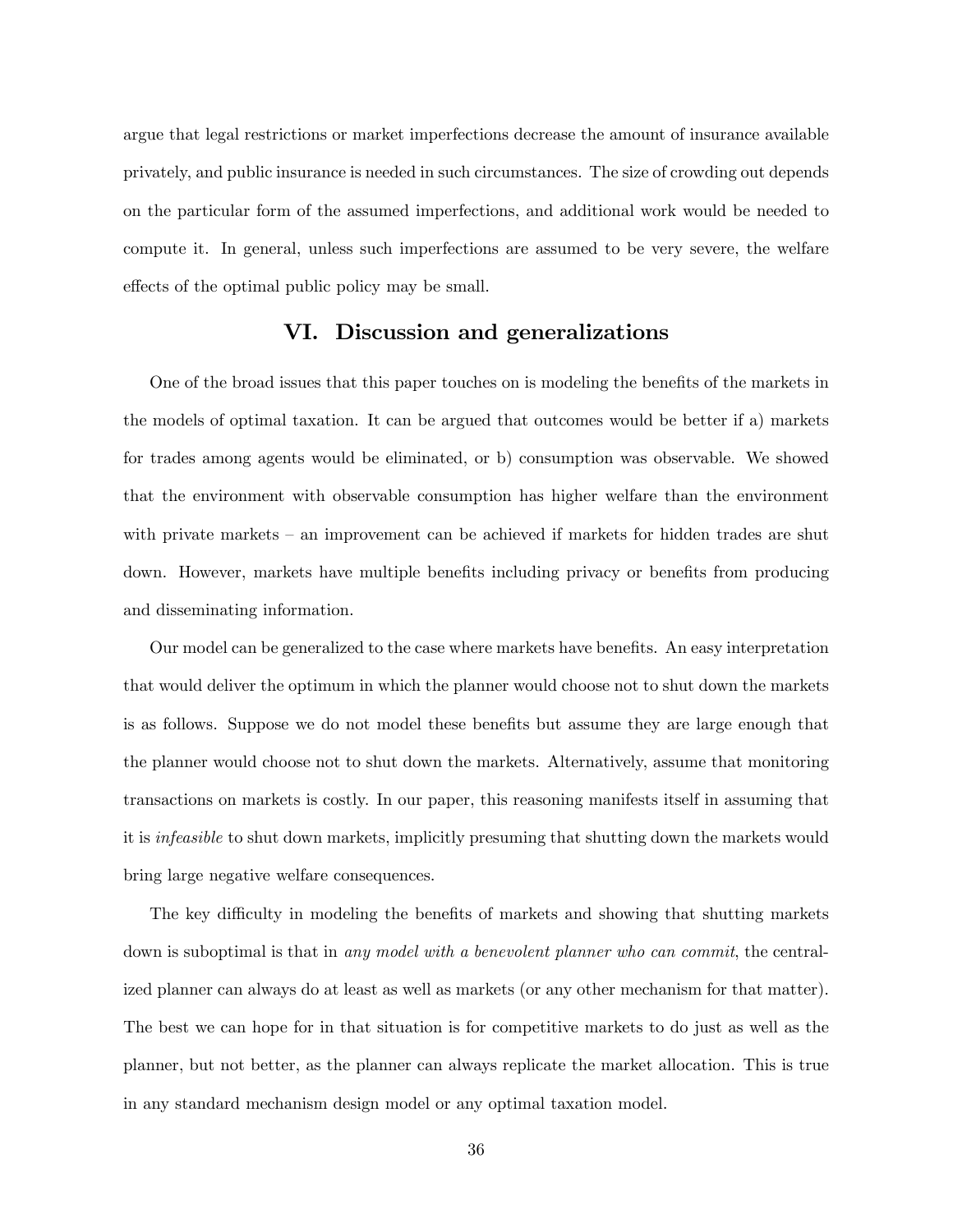How can we specify a model in which a social planner would choose not to shut down markets? The only types of models that we are aware of in which allowing markets improves upon the allocation of the social planner are the models in which mechanisms are no longer run by a fictitious benevolent social planner. Acemoglu, Golosov, and Tsyvinski [2005] study a dynamic optimal taxation model in which the social planner is self-interested and lacks commitment. They show conditions under which markets are preferred to the governments. A similar comparison of markets versus governments would carry over to our model. Bisin and Rampini [2004] study a model in which markets are beneficial as they impose constraints on governments without commitment. We conjecture that similar arguments may be applicable to study the benefits of the markets in our setup.

We have shown in the paper that government interventions play an essential role in achieving optimal allocations when agents engage in hidden borrowing and lending. The intervention that we propose, namely a linear savings tax or subsidy, satisfies two appealing principles that preserve benefits of markets: anonymity and allowing functioning of the markets. Therefore, it is an appealing alternative to shutting down markets. First, to use a linear tax or subsidy a government does not need to know the identity of an agent; only the amount of the transaction needs to be known. Recall that the tax is levied at the side of the firm. The only thing the government needs to know is the aggregate amount of savings done by the Örms. There is no need to know the identity of firm's consumers. In that sense, a linear tax respects agents' anonymity and privacy. Second, a linear tax or subsidy is minimally invasive to the functioning of the markets. The government armed with a linear optimal tax or subsidy has to balance the benefits (tax improves incentives) versus costs (deadweight loss of intervening in the markets).

An important assumption in our model is the enforceability of the contracts on the retrading markets, i.e., agents are not allowed to default on their obligations.<sup>16</sup> One straightforward justification of such an assumption is connected to our interpretation of the retrading markets as non-exclusive contracts. It is plausible to assume that a government chooses to enforce all debt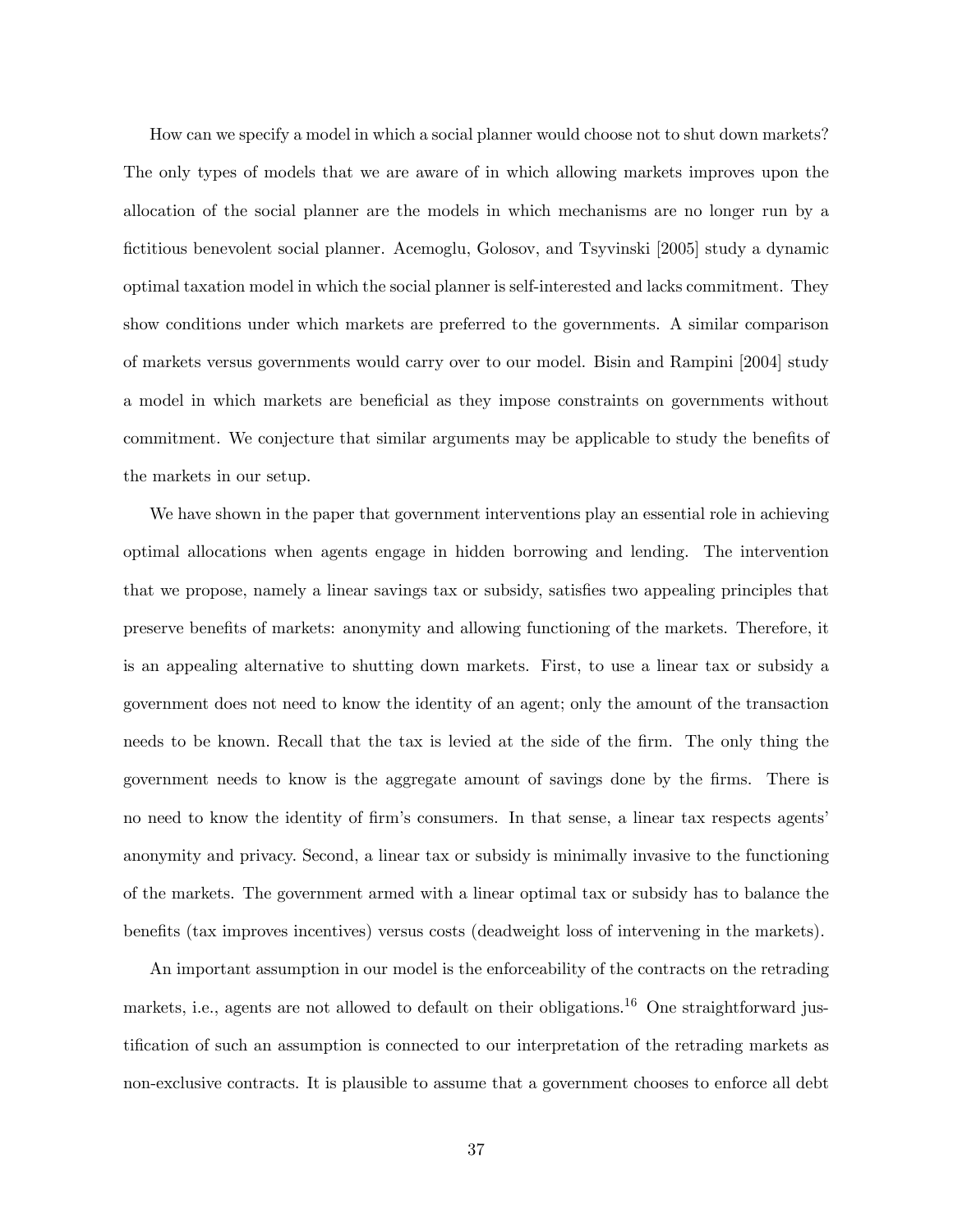contracts yet would choose not to enforce exclusivity of contracts with each individual firm or insurer. The second, more technical justification of such assumption is as follows. Suppose that we restrict the contracts on the retrading market to be self-enforcing in the spirit of Kehoe and Levine [2001] and Alvarez and Jermann [2000]. Following Alvarez and Jermann [2000], one could model a retrading market as a market subject to type specific borrowing constraints. Limited enforcement of contracts would worsen the opportunities for retrading and relax incentive constraints. We believe that the general logic of Pareto improving government intervention would hold in such a model and leave this extension for future work.

We also would like to provide another interpretation of the retrading markets studied in this model. One can think about such markets as tax-arbitrage markets that preclude a government from imposing different capital income tax rates on various agents. This interpretation is appealing, especially in the context of the taxation of families in which tax arbitrage may happen between spouses or various generations of the families or in the context of established relationships between firms (when we interpret agents in our model as firms being affected by unobservable shocks). A careful analysis of such a model would have to model retrading possibilities not as competitive markets but as long-term interactions, perhaps, as in Kocherlakota [1996].

In the working version of the paper we also provided two straightforward extensions: an infinite horizon model and inclusion of public goods.

## VII. Conclusion

This paper studies dynamic optimal taxation in an economy with informational frictions and endogenous insurance markets. We relax the assumption of observable trades and study environments where trades are unobservable. We show that competitive equilibria are not constrained optimal. A government, even one that has the same information as private parties, can improve upon any allocations that can be achieved by markets. A linear tax or subsidy levied on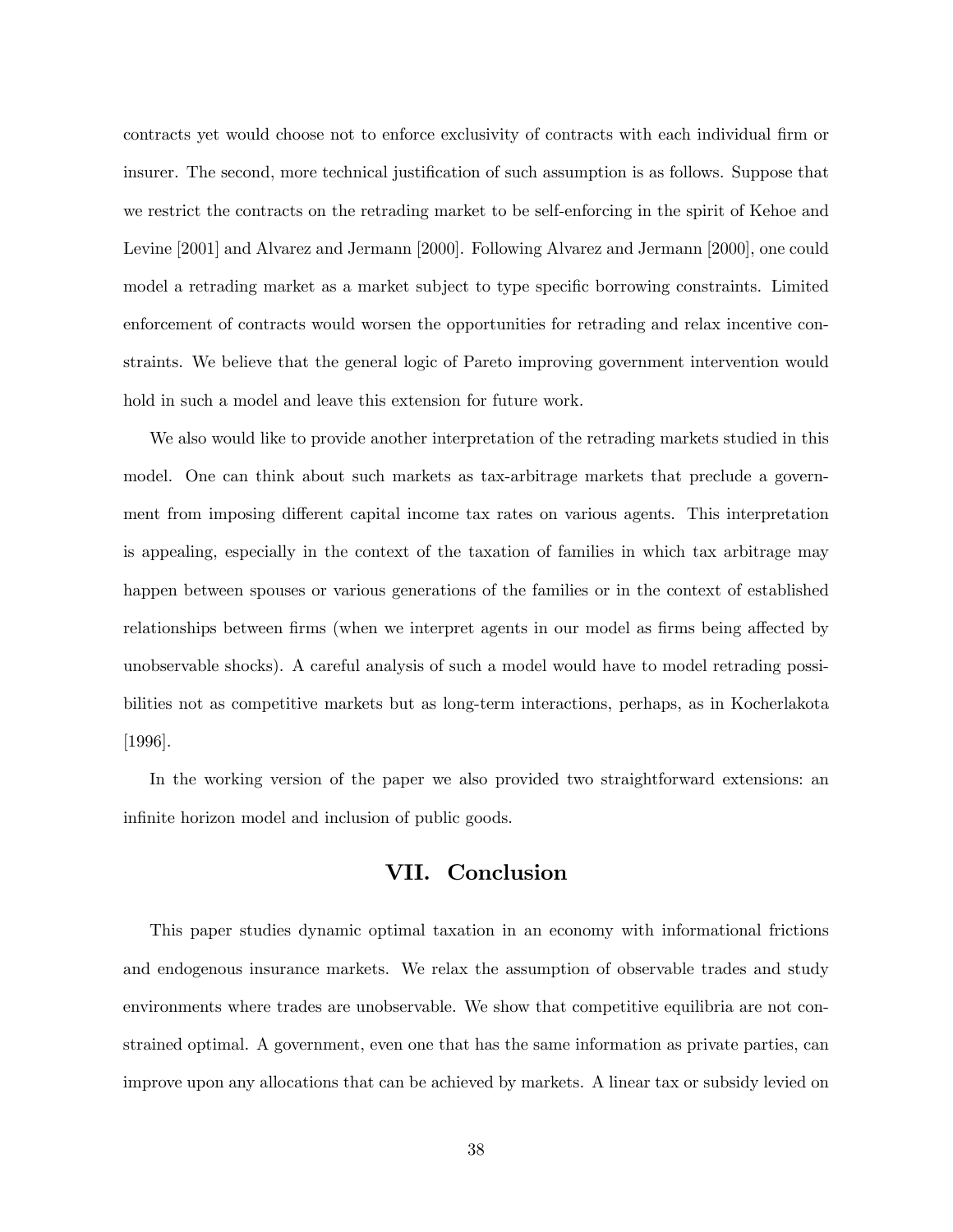firms' capital income affects the rate of return in hidden asset markets and improves insurance provided to agents by insurance firms.

There are three substantive lessons that one learns from our framework. First, the structure of insurance markets and the extent of insurance that these markets provide respond endogenously to government policy. Taking these markets as given might lead to significant errors in designing the optimal policy. Second, competitive equilibria in the presence of hidden trades are inefficient, and there is a role for welfare improving taxes or subsidies. Third, the intervention we propose, a linear savings tax, is an appealing alternative to shutting down markets as it allows markets to provide most of the insurance while correcting an externality associated with such provision.

## VIII. Appendix

#### VIII.A. Absence of shock-specific securities

The assumption that agents can trade only a risk-free bond is not restrictive. In many environments, risk-free bonds emerge as the only asset traded in equilibrium. Consider a market structure described in Section IV.A. Suppose each agent observes the identity of the agent with whom he transacts but not private characteristics of that agent. In these settings, no Arrow-type securities, for which the payment depends on the reports of the agents, are traded in equilibrium. The structure of securities markets is similar to the one studied in Bisin and Gottardi [1999]. Let  $a^{i}(\theta)$  be a security that pays one unit of consumption good if an agent i reports  $\theta$  to the planner in the next period, and zero otherwise. For simplicity we assume that the lowest skill,  $\theta(1)$ , is strictly positive, so that no agent incurs infinite disutility from reporting any other type.

**Claim 2** There is no equilibrium where securities  $a^{i}(\theta)$  are traded. Only a risk-free bond is traded in equilibrium.

**Proof of Claim 2**. We will show that, for any price  $q^{i}(\theta)$  of a security  $a^{i}(\theta)$ , either an agent  $i$  can make an infinite return or has a higher return on a risk-free security. Since, in bilateral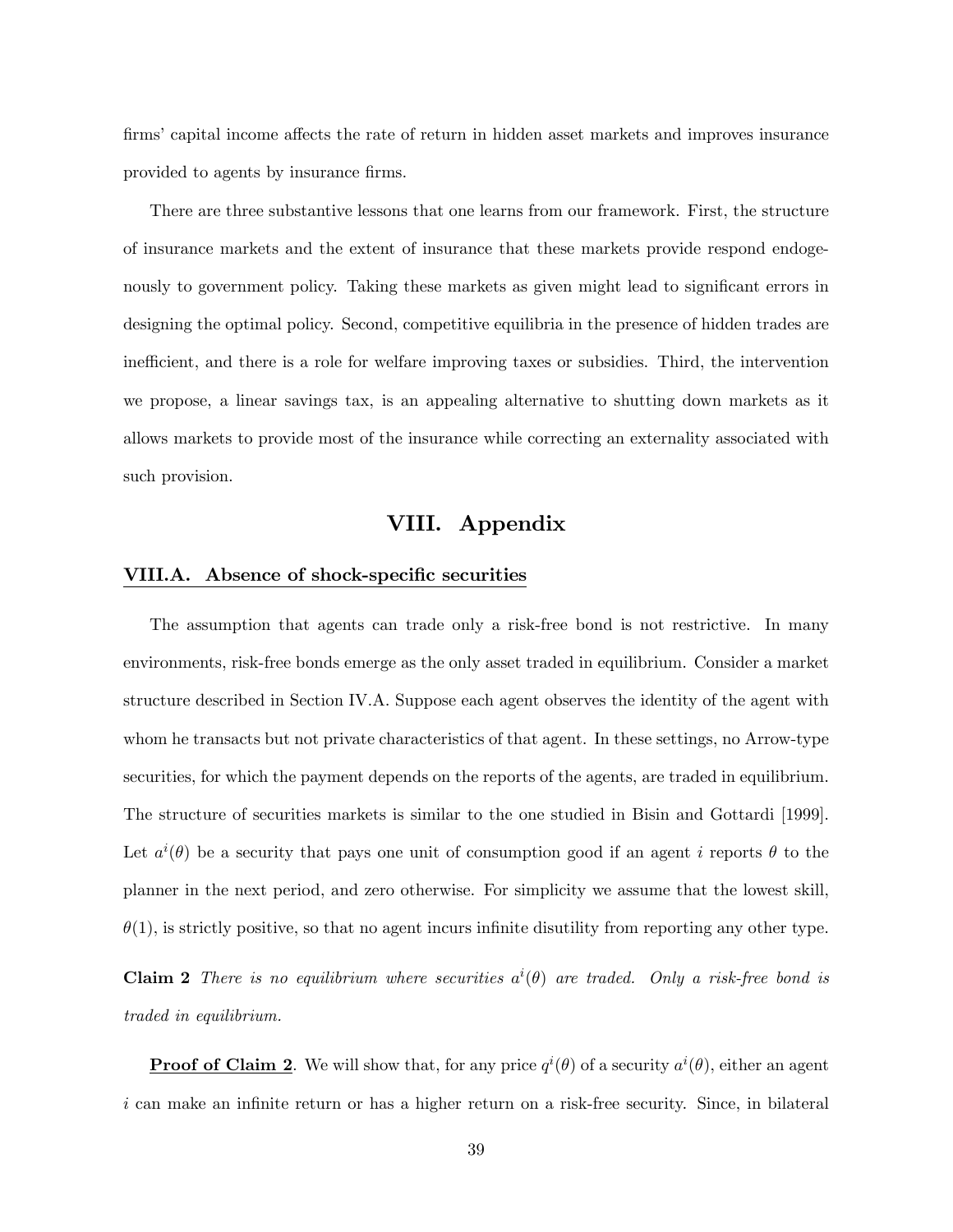trades, agents can see each other's type, the price for each security may be different depending on whether the agent, who controls the outcome of it, buys or sells the security.

Case 1. An agent wants to buy a security that pays one unit of consumption good if he sends report  $\theta$  in the next period.

We show that a price for such a security will be  $q^{i}(\theta) \geq Q$ . Suppose, to the contrary, that  $q^{i}(\theta) < Q$ . Under such prices the agent could buy infinitely many securities that pay in state  $\theta$  and sell a risk-free debt for this amount. Then, in the next period, he claims the state  $\theta$ . Since an agent incurs only finite disutility from providing  $y(\theta)$  units of labor if his type is  $\hat{\theta}$ , this strategy yields an infinite utility for the agent. The seller of the security incurs losses, so it cannot be the equilibrium price.

If  $q^{i}(\theta) \geq Q$  an agent prefers not to sell such a security since it pays one unit of consumption in only one state  $\theta$ , while risk-free bond pays one unit of consumption in all states and is cheaper.

Case 2. An agent wants to sell a security that pays one unit of consumption good if he sends a report  $\theta$  in the next period.

The price of such a security is zero. Suppose not. Then the agent can sell infinitely many of such securities and in the next period claim any state other than  $\theta$ . The agent makes infinite profits and utility. Thus, this case is also not possible.  $\blacksquare$ 

The intuition for the proof is simple. An agent can choose which skill to report in the next period. As long as there are gains from reporting any state  $\theta$ , he will report it with probability one. But that makes such a security  $a^{i}(\theta)$  equivalent to a risk-free bond, hence no type-specific securities are traded in equilibrium.

#### VIII.B. Proof of Lemma 1

We show that any allocation satisfying  $(9)$  also satisfies  $(14)$  and  $(15)$ , and vice versa.

Suppose  $\{c_t, y_t\}_{t=1}^T$  satisfies (9) and the equilibrium prices on the retrading market are  ${Q_t}_{t=1}^T$ . Then the Euler equation (15) is satisfied. Otherwise, the truth telling agent can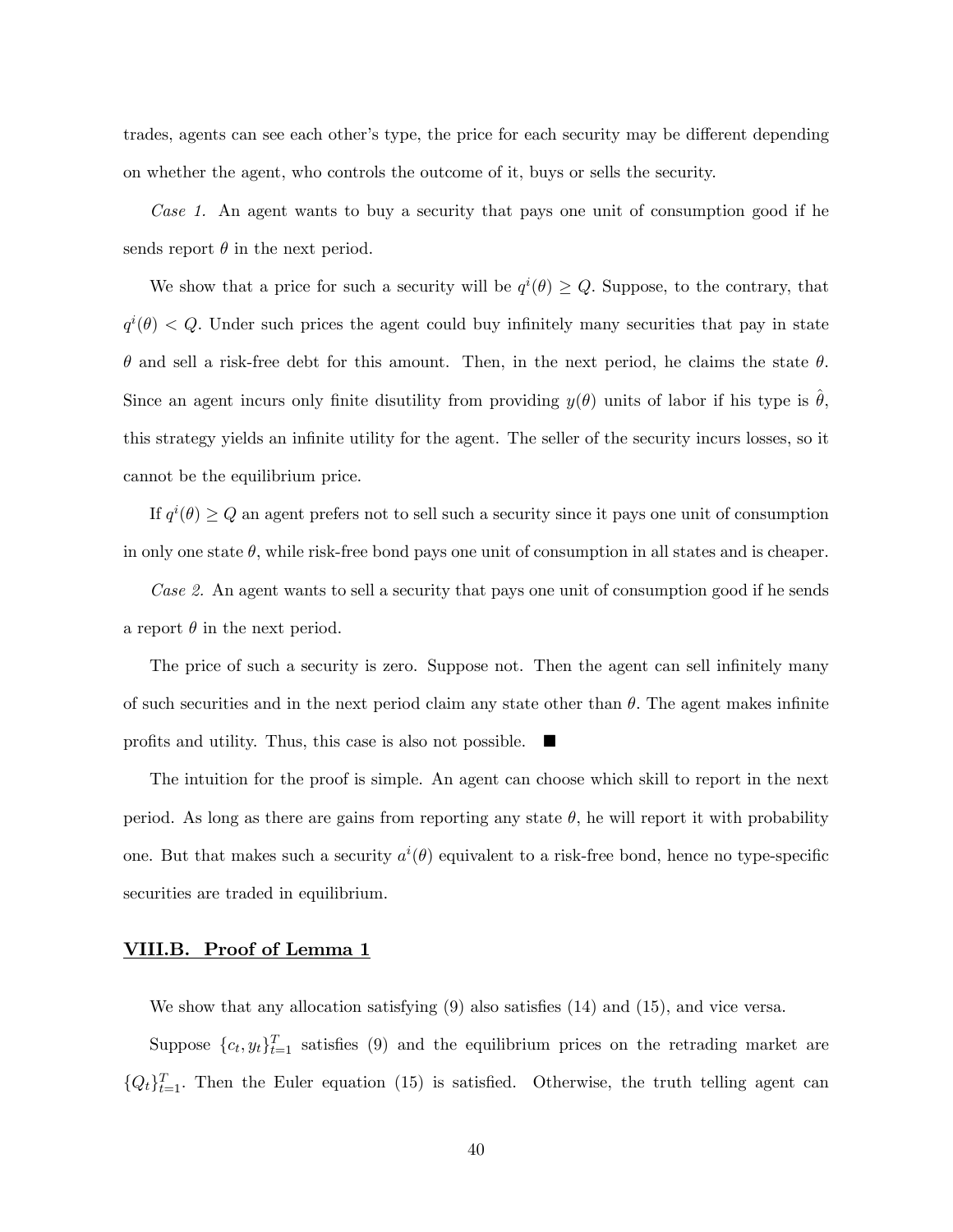improve his utility along some history, and  $(9)$  would not hold. Similarly  $(14)$  is also satisfied. Otherwise, if it did not hold for some strategy  $\sigma' \neq \sigma^*$ , this strategy  $\sigma'$  would also be optimal on the retrading market and the original allocation would not be incentive compatible.

Suppose  $\{c_t, y_t, Q_t\}_{t=1}^T$  satisfies (14) and (15). We need to show that on the retrading market in equilibrium agents choose to reveal their types truthfully, do not trade, consume their consumption allocations  $c(\sigma^*)$ , and the equilibrium interest rates are equal to Q. An agent who faces prices  $Q$  chooses the truthful revelation because of  $(14)$ . The Euler equation  $(15)$  guarantees that the agent optimally chooses not to buy bonds along this truth telling path. That implies that the feasibility condition on the retrading market  $(7)$  is satisfied and  $Q_t$  are indeed the equilibrium prices.

#### VIII.C. Proof of Proposition 1

Let  $\theta$  be the skill shock in the first period. Since all uncertainty is realized after the first period, it determines the future path of skills. It is a well known result from Werning [2001] and Golosov, Kocherlakota and Tsyvinski [2003] that when trades are observable, the optimal allocations satisfy  $u'(c_t(\theta)) = F_k(K_{t+1}, Y_{t+1})\beta u'(c_{t+1}(\theta))$  for all  $\theta$  and t.

We show now that these allocations are also feasible in the economy with unobservable retrading. Suppose prices on the retrading market are  $Q_t = 1/F_k(K_{t+1}, Y_{t+1})$ . Consider an agent who sends an arbitrary report  $\sigma(\theta)$  about his first period skill. Since all uncertainty is realized after the first period, in all the following periods the agent receives the allocations  $\{c_t(\sigma(\theta)), y_t(\sigma(\theta))\}_{t=1}^T$  that depend only in his report in the first period. Since allocations received from planner satisfy the Euler equation, it is optimal for the agent to consume these allocations without any additional trades:  $x_t(\sigma(\theta)) = c_t(\sigma(\theta))$  for all t. Therefore, efficient allocations in the economy with observable trades are still incentive compatible if there are hidden retrading markets. It remains to verify that the constructed  $Q_t$ 's are indeed the equilibrium prices. Since with such prices for all  $\theta$  and t, the following equality  $x_t(\theta) = c_t(\theta)$  holds, so the feasibility constraint  $(7)$  is satisfied.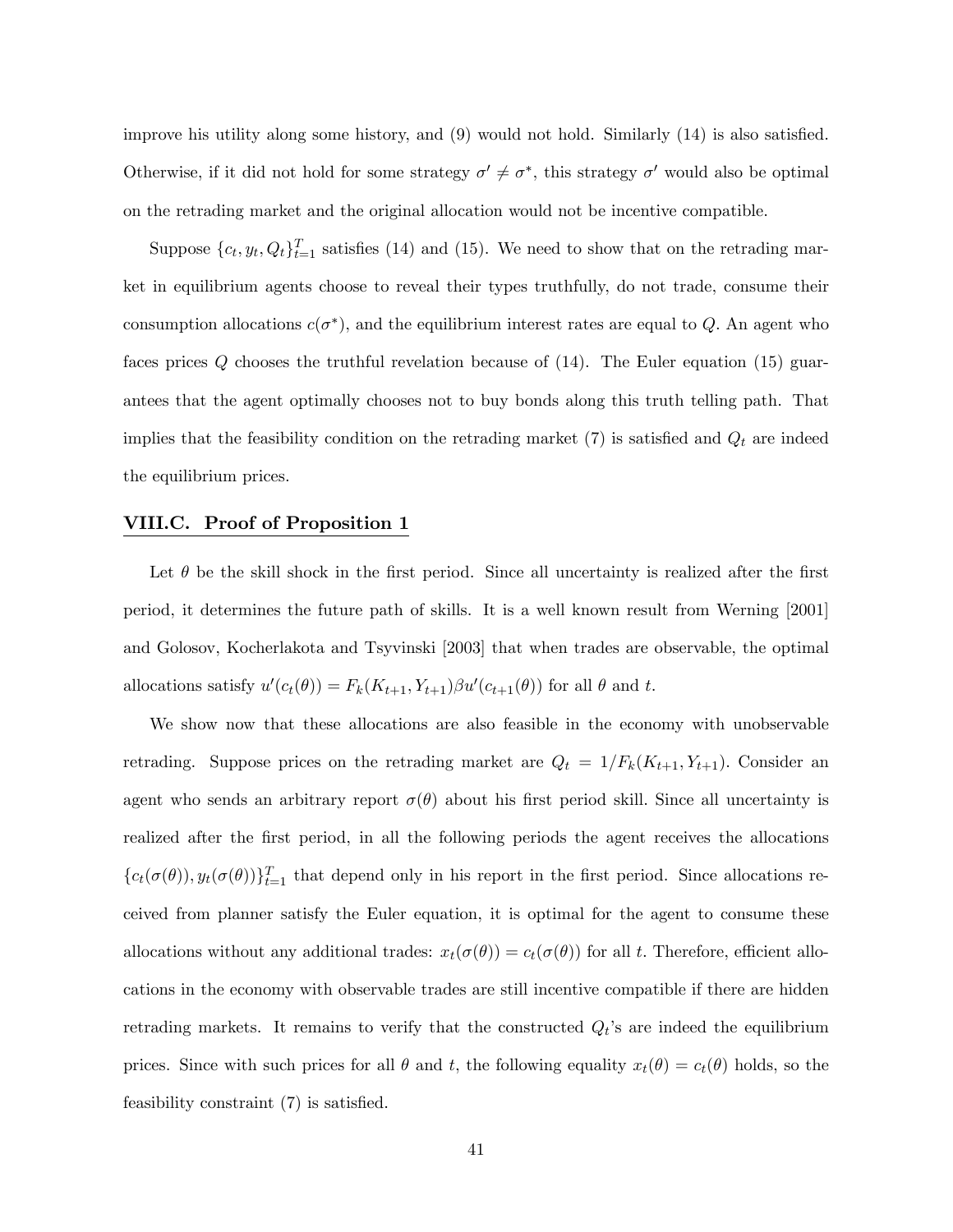#### VIII.D. Proof of Proposition 4

To prove this result we first present a sequence of lemmas and propositions. We show that any deviating strategy  $\sigma \neq \sigma^*$  involves positive saving after some history and never borrowing. This result implies that the planner would want to decrease the return on deviations by lowering the interest rates on the retrading market.

Consider the optimal asset trades and consumption on the retrading market  $\{x(\sigma(\theta^t)), s(\sigma(\theta^t))\}_{t=1}^T$ for a given strategy  $\sigma$ . They must satisfy (10), (11) and (12).

**Lemma 2** For any strategy  $\sigma$  consider the allocation  $\{x_t, s_t\}_{t=1}^T$  that satisfies (10), (11) and (12). This allocation must satisfy the following for all  $\theta^t$ :

(24) 
$$
\frac{\sum_{\theta} \pi(\theta) u'(x(\sigma(\theta^t, \theta)))}{u'(x(\sigma(\theta^t)))} \leq \frac{\sum_{\theta} \pi(\theta) u'(c(\sigma(\theta^t, \theta)))}{u'(c(\sigma(\theta^t)))}.
$$

**Proof of Lemma 2.** By the monotonicity assumption and the assumption that the only possible deviations are those in which an agent reports a lower type, it must be true that  $c(\sigma(\theta^t), \theta) \ge c(\sigma(\theta^t, \theta))$  for all  $\theta^t, \theta, \sigma$ . Here we use a notation  $\sigma(\theta^t, \theta)$  to denote a report of the agent who uses strategy  $\sigma$  after history  $(\theta^t, \theta)$ .

Equation (19) implies then that for any  $\theta^t$ 

$$
Q_t u'(c(\sigma(\theta^t))) \leq \beta \sum_{\theta} \pi(\theta) u'(c(\sigma(\theta^t, \theta))).
$$

Combining this inequality with  $(11)$  we obtain the lemma.

The intuition for the result is discussed in the text.

It is optimal for the agent to save in the anticipation of those deviations, and borrowing is always suboptimal. The following lemmas formalize this intuition.

**Lemma 3** For any strategy  $\sigma$  consider the allocation  $\{x_t, s_t\}_{t=1}^T$  that satisfies (10), (11) and (12). Suppose  $s(\sigma(\theta^t)) < 0$  for some  $\theta^t$ . Then  $x(\sigma(\theta^t)) < c(\sigma(\theta^t))$  and  $s(\sigma(\theta^{t-1})) < 0$  for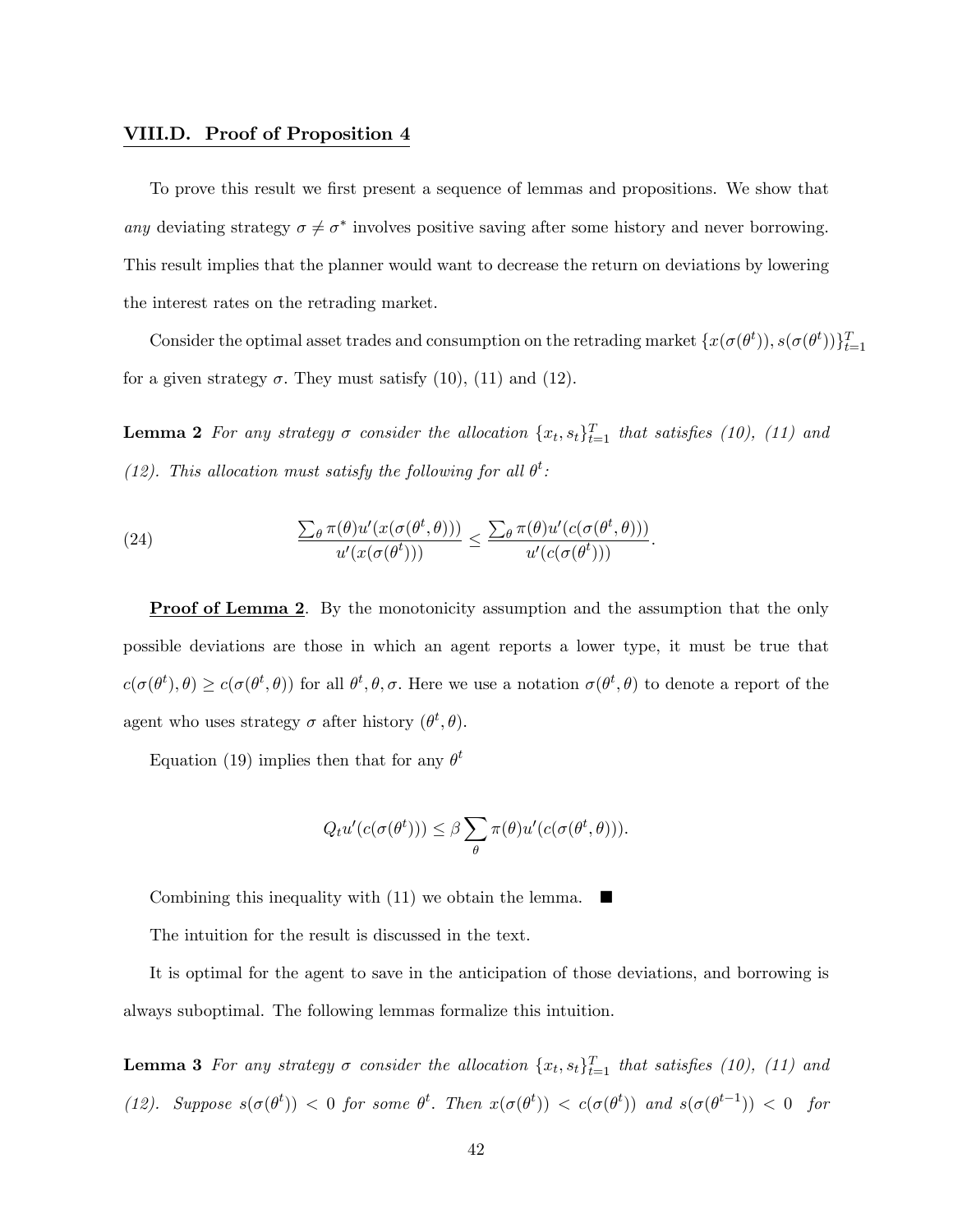$\theta^{t-1} \in \theta^t$ .

**Proof of Lemma 3**. Suppose that  $x(\sigma(\theta^t)) \ge c(\sigma(\theta^t))$ . This implies that

$$
\frac{\sum_{\theta}\pi(\theta)u'(x(\sigma(\theta^t, \theta)))}{u'(c(\sigma(\theta^t)))}\leq \frac{\sum_{\theta}\pi(\theta)u'(x(\sigma(\theta^t, \theta)))}{u'(x(\sigma(\theta^t)))}.
$$

Combining this with (24) we obtain

$$
\sum_{\theta} \pi(\theta) u'(x(\sigma(\theta^t, \theta))) \leq \sum_{\theta} \pi(\theta) u'(c(\sigma(\theta^t, \theta))).
$$

This inequality implies that there must be at least one  $\theta$  such that  $x(\sigma(\theta^t, \theta)) \ge c(\sigma(\theta^t, \theta)).$ Then from (10) it follows that  $s(\sigma(\theta^t, \theta)) < 0$ . Using the previous argument since  $x(\sigma(\theta^t, \theta)) \ge$  $c(\sigma(\theta^t, \theta))$  it must be true that there exists some node  $\theta'$  such that  $x(\sigma(\theta^t, \theta, \theta')) \ge c(\sigma(\theta^t, \theta, \theta'))$ and  $s(\sigma(\theta^t, \theta, \theta')) < 0$ . Continuing this induction there exists a node  $\theta^T$  such that  $x(\sigma(\theta^T)) \ge$  $c(\sigma(\theta^T))$  and  $s(\sigma(\theta^T))$  < 0. But this is impossible since in the last period it must be true that  $s(\sigma(\theta^T)) = 0$  for all  $\theta^T$ . A contradiction.

Negative assets in the previous period  $s(\sigma(\theta^{t-1})) < 0$  for  $\theta^{t-1} \in \theta^t$  follow from the budget constraint (10) and  $x(\sigma(\theta^t)) - c(\sigma(\theta^t)) < 0$ .

It is easiest to understand the intuition for this result in the case when consumption allocations that an agent receives along his deviation strategy  $\sigma$  satisfy the Euler equation, i.e. (24) holds with equality since inequality further strengthens this intuition. Agent's actual consumption  $x$  also satisfies the Euler equation. This implies that an agent chooses to have a higher consumption  $x(\theta^t)$  than his endowment  $c(\theta^t)$  only if his consumption is also higher in the future. This is possible only if an agent starts with a positive amount of assets and saves some resources for the next period.

The previous results imply that it is optimal for an agent to borrow only if he borrowed in the previous period. But then borrowing can never be optimal since each agent has a zero initial asset position. The next proposition formalizes this intuition.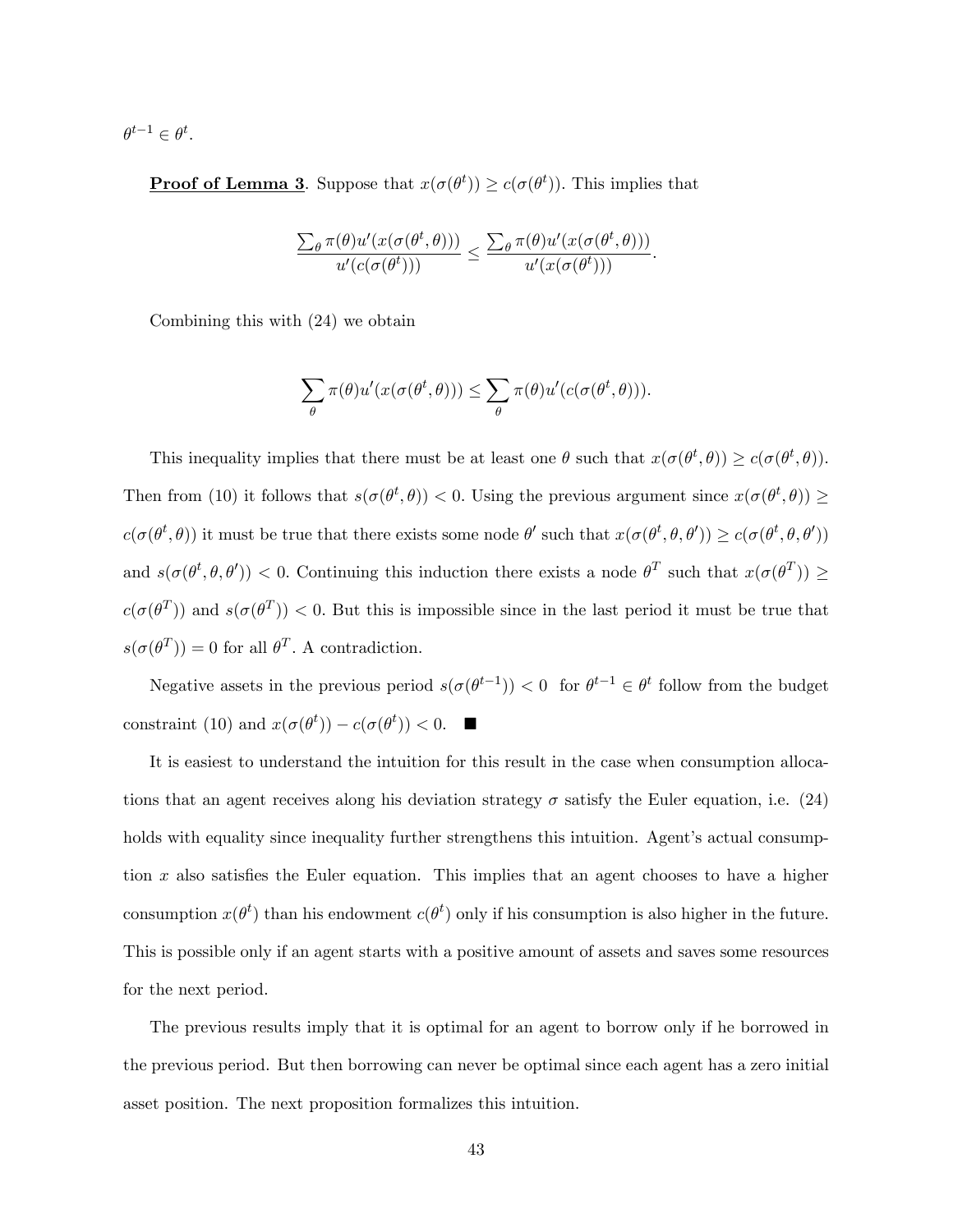**Proposition 7** Consider any strategy  $\sigma$  together with trades and after-trade consumption on the retrading market  $\{x_t, s_t\}_{t=1}^T$ . If  $s(\sigma(\theta^t)) < 0$  then there exists another pair  $\{\hat{x}_t, \hat{s}_t\}_{t=1}^T$  that is feasible and gives a higher utility.

**Proof of Proposition 7.** Consider any reporting strategy  $\sigma$ . The optimal consumption/saving pair  $\{x_t, s_t\}_{t=1}^T$  should satisfy (10), (11) and (12). The previous lemma showed that if  $s(\sigma(\theta^t))$  < 0 for some  $\theta^t$  than  $s(\sigma(\theta^{t-1}))$  < 0. Continuing this backward induction we obtain that it must be true that  $s(\theta^0) < 0$  which violates the initial condition  $s(\theta^0) = 0$ . Therefore there is no node in which it is optimal to borrow.  $\blacksquare$ 

In the solution to the social planner's problem in Lemma 1, the incentive constraint  $(14)$ binds for some strategies  $\sigma$ . The next proposition shows that such strategies imply savings in some states and never borrowing.

**Proof of Proposition 3.** Consider any deviating strategy  $\sigma$  together with consumption/saving pair  ${x_t, s_t}_{t=1}^T$  that binds in the social planner's problem. We established before that for such allocations it must be true that  $s(\sigma(\theta^t)) \geq 0$  for all  $\theta^t$ . We show that the inequality is strict for some  $\theta^t$ . The allocations along the truth telling strategy  $\sigma^*$  are such that the optimal saving behavior is  $s(\sigma^*(\theta^t)) = 0$  for all  $\theta^t$ . For any other strategy there exists some  $\hat{\theta}^t$  so that  $c(\sigma(\hat{\theta}^t)) \neq c(\sigma^*(\hat{\theta}^t))$ . Since we assumed the incentive problem is non-trivial in each period, there must be at least one such  $\hat{\theta}^t$  in each t, and those constraints bind. But then (10) and (11) can not hold simultaneously with zero savings in each node, therefore there must be some  $\theta^t$  such that  $s(\sigma(\theta^t)) > 0$ .

The previous propositions showed that if an agent decides to deviate, he always optimally chooses to have positive savings. A decrease in the interest rates reduces returns on savings and lowers the utility from deviations. The next proposition shows that the social planner chooses interest rates to be lower than the return on capital.

We are finally ready to prove Proposition 4.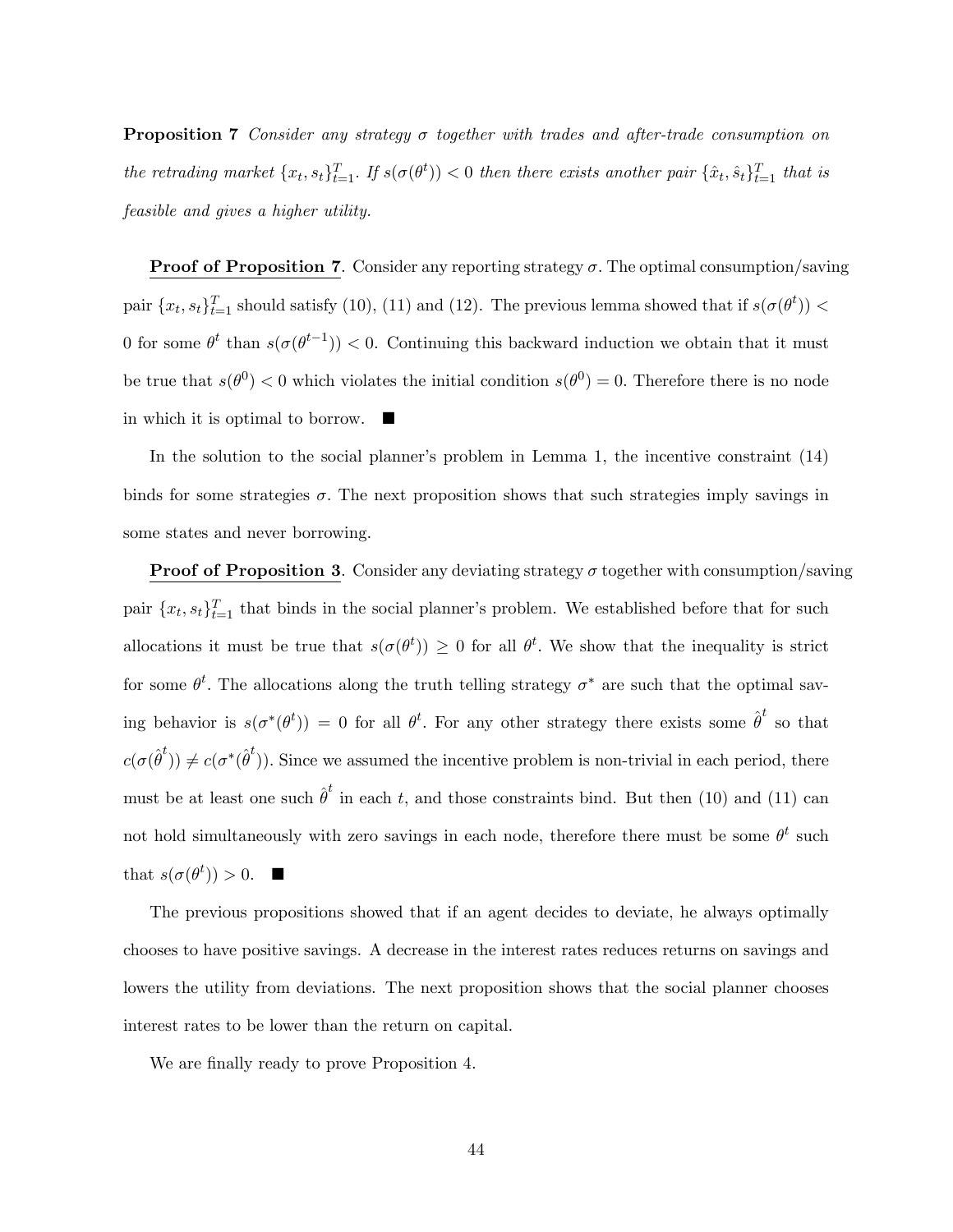Proof of Proposition 4. The social planner's problem is as follows:

$$
\max_{c,y,K,Q} \sum_{t=1}^{T} \sum_{\theta^t} \pi(\theta^t) \beta^t \{ U(c(\theta^t), y(\theta^t)/\theta_t) \}
$$

such that for all  $\theta^t$ , t

(25) 
$$
\sum_{\theta^t} \pi(\theta^t)c(\theta^t) + K_{t+1} \le F(K_t, \sum_{\theta^t} \pi(\theta^t)y(\theta^t)),
$$

$$
\sum_{t=1}^T \sum_{\theta^t} \pi(\theta^t)\beta^t u(c(\theta^t), y(\theta^t)/\theta_t) \ge V(\{c, y\}, \{Q\})(\sigma) \text{ for any } \sigma \ne \sigma^*,
$$

(26) 
$$
Q_t u'(c(\theta^t)) = \beta \sum_{\theta^{t+1}} \pi(\theta^{t+1}|\theta^t) u'(c(\theta^{t+1})).
$$

Suppose  $Q_t \leq 1/F_k(t + 1)$  for all t. The first order conditions with respect to  $Q_1$  imply that

$$
-\sum_{\sigma}\mu(\sigma)\frac{\partial V(\sigma)}{\partial Q_1} + \sum_{\theta^1}\eta(\theta^1)u'(c(\theta^1)) = 0.
$$

From Proposition 3,  $\frac{\partial V(\sigma)}{\partial \Omega}$  $\frac{\partial V(\theta)}{\partial Q_1} < 0$  which implies that  $\eta(\theta^1) < 0$  for some  $\theta^1$ . Take the first order conditions for  $c(\theta^t)$ :

(27)  
\n
$$
\pi(\theta^t)\beta^t(1+\sum_{\sigma}\mu(\sigma))u'(c(\theta^t))-\sum_{\sigma}\mu(\sigma)\frac{\partial V(\sigma)}{\partial c(\theta^t)}
$$
\n
$$
+\eta(\theta^t)Q_t u''(c(\theta^t))-\eta(\theta^{t-1})\beta\pi(\theta^t|\theta^{t-1})u''(c(\theta^t))
$$
\n
$$
=\lambda_t\pi(\theta^t).
$$

Take the first order conditions with respect to  $c(\theta^{t+1})$  for all  $\theta^{t+1}$  that follow  $\theta^t$  and sum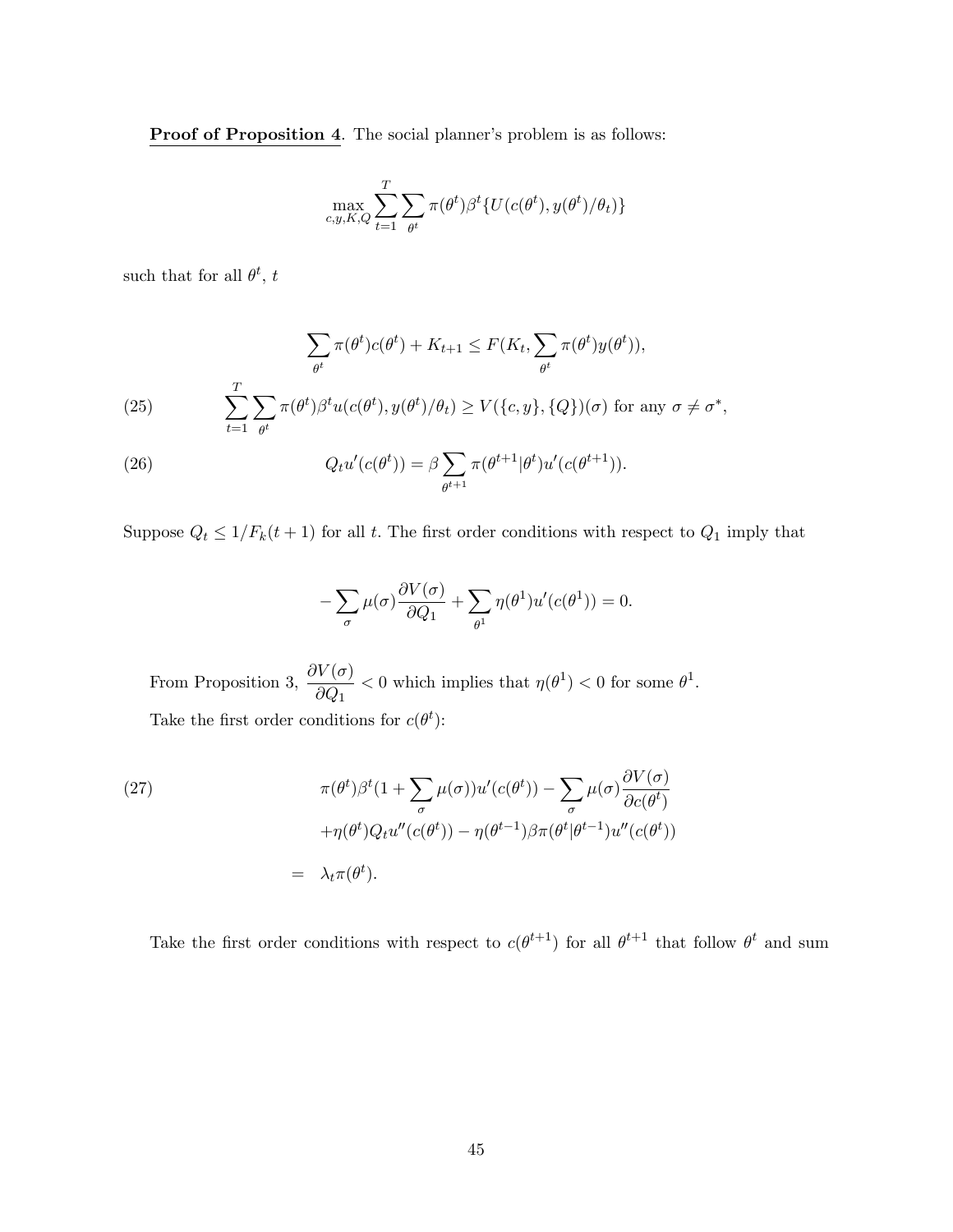them:

$$
\sum_{\theta^{t+1}} \pi(\theta^{t+1}) \beta^{t+1} (1 + \sum_{\sigma} \mu(\sigma)) u'(c(\theta^{t+1})) - \sum_{\theta^{t+1}} \sum_{\sigma} \mu(\sigma) \frac{\partial V(\sigma)}{\partial c(\theta^{t+1})}
$$

$$
- \eta(\theta^t) \sum_{\theta^{t+1}} \pi(\theta^{t+1}|\theta^t) \beta u''(c(\theta^{t+1})) + \sum_{\theta^{t+1}} \eta(\theta^{t+1}) Q_{t+1} u''(c(\theta^{t+1}))
$$

$$
= \lambda_{t+1} \sum_{\theta^{t+1}} \pi(\theta^{t+1}).
$$

Consider an arbitrary deviating strategy  $\sigma$ . For such a strategy the first order condition on savings hold

$$
Q_t \xi(\theta^t) = \sum_{\theta^{t+1} > \theta^t} \xi(\theta^{t+1}),
$$

where  $\xi(\theta^t)$  is the Lagrange multiplier associated with constraint (10).

From the envelope theorem  $\partial V(\sigma)/\partial c(\theta^t) = \sum_{\tilde{\theta}^t : \sigma(\tilde{\theta}^t) = \theta^t} \xi(\tilde{\theta}^t)$ . This implies that

$$
Q_t \frac{\partial V(\sigma)}{\partial c(\theta^t)} = \sum_{\theta^{t+1}} \frac{\partial V(\sigma)}{\partial c(\theta^{t+1})}.
$$

Premultiply (27) by  $Q_t$  and use the fact that  $Q_t\lambda_t \leq (1/F_k(t + 1))\lambda_t = \lambda_{t+1}$  to get

$$
Q_t \pi(\theta^t) \beta^t (1 + \sum_{\sigma} \mu(\sigma)) u'(c(\theta^t)) - Q_t \sum_{\sigma} \mu(\sigma) \frac{\partial V(\sigma)}{\partial c(\theta^t)} + \eta(\theta^t) Q_t^2 u''(c(\theta^t))
$$
  

$$
- \eta(\theta^{t-1}) \beta Q_t \pi(\theta^t | \theta^{t-1}) u''(c(\theta^t))
$$
  

$$
\leq \sum_{\theta^{t+1}} \pi(\theta^{t+1}) \beta^{t+1} (1 + \sum_{\sigma} \mu(\sigma)) u'(c(\theta^{t+1})) - \sum_{\theta^{t+1}} \sum_{\sigma} \mu(\sigma) \frac{\partial V(\sigma)}{\partial c(\theta^{t+1})}
$$
  

$$
- \eta(\theta^t) \sum_{\theta^{t+1}} \pi(\theta^{t+1} | \theta^t) \beta u''(c(\theta^{t+1})) + \sum_{\theta^{t+1}} \eta(\theta^{t+1}) Q_{t+1} u''(c(\theta^{t+1})).
$$

Expressions containing  $\partial V(\sigma)/\partial c$  cancel so we get

$$
\eta(\theta^t) Q_t^2 u''(c(\theta^t)) - \eta(\theta^{t-1}) \beta Q_t \pi(\theta^t | \theta^{t-1}) u''(c(\theta^t))
$$
  

$$
\leq -\eta(\theta^t) \sum_{\theta^{t+1}} \pi(\theta^{t+1} | \theta^t) \beta u''(c(\theta^{t+1})) + \sum_{\theta^{t+1}} \eta(\theta^{t+1}) Q_{t+1} u''(c(\theta^{t+1})).
$$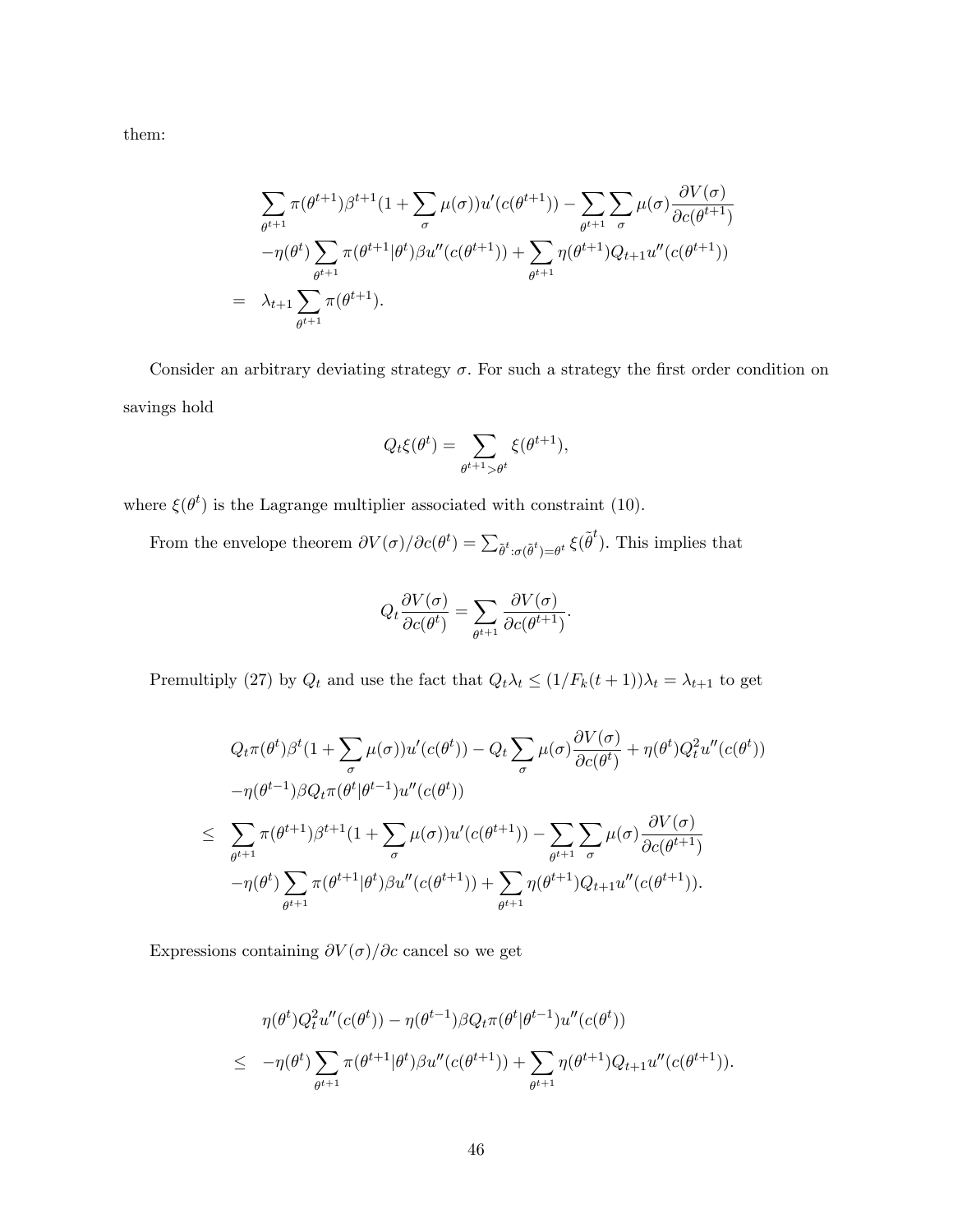After rearranging

(28) 
$$
\eta(\theta^t) \left[ Q_t^2 u''(c(\theta^t)) + \beta \sum_{\theta^{t+1}} \pi(\theta^{t+1}|\theta^t) u''(c(\theta^{t+1})) \right] - \eta(\theta^{t-1}) \beta Q_t \pi(\theta^t|\theta^{t-1}) u''(c(\theta^t)) - Q_{t+1} \sum_{\theta^{t+1}} \eta(\theta^{t+1}) u''(c(\theta^{t+1})) \le 0,
$$

with the boundary conditions  $\eta(\theta^T) = 0$  and  $\eta(\theta^0) = 0$ .

We know from optimality, there exists  $\theta^1$  such that:<sup>17</sup>

$$
\eta\left(\theta^{1}\right) < 0
$$
 and  $\eta\left(\theta^{1}\right)Q_{1} - \eta\left(\theta_{0}\right)\beta\pi\left(\theta^{1}|\theta_{0}\right) < 0$ .

Assume inductively that there exists  $\theta^t$  such that:

$$
\eta\left(\theta^{t}\right) < 0
$$
 and  $\eta\left(\theta^{t}\right)Q_{t} - \eta\left(\theta^{t-1}\right)\beta\pi\left(\theta^{t}|\theta^{t-1}\right) < 0.$ 

We want to prove that these inequalities also hold for  $(t + 1)$ . Equation 28 implies that:

$$
\sum_{\theta_{t+1}\geq\theta^{t}}\left[\eta\left(\theta^{t},\theta_{t+1}\right)Q_{t+1}-\beta\eta\left(\theta^{t}\right)\pi\left(\theta^{t},\theta_{t+1}|\theta^{t}\right)\right]u''\left(c_{t+1}\left(\theta^{t},\theta_{t+1}\right)\right) \geq \left[\eta(\theta^{t})Q_{t}-\eta\left(\theta^{t-1}\right)\beta\pi\left(\theta^{t}|\theta^{t-1}\right)\right]Q_{t}u''\left(c_{t}\left(\theta^{t}\right)\right).
$$

And from the inductive assumption:

$$
\sum_{\theta_{t+1}\geq\theta^{t}}\left[\eta\left(\theta^{t},\theta_{t+1}\right)Q_{t+1}-\beta\eta\left(\theta^{t}\right)\pi\left(\theta^{t},\theta_{t+1}|\theta^{t}\right)\right]u''\left(c_{t+1}\left(\theta^{t},\theta_{t+1}\right)\right)>0,
$$

which implies that there exists  $\theta^{t+1}$  such that:

$$
\left[\eta\left(\theta^t,\theta_{t+1}\right)Q_{t+1}-\beta\eta\left(\theta^t\right)\pi\left(\theta^t,\theta_{t+1}|\theta^t\right)\right]<0 \text{ and } \eta\left(\theta^{t+1}\right)<0.
$$

The induction argument implies that there exists  $\theta^T$  such that:

$$
\left[\eta\left(\theta^T\right)Q_{t+1} - \beta\eta\left(\theta^{T-1}\right)\pi\left(\theta^T|\theta^{T-1}\right)\right] < 0 \text{ and } \eta\left(\theta^T\right) < 0,
$$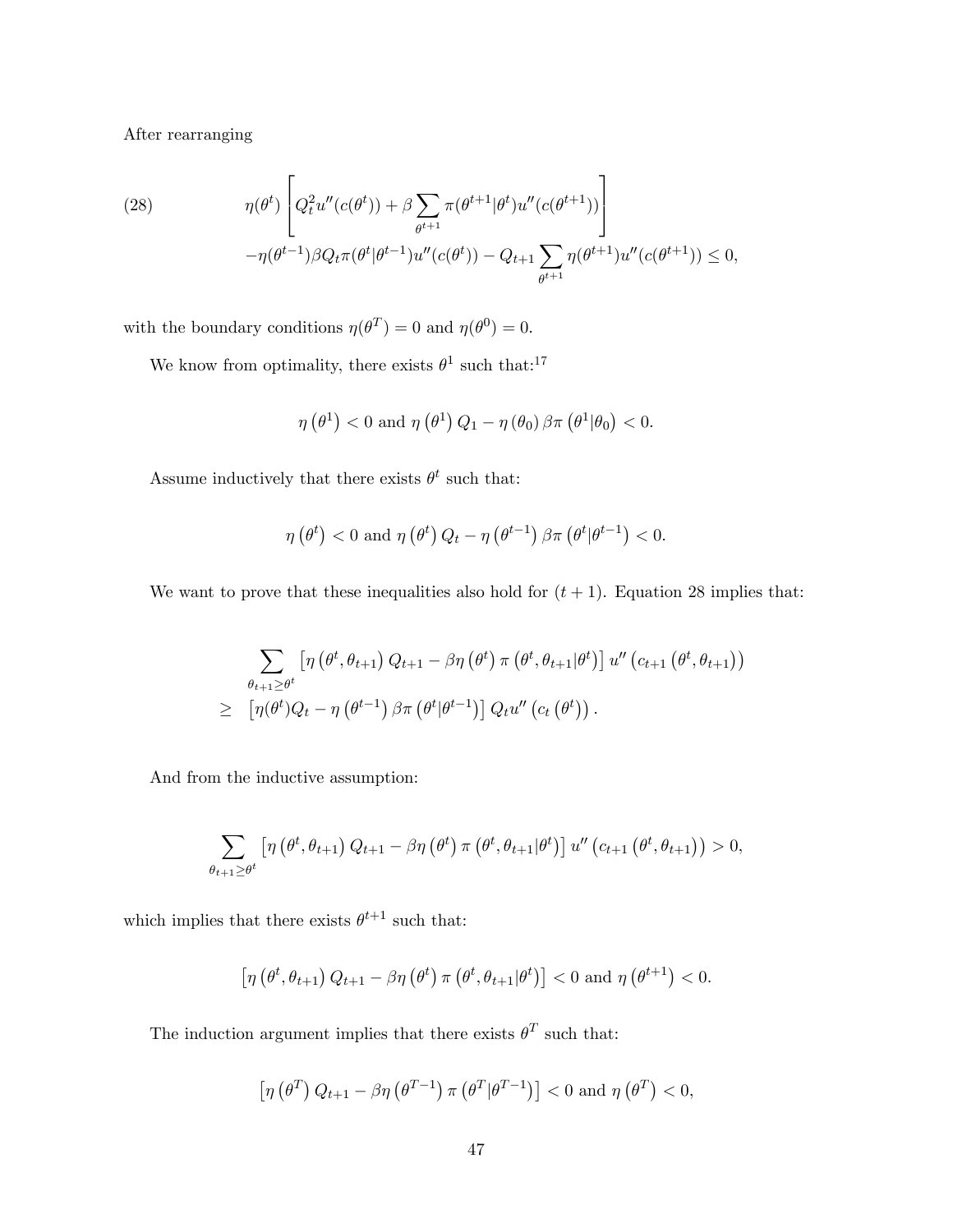which violates  $\eta\left(\theta^T\right) \geq 0$ .

## VIII.E. Proof of Claim 1

First we show that without loss of generality we can use utility of the consumer

$$
\sum_{t=1}^{T} \sum_{\theta^t} \pi(\theta^t) \beta^t U(c(\theta^t), y(\theta^t) / \theta_t)
$$

instead of the indirect utility function  $V(\lbrace c, y \rbrace, R)(\sigma^*)$ . Consider any solution  $\lbrace c_t, y_t \rbrace_{t=1}^T$  to Firm's Problem 1 and the resulting equilibrium allocations of consumption  $\{x_t\}_{t=1}^T$ . For each history  $\theta^T$  the present value of firms' payment and agent's consumption must be the same

$$
x_1(\theta^T) + Q_1 x_2(\theta^T) + \dots + \prod_{i=1}^{T-1} Q_i x_T(\theta^T)
$$
  
=  $c_1(\theta^T) + Q_1 c_2(\theta^T) + \dots + \prod_{i=1}^{T-1} Q_i c_T(\theta^T).$ 

From Proposition 2,  $1/Q_{t-1} = F_k(t)$  for all t, which implies that the cost of providing  ${x_t}_{t=1}^T$ directly to agents must be exactly the same as the cost of providing  $\{c_t\}_{t=1}^T$ . Therefore without loss of generality we can assume that firms provide each agent with  $x$  directly so that the truth telling agent does not retrade.

Finally, since in equilibrium firm's profits are zero,  $d_t = 0$  for all t, and Firm's Problem 1 can be rewritten in its dual form as in Problem 2.

## VIII.F. Proof of Proposition 6

The proof of Proposition 6 closely mirrors the proofs of Propositions 3 and 4. First we prove the analogues of Lemma 3

**Lemma 4** For any strategy  $\sigma$  consider the allocation  $\{x_t, s_t\}_{t=1}^T$  that satisfies (10), (11) and (12). Suppose  $s(\sigma(\theta^t)) < 0$  for some  $\theta^t$ . Then  $x(\sigma(\theta^t)) < c(\sigma(\theta^t))$  and  $s(\sigma(\theta^{t-1})) < 0$  for  $\theta^{t-1} \in \theta^t$ .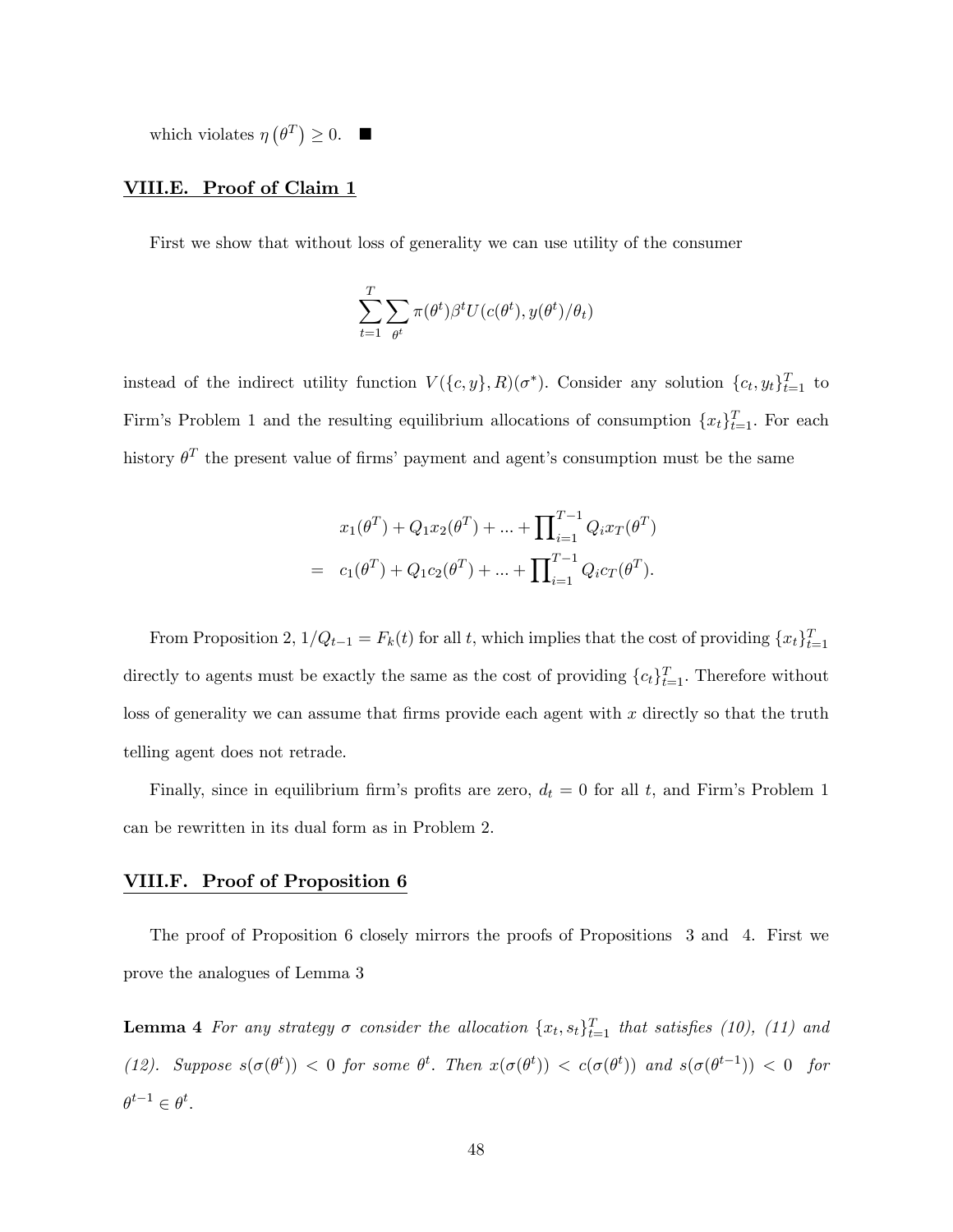**Proof of Lemma 4**. First, note that if an agent becomes disabled in some state  $\theta^{t+1}$  and has negative assets  $s(\theta^{t+1})$ , then (10), (11) and (12) imply that  $x(\sigma(\theta^{t+1})) < c(\theta^{t+1})$ .

Suppose that  $x(\sigma(\theta^t)) \ge c(\sigma(\theta^t))$ . This, together with the previous observation implies that there must be another state in period  $t+1$  where  $x(\sigma(\tilde{\theta}^{t+1})) \ge c(\sigma(\tilde{\theta}^{t+1}))$ . Otherwise, constraint (11) will not be satisfied. (10) then implies that  $s(\sigma(\tilde{\theta}^{t+1})) < 0$ . Continuing by induction we obtain that  $s(\theta^T) < 0$  for some t.  $\blacksquare$ 

The remaining steps of the proof of Proposition 6 are identical to those for Propositions 3 and 4.

Massachusetts Institute of Technology and NBER

Harvard University and NBER

## References

- Abraham, Arpad, and Nicola Pavoni, "Efficient Allocations with Moral Hazard and Hidden Borrowing and Lending," mimeo, University College London, 2003.
- Acemoglu, Daron, Mikhail Golosov, and Aleh Tsyvinski, "Markets Versus Governments: Political Economy of Mechanisms," NBER Working Paper No. 12224, 2006.
- Aiyagari, S. Rao, "Uninsured Idiosyncratic Risk and Aggregate Saving," Quarterly Journal of Economics, CIX (1994), 659-684.
- , "Optimal Capital Income Taxation with Incomplete Markets, Borrowing Constraints, and Constant Discounting," Journal of Political Economy, CIII (1995), 1158-1175.
- Albanesi, Stefania, "Optimal Taxation of Entrepreneurial Capital with Private Information," CEPR DP 5647, 2006.
- Albanesi, Stefania, and Christopher Sleet, "Dynamic Optimal Taxation with Private Information," Review of Economic Studies, LXXIII  $(2006)$ , 1-30.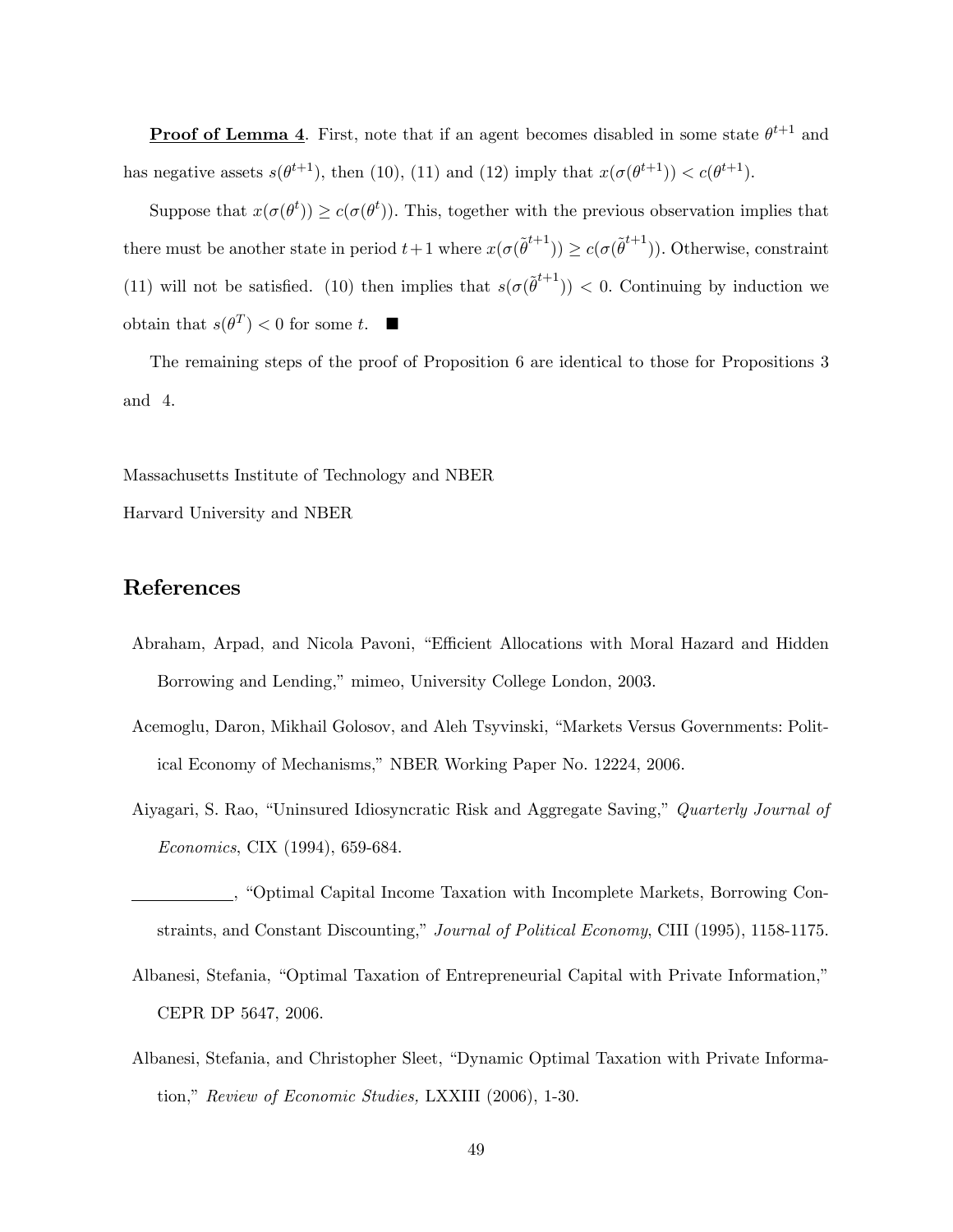- Allen, Franklin, "Repeated Principal-Agent Relationships with Lending and Borrowing," Economic Letters, XVII (1985), 27-31.
- Alvarez, Fernando, and Urban Jermann, "Efficiency, Equilibrium, and Asset Pricing with Risk of Default," Econometrica, LXVIII (2000), 775-797.
- Alvarez, Fernando, and Marcelo Veracierto, "Search, Self-Insurance and Job-Security Provisions," Federal Reserve Bank of Chicago, Working Paper 98-2, 1998.
- Arnott, Richard, and Joseph E. Stiglitz, "Moral Hazard and Optimal Commodity Taxation," Journal of Public Economics, XXIX (1986), 1-24.
- , and , "The Welfare Economics of Moral Hazard," in *Information* and Insurance: Essays in Memory of Karl H. Borch, Henri Louberge ed., (Norwell, MA: Kluwer, 1990), pp. 91-121.
- Atkeson, Andrew, and Robert E. Lucas, Jr., "On Efficient Distribution with Private Information," Review of Economic Studies, LIX (1992), 427-53.
- , and , "Efficiency and Equality in a Simple Model of Efficient Unemployment Insurance," Journal of Economic Theory, LXVI (1995), 64-88.
- Attanasio, Orazio, and Jose-Victor Rios-Rull, "Consumption Smoothing in Island Economies: Can Public Insurance Reduce Welfare?î European Economic Review, XLIV (2000), 1225- 1258.
- Bewley, Truman F., "Stationary Monetary Equilibria with a Continuum of Independently Fluctuating Consumers," in Contributions to Mathematical Economics in Honor of Gerard Debreu, Werner Hildenbrand and Andreu Mas-Colell, eds., (Amsterdam: North-Holland, 1986), pp. 79-102.
- Bisin, Alberto, John Geanakoplos, Piero Gottardi, Enrico Minelli, and Herakles Polemarchakis, "Markets and Contracts," Journal of Mathematical Economics, forthcoming.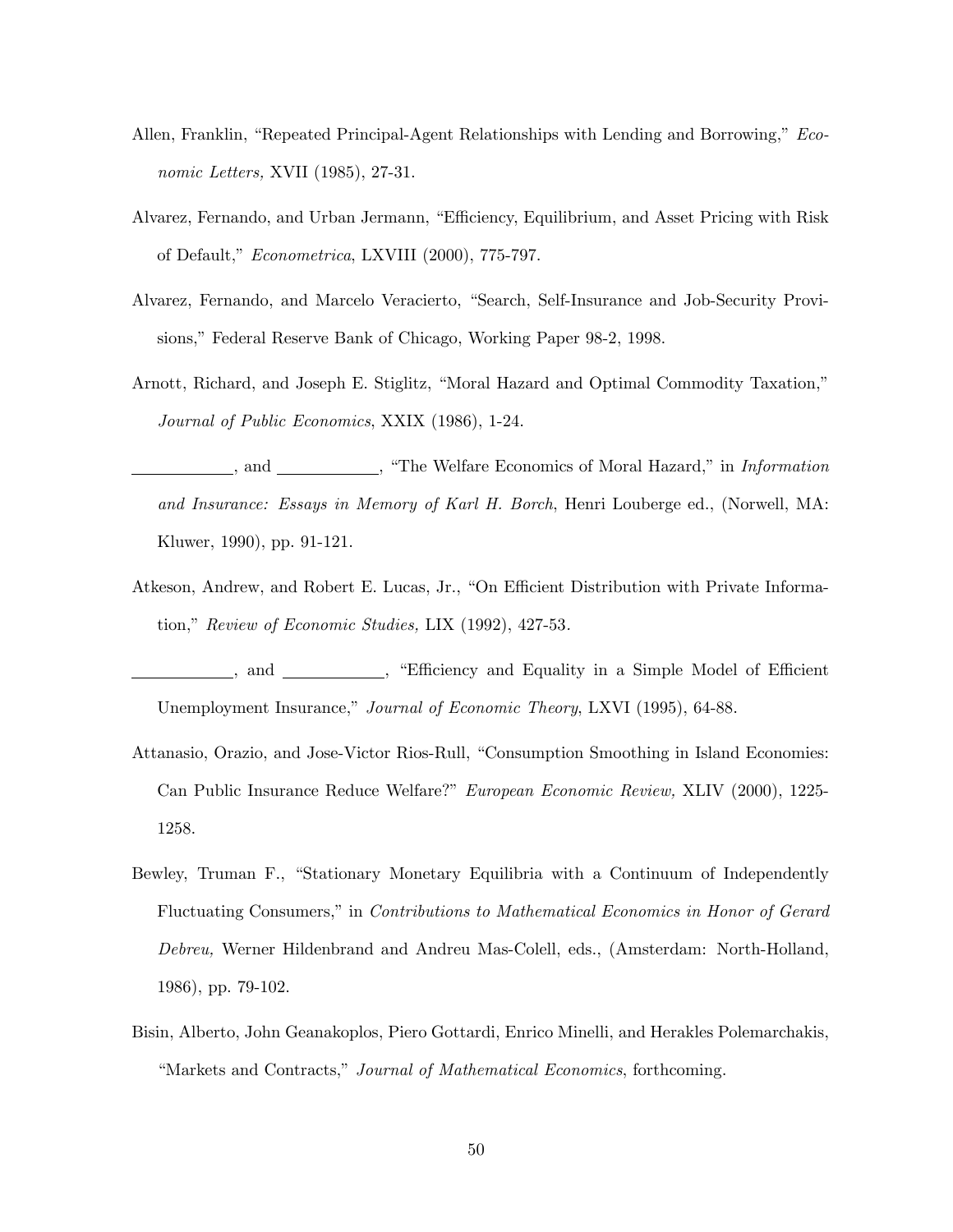- Bisin, Alberto, and Piero Gottardi, "Competitive Equilibria with Asymmetric Information," Journal of Economic Theory, LXXXVII (1999), 1-48.
- Bisin, Alberto, and Danilo Guaitoli, "Moral Hazard and Non-exclusive Contracts," Rand Journal of Economics, XXXV (2004), 306-328.
- Bisin, Alberto, and Adriano Rampini, "Exclusive Contracts and the Institution of Bankruptcy," Economic Theory, XXVII (2006), 277-304.
- Chamberlain, Gary, and Charles Wilson, "Optimal Intertemporal Consumption Under Uncertainty," mimeo, Social Systems Research Institute Working Paper 8422, University of Wisconsin, 1984.
- Chamley, Christophe, "Optimal Taxation of Capital Income in General Equilibrium with Infinite Lives,"  $Econometrica$ , LIV (1986), 607-622.
- Cole, Harold, and Narayana Kocherlakota, "Efficient Allocations with Hidden Income and Hidden Storage," Review of Economic Studies, LXVIII (2001), 523-542.
- da Costa, Carlos, "Yet Another Reason to Tax Goods," mimeo, Getulio Vargas Foundation, 2004.
- Diamond, Douglas W., and Philip H. Dybvig, "Bank Runs, Deposit Insurance, and Liquidity," Journal of Political Economy, XCI (1983), 401-419.
- Diamond, Peter, and James Mirrlees, "A Model of Social Insurance with Variable Retirement," Journal of Public Economics, X (1978), 295-336.
- , and \_\_\_\_\_\_\_\_\_\_, "Social Insurance with Variable Retirement and Private Saving," mimeo, MIT, 1995.
- Doepke, Matthias, and Robert M. Townsend, "Dynamic Mechanism Design with Hidden Income and Hidden Actions," Journal of Economic Theory, CXXVI (2006), 235-285.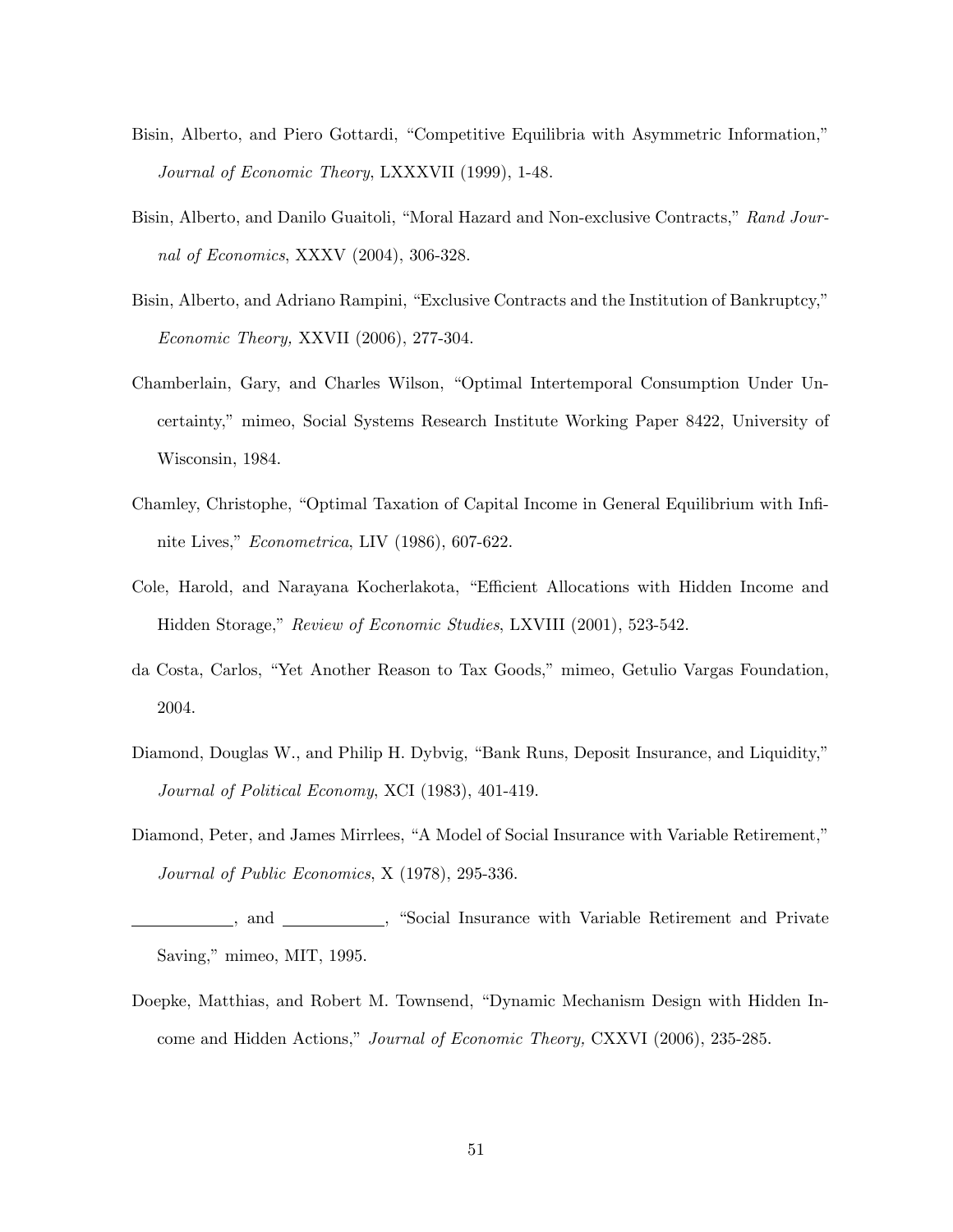- Farhi, Emmanuel, Mikhail Golosov, and Aleh Tsyvinski, "A Theory of Liquidity and Regulation of Financial Intermediation," mimeo, MIT, 2006.
- Freixas, Xavier, Roger Guesnerie, and Jean Tirole, "Planning under Incomplete Information and the Ratchet Effect," Review of Economic Studies, LII (1985), 173-91.

Geanakoplos, John, and Herakles Polemarchakis, "Pareto Improving Taxes," mimeo, 2004.

- Golosov, Mikhail, Narayana Kocherlakota, and Aleh Tsyvinski, "Optimal Indirect and Capital Taxation," Review of Economic Studies, LXX (2003), 569-587.
- Golosov, Mikhail, and Aleh Tsyvinski, "Designing Optimal Disability Insurance: A Case for Asset Testing," Journal of Political Economy, CXIV (2006), 257-279.
- Green, Edward, "Lending and the Smoothing of Uninsurable Income," in Contractual Arrangements for Intertemporal Trade, Edward Prescott and Neil Wallace, eds., (Minneapolis, MN: University of Minnesota Press, 1987), pp. 3-25.
- Greenwald, Bruce C. and Joseph E. Stiglitz, "Externalities in Economies with Imperfect Information and Incomplete Markets," Quarterly Journal of Economics, CI (1986), 229-264.
- Guesnerie, Roger, "A Contribution to the Pure Theory of Taxation," (New York, NY: Cambridge University Press, 1998).
- Jacklin, Charles J., "Demand Deposits, Trading Restrictions, and Risk Sharing," in Contractual Arrangements for Intertemporal Trade, Edward Prescott and Neil Wallace, eds., (Minneapolis, MN: University of Minnesota Press, 1987), pp. 26-47.
- Hammond, Peter J., "Markets as Constraints: Multilateral Incentive Compatibility in Continuum Economies," Review of Economic Studies, LIV (1987), 399-412.
- Hansen, Gary D., and Ayse Imrohoroglu, "The Role of Unemployment Insurance in an Economy with Liquidity Constraints and Moral Hazard," Journal of Political Economy, L  $(1992)$ , 118-142.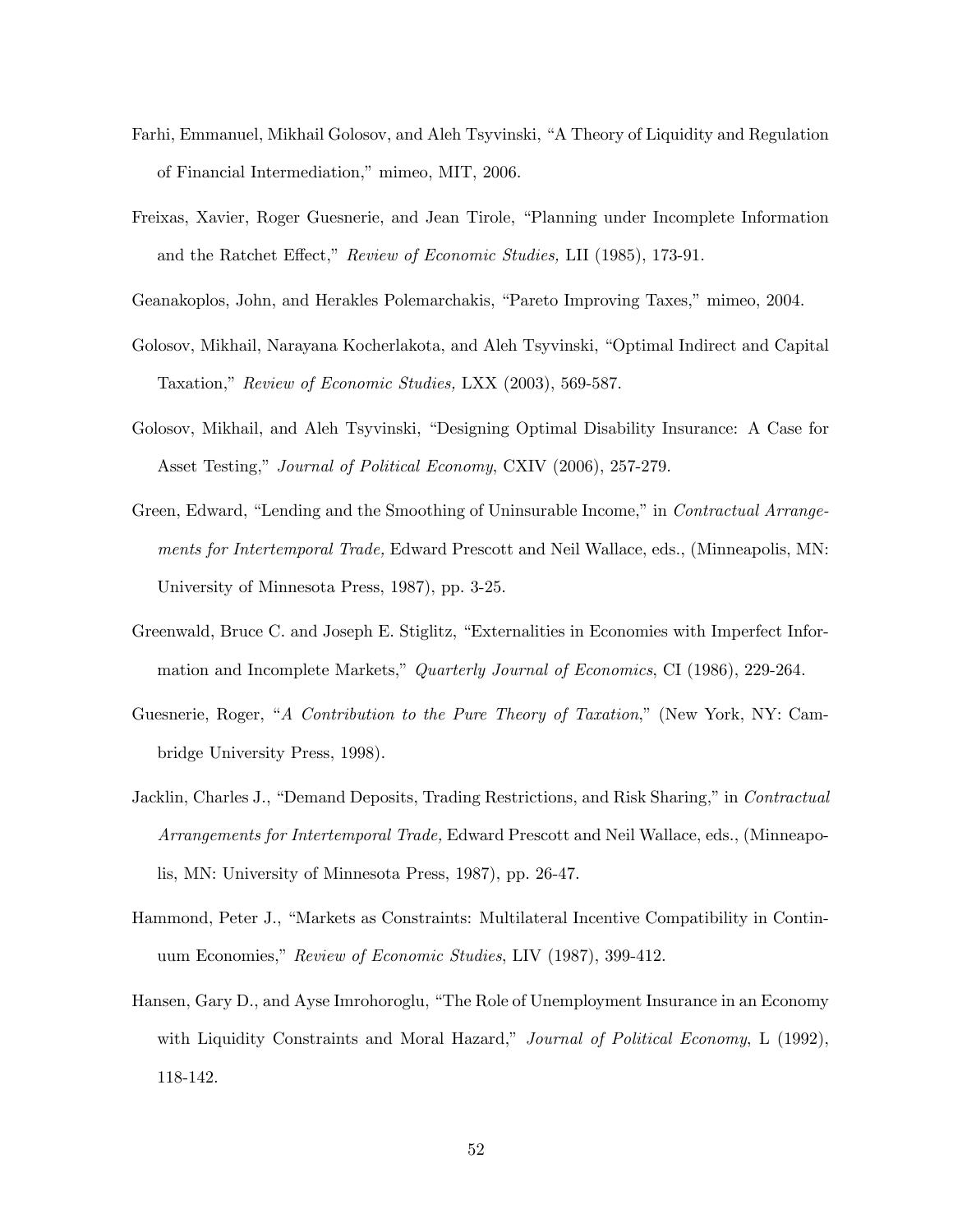- Hopenhayn, Hugo A., and Juan Pablo Nicolini, "Optimal Unemployment Insurance," Journal of Political Economy, LV (1997), 412-438.
- Hugget, Mark, "The Risk Free Rate in Heterogeneous-Agent, Incomplete Insurance Economies," Journal of Economic Dynamics and Control, XVII (1993), 953-969.
- Kehoe, Timothy, and David Levine, "Liquidity Constrained vs. Debt Constrained Markets," Econometrica, LXIX (2001), 575-598.
- Kocherlakota, Narayana, "Implications of Efficient Risk Sharing without Commitment," Review of Economic Studies, LXIII (1996), 595-610.
- , "Simplifying Optimal Unemployment Insurance: The Impact of Hidden Savings," mimeo, Stanford University, 2003.
- , "Zero Expected Wealth Taxes: A Mirrlees Approach to Dynamic Optimal Taxation," *Econometrica*, LXXIII (2005), 1587-1621.
- Krueger, Dirk, and Fabrizio Perri, "Risk Sharing: Private Insurance Markets or Redistributive Taxes?," mimeo, University of Pennsylvania, 2001.
- Ljungqvist, Lars, and Thomas J. Sargent, Recursive Macroeconomic Theory, (Cambridge, MA: MIT Press, 2000).
- Mirrlees, James, "An Exploration in the Theory of Optimum Income Taxation," Review of Economic Studies, XXXVIII (1971), 175-208.
- , "Optimal Tax Theory: A Synthesis," Journal of Public Economics, VI (1976), 327-358.
- Phelan, Christopher, "Incentives and Aggregate Shocks," Review of Economic Studies, LXI (1994), 681-700.

, "Repeated Moral Hazard and One-Sided Commitment," Journal of Economic Theory, LXVI (1995), 488-506.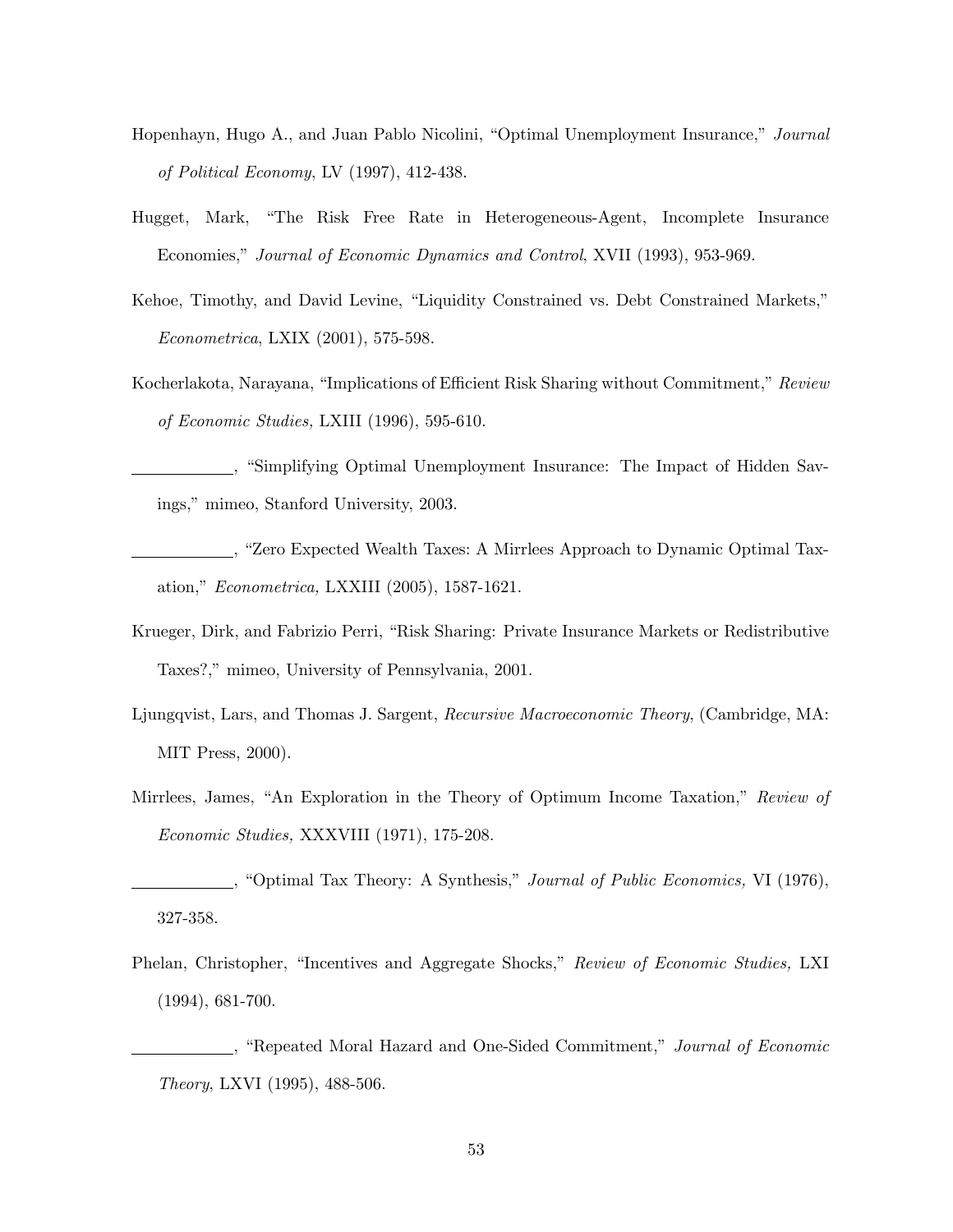- Prescott, Edward C., and Robert Townsend, "Pareto Optima and Competitive Equilibria with Adverse Selection and Moral Hazard," Econometrica, LII (1984), 21-45.
- Rey, Patrick, and Bernard Salanie, "On the Value of Commitment with Asymmetric Information," *Econometrica*, LXIV (1996), 1395-1414.
- Thomas, Jonathan, and Tim Worrall, "Income Fluctuation and Asymmetric Information: An Example of a Repeated Principal-Agent Problem," Journal of Economic Theory, LI (1990), 367-390.
- Wang, Cheng, and Stephen Williamson, "Unemployment Insurance with Moral Hazard and a Dynamic Economy," Carnegie-Rochester Conference Series on Public Policy, XLIV (1996), 1-41.

Werning, Ivan, "Optimal Dynamic Taxation," mimeo, University of Chicago, 2001.

<sub>1</sub>, "Optimal Unemployment Insurance with Unobservable Savings," mimeo, University of Chicago, 2002.

## Notes

1. See also Hopenhayn and Nicolini [1997], Werning [2002], Albanesi and Sleet [2006], Golosov and Tsyvinski [2006], Kocherlakota [2005].

2. See also Bisin and Guaitoli [2004] and Bisin and Rampini [2006].

3. One example of the production function is  $F(K,Y) = f(K,Y) + (1-\delta)K$  where  $\delta$  is a depreciation rate.

4. This setup has two interpretations. One interpretation is that the planner controls the consumption of an agent directly, and an agent consumes goods that the planner allocates to him. Under the other interpretation, an agent is able to enter observable contractual agreements with other agents and trade various assets with them. The consumption allocations that the social planner allocates can be conditioned on these trades. Since we impose no restrictions on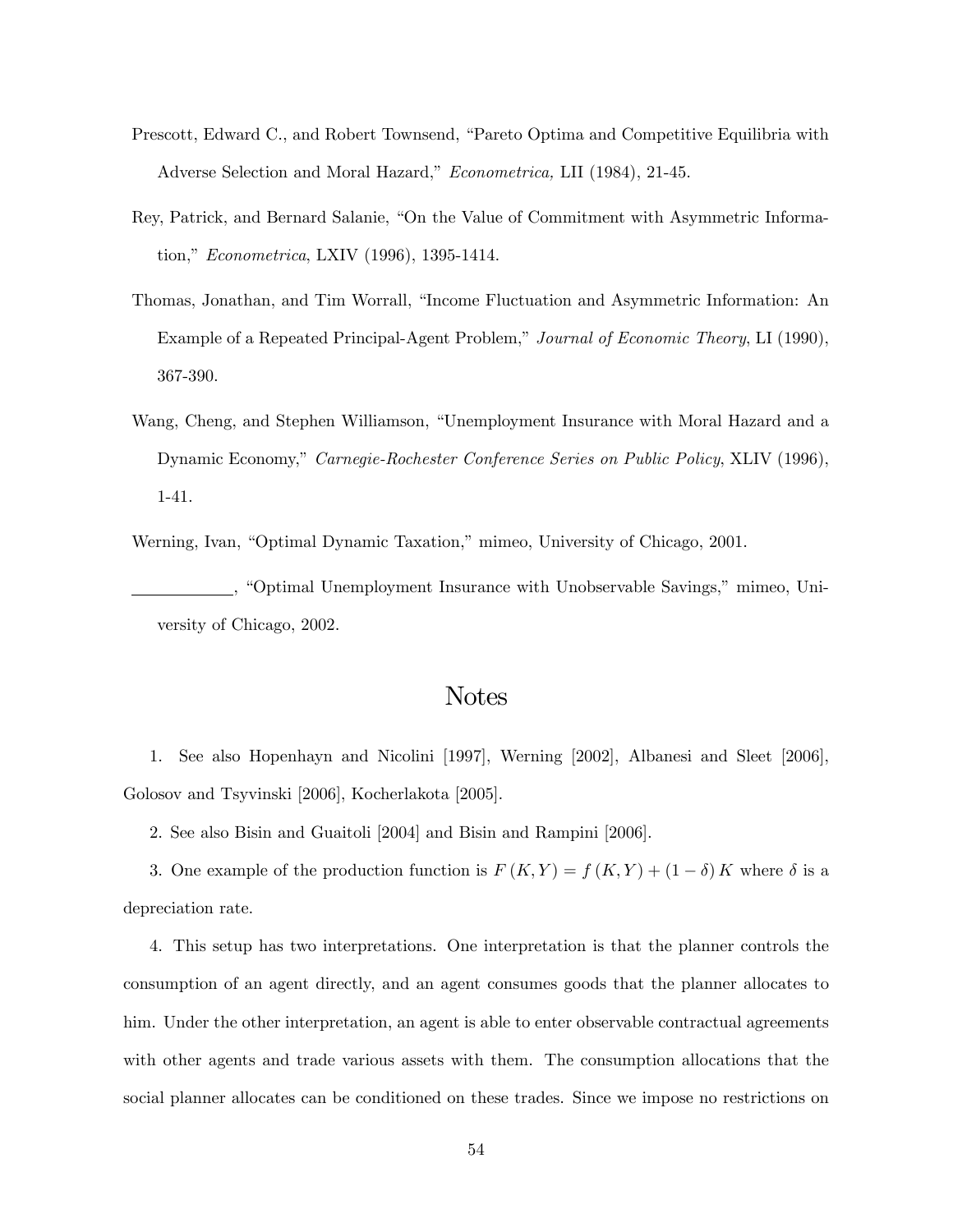the allocations, the social planner can make any additional contractual agreements unappealing to the agent such that he consumes  $c(\sigma(\theta^t))$  after each history  $\theta^t$ .

5. It is common to refer to this notion of constrained efficiency as "second best," indicating that the planner faces constraints of unobservability of agents' types.

6. Alternatively, we could assume that firms rent capital from workers. Then the contract would also specify the amount of savings of each agent. Our results are the same in this case.

7. For models with one-sided commitment see, for example, Phelan [1995]. Rey and Salanie [1996] study contracts that are renegotiable but cannot be broken before they expire.

8. Sometimes unobservability of trades is called "non-exclusivity" to stress the fact that the agents are not constrained to trade exclusively with one single partner - be it an insurance company in competitive equilibrium or the planner/mechanism designer in the definition of constrained efficient allocations.

9. The retrading market is a constraint on the social planner's problem. The idea is similar to that in Hammond [1987] who studied a static environment with multiple goods and side markets where agents can trade unobservably. He showed that for any incentive compatible allocation, side markets must be in a Walrasian equilibrium. Guesnerie [1998] used that set up to study optimal taxation in static contexts.

10. This constrained efficient allocation may be called "third best" indicating that it has constraints that both agents' types and trades are not observable to the planner. This constrained efficient allocation can be contrasted with the constrained efficient allocation with observable consumption, "second best," in which the planner only faces constraints of unobservable types but not trades.

11. It is easy to extend the definition of the competitive equilibrium to the case in which consumers trade with intermediaries in addition to trades among themselves on the private markets. In that case, we can reinterpret our model as allowing access to credit markets.

12. See also Greenwald and Stiglitz [1986] for a discussion how economies with private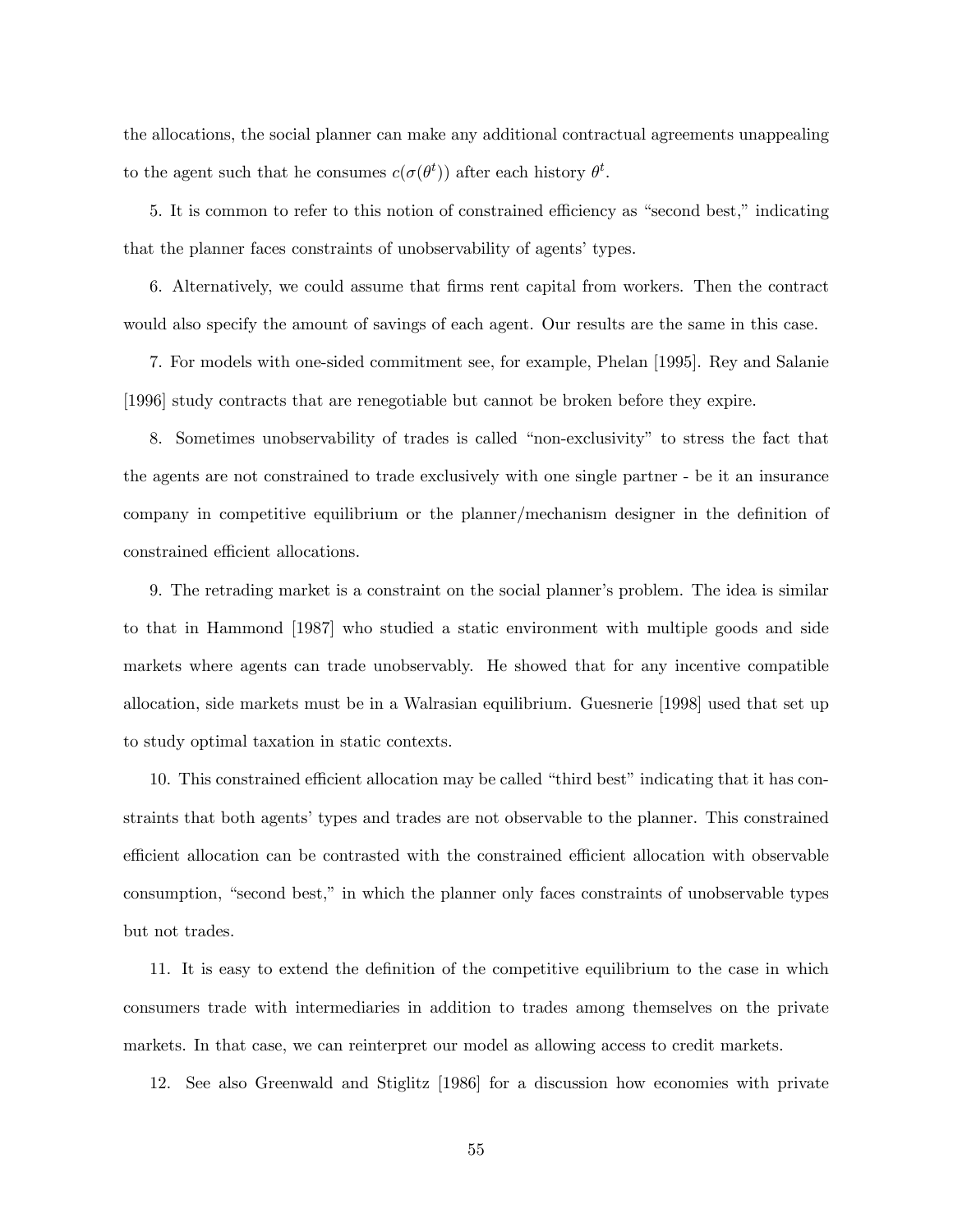information are similar to the economies with externalities. Arnott and Stigliz [1990] discuss how unobservable insurance purchases create externality-like effects in static moral hazard models.

13. Also see da Costa [2004] for a similar result in a two period model with two types of agents.

14. The third possible deviation, for high type to claim to be low in both periods, can be shown to be non-binding because of the other two incentive constraints.

15. Crowding out of private markets by government policies also occurs in Attanasio and Rios-Rull [2000] and Krueger and Perri [2001] who study economies with limited commitment.

16. See also Bisin and Rampini [2006] for a model of optimal contracting and hidden lending in which agents can default on some of their obligations.

17. We thank Narayana Kocherlakota for suggesting the following very elegant inductive argument that simplified our original proof.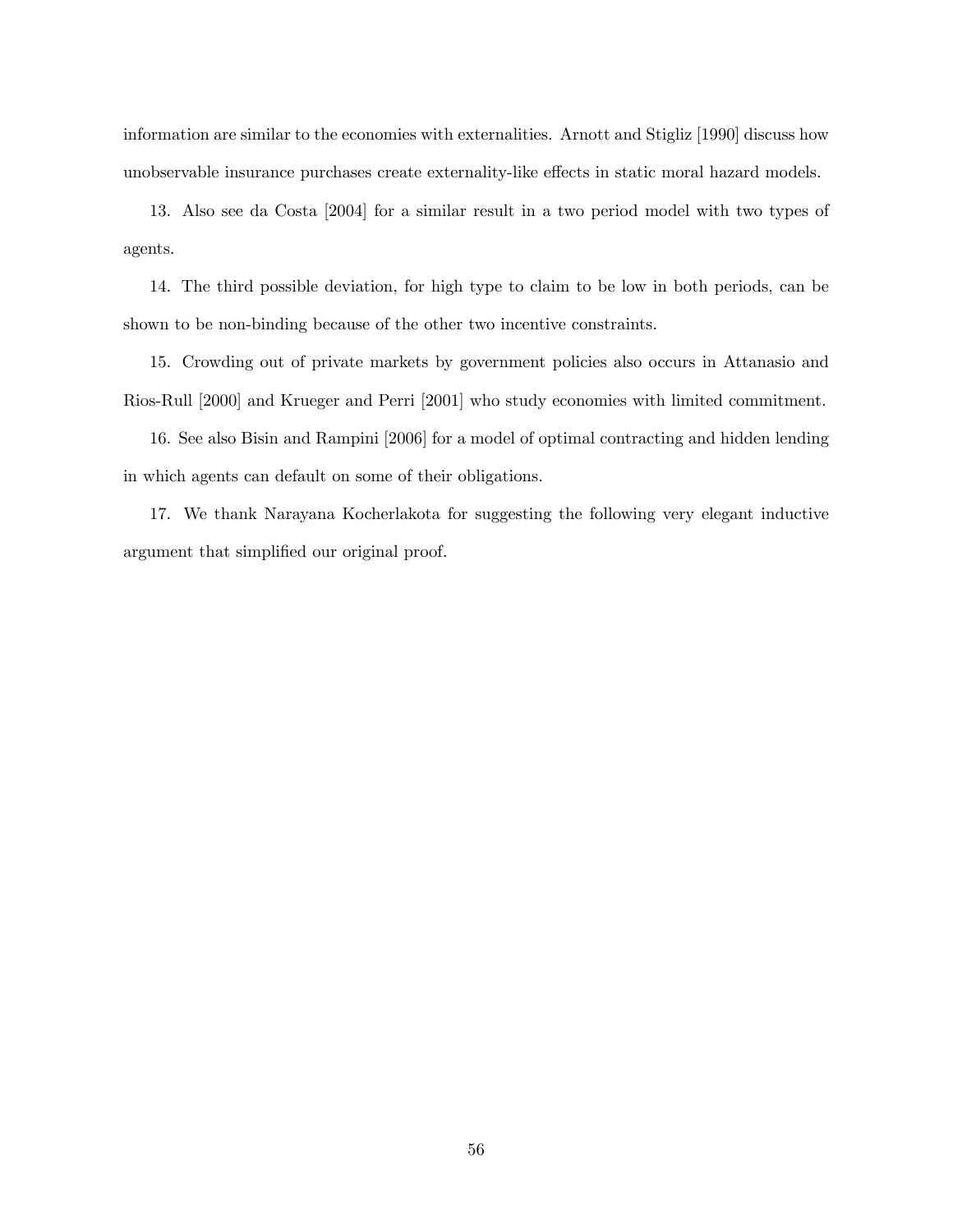

Figure I: Interest rate on hidden market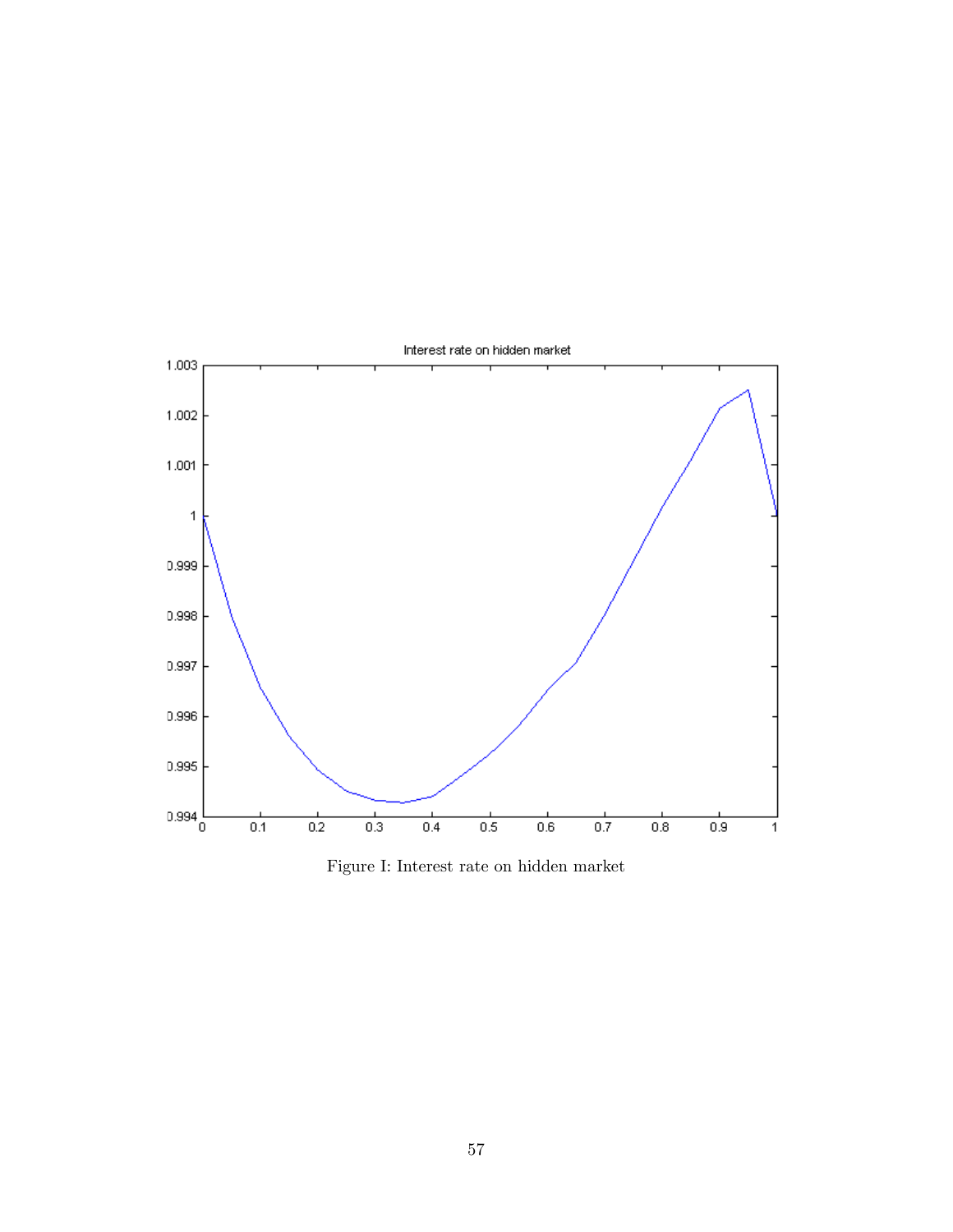

Figure II: Savings wedge when consumption is observable.